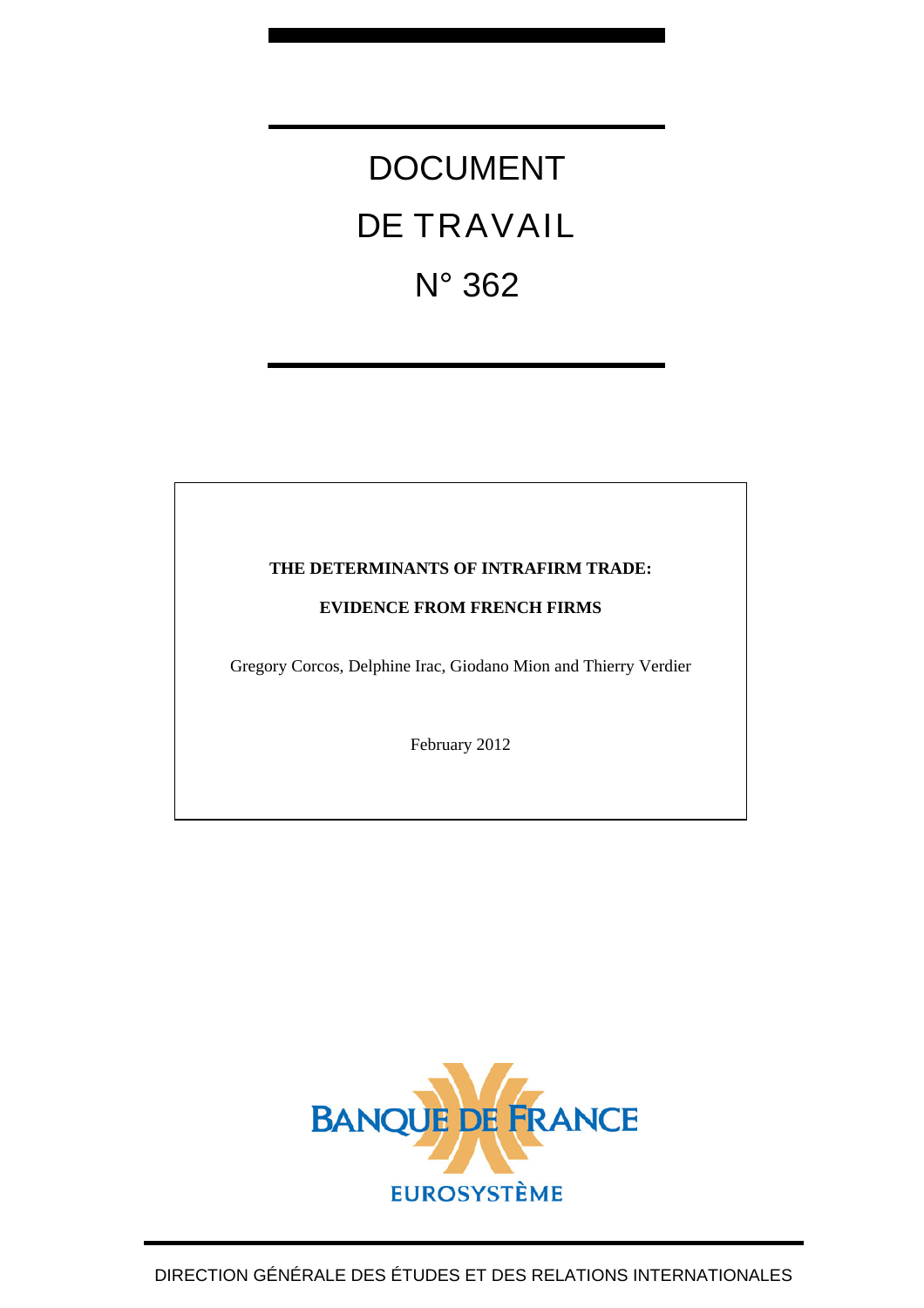# DIRECTION GÉNÉRALE DES ÉTUDES ET DES RELATIONS INTERNATIONALES

## **THE DETERMINANTS OF INTRAFIRM TRADE:**

# **EVIDENCE FROM FRENCH FIRMS**

Gregory Corcos, Delphine Irac, Giodano Mion and Thierry Verdier

February 2012

Les Documents de travail reflètent les idées personnelles de leurs auteurs et n'expriment pas nécessairement la position de la Banque de France. Ce document est disponible sur le site internet de la Banque de France « [www.banque-france.fr](http://www.banque-france.fr/) ».

Working Papers reflect the opinions of the authors and do not necessarily express the views of the Banque de France. This document is available on the Banque de France Website "[www.banque-france.fr](http://www.banque-france.fr/)".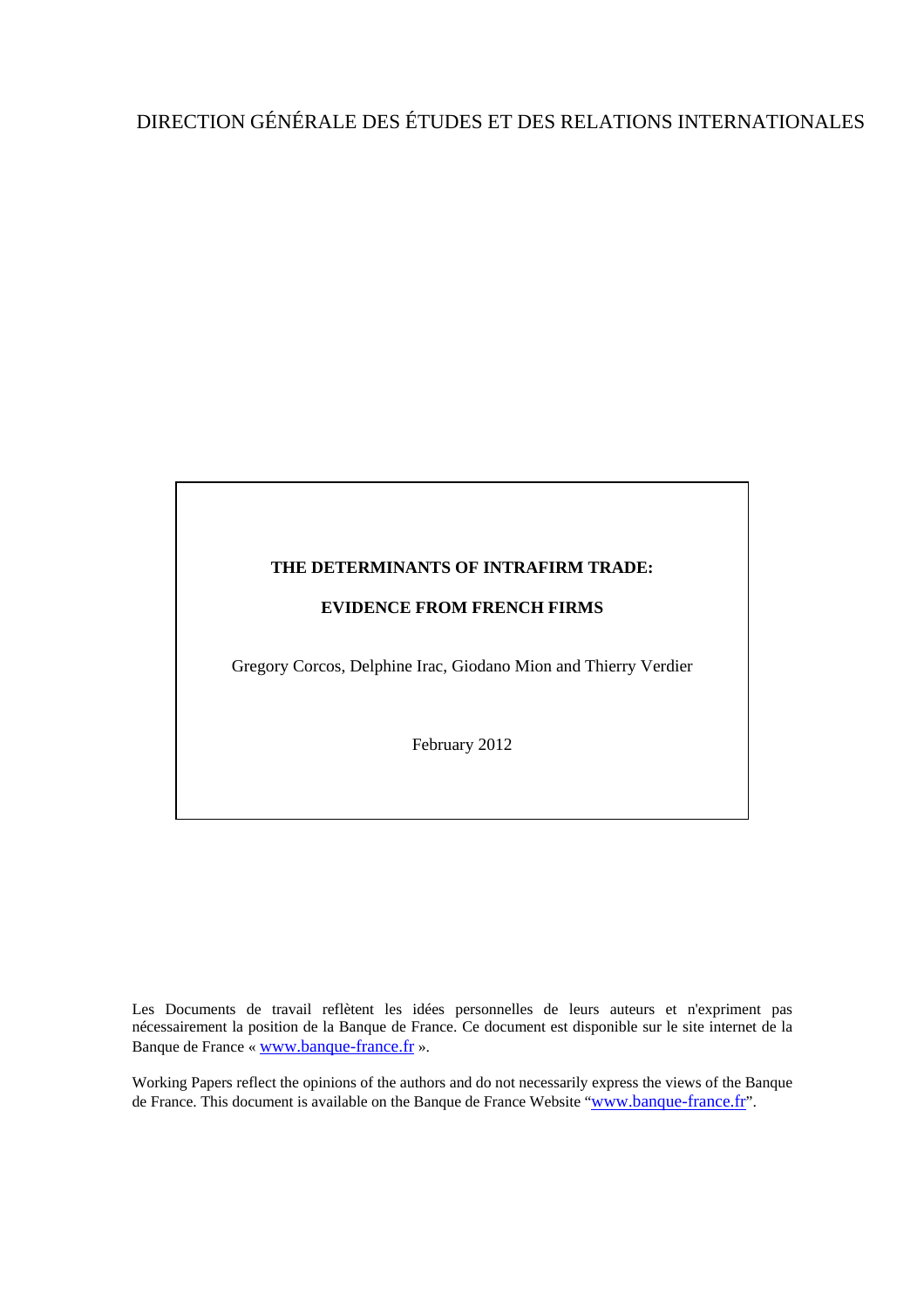# **The determinants of intrafirm trade: Evidence from French firms\***

Gregory Corcos Delphine Irac Giodano Mion<sup>†</sup><br>NHH Banque de France LES and CEPR

<u> 1989 - Johann Stein, fransk politiker (d. 1989)</u>

NHH Banque de France

Thierry Verdier<br>PSE and CEPR

<sup>-</sup> We thank Pol Antras, Andrew Bernard, Thierry Mayer, Dalia Marin, Jim Markusen, Steve Redding, Sébastien Roux, Alessandro Sembenelli and two anonymous referees as well as seminar participants at ESEM 2009, NOITS 2009 (Copenhagen), ERWIT 2008 (Appenzell), the CESifo Venice Summer Institute 2009 ("Heterogeneous Firms in International Trade"), the Ludwig-Maximilian University of Munich and the workshop "The International Firm: Access to Finance and Organizational Modes" (Milan) for helpful comments and suggestions. Financial support from FIRB, Universita degli Studi di Milano, and Centro Studi Luca d'Agliano is gratefully acknowledged. The usual disclaimer applies.

Corresponding author. Department of Geography and Environment, London School of Economics and CEPR. Address: Department of Geography and Environment, London School of Economics; Houghton St; WC2A 2AE London; UK. Fax: +44 20 7955 7412. E-mail: g.mion@lse.ac.uk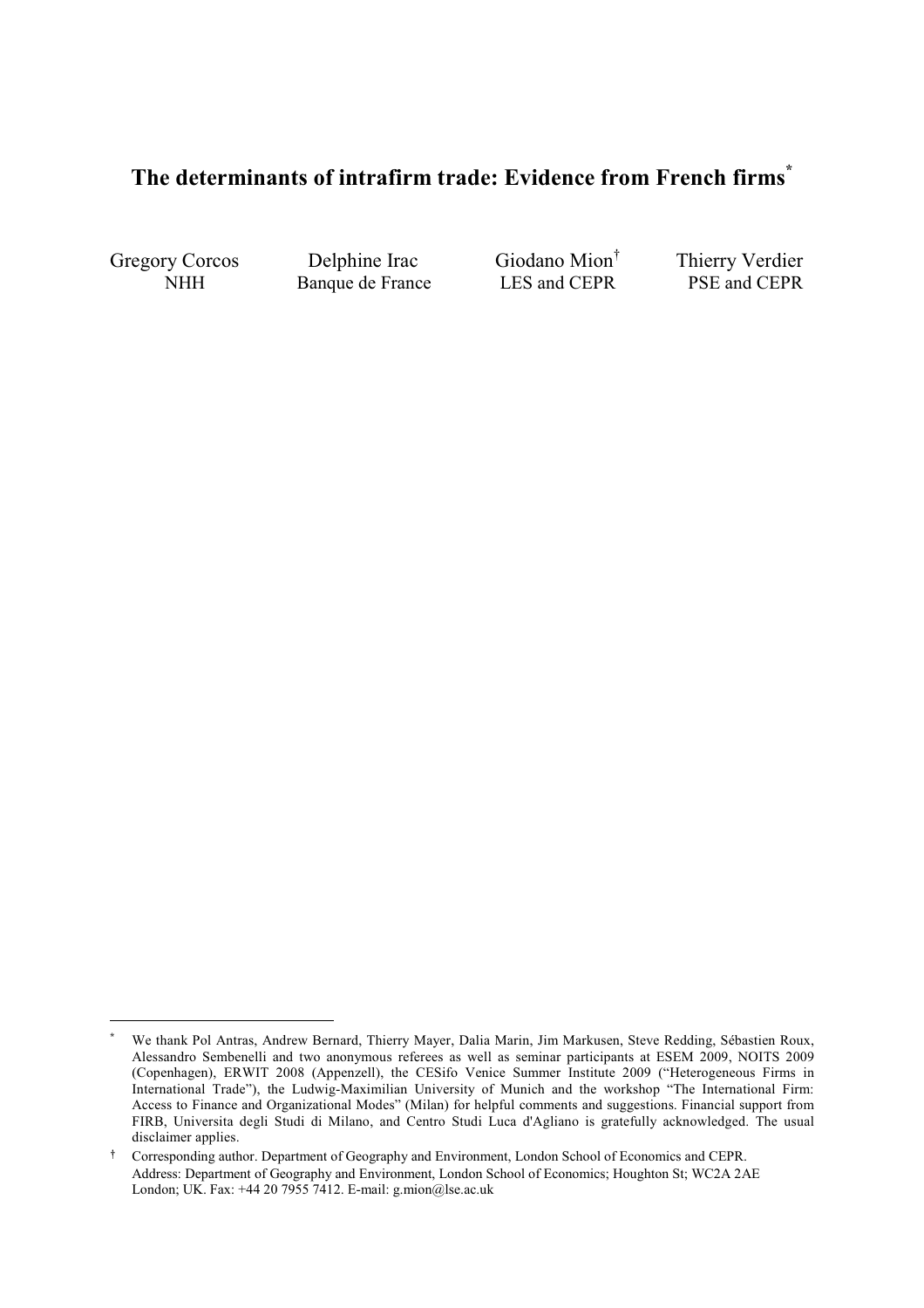### **Résumé**

Dans quelle mesure la théorie économique de la firme permet-elle d'expliquer le choix entre commerce inter ou intra firme. Cet article utilise des données de firme sur les importations pour investiguer cette question. Nous apportons des éléments empiriques venant conforter trois prédictions de la théorie des droits de propriété appliquée la firme multinationale. Le commerce intra-firme est plus susceptible de se faire : (i) dans les firmes intensives en capital et en compétences ; (ii) dans les firmes les plus fortement productives ; (iii) depuis des pays avec des juridictions fonctionnant de manière efficace. Par ailleurs, nous faisons le lien entre plusieurs résultats déjà mis en évidence au niveau agrégé en décomposant le commerce intrafirme entre une marge extensive et une marge intensive. Ce faisant nous mettons en évidence plusieurs faits stylisés qui appelleraient une analyse théorique plus poussée.

Mots clefs : commerce intrafirme ; outsourcing ; hétérogénéité de firme ; contrats incomplets ; stratégies d'internationalisation ; qualité des institutions ; marge extensive ; marge intensive

Codes JEL : F23, F12, F19

#### **Abstract**

How well does the theory of the firm explain the choice between intrafirm and arms' length trade? This paper uses firm-level import data from France to look into this question. We find support for three key predictions of property-rights theories of the multinational firm. Intrafirm imports are more likely: (i) in capital- and skill-intensive firms; (ii) in highly productive firms; (iii) from countries with well-functioning judicial institutions. We further bridge previous aggregate findings with our investigation by decomposing intrafirm imports into an extensive and intensive margin. Doing so we uncover interesting patterns in the data that require further theoretical investigation.

Keywords: intrafirm trade; outsourcing; firm heterogeneity; incomplete contracts; internationalization strategies; quality of institutions, extensive margin, intensive margin.

JEL Classification: F23, F12, F19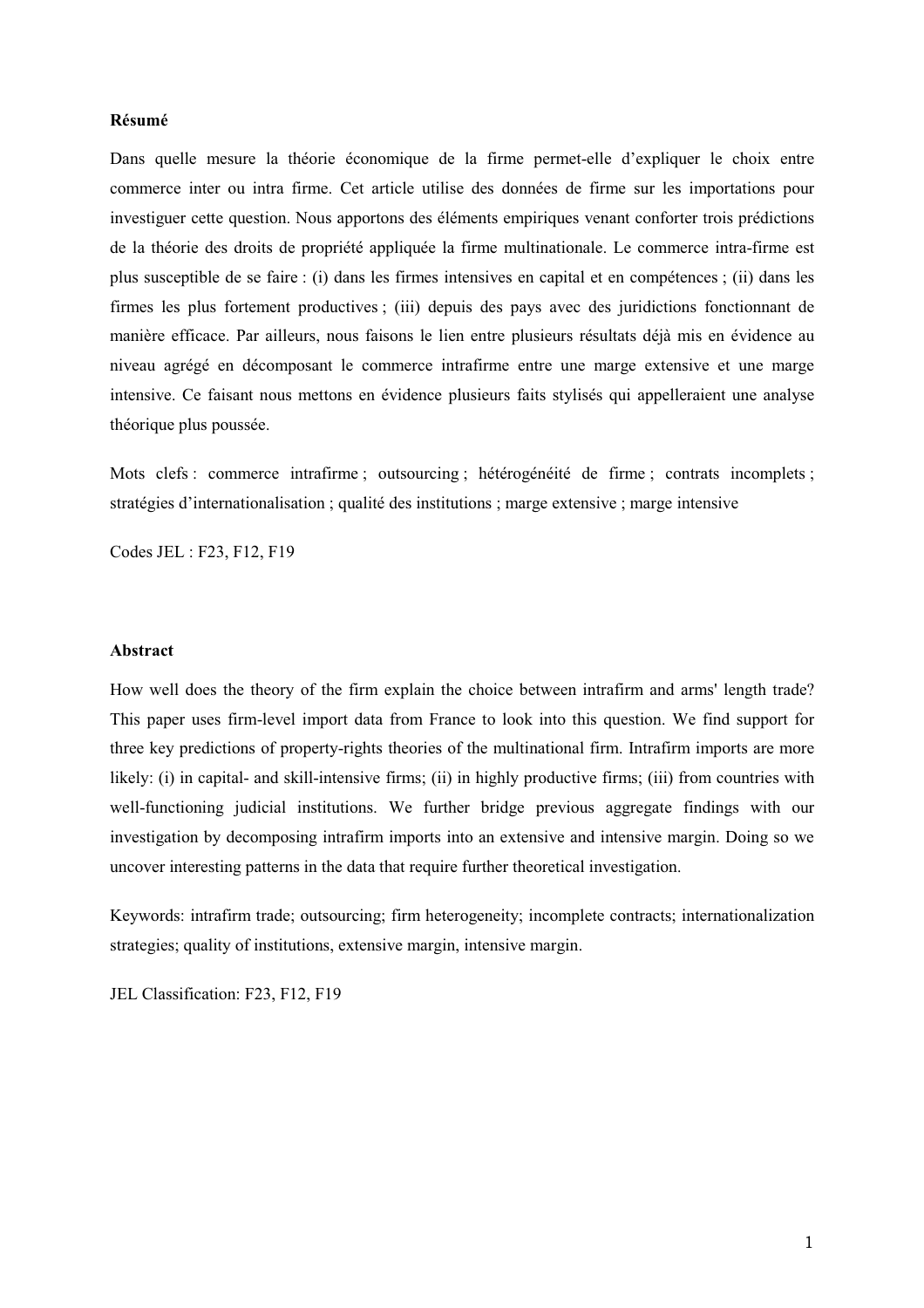# 1 Introduction

Multinational companies (MNCs) are central in international trade. Intrafirm imports alone account for over 40% of US total imports (Zeile, 2003, Bernard et al. 2010). MNCs have therefore become central in public debate too, not least in OECD countries where concerns about the relocation of production facilities to low-wage emerging economies are widespread. Naturally, the pattern of cross-border production networks and FDI flows has also attracted much attention among economists. In particular, substantial research efforts aim to explain why some international transactions are carried out within a firm or at arms' length on markets.

Understanding the very existence of MNCs requires a theory of why foreign operations are kept internal rather than licensed to local firms (the "internalization" question in Dunning, 1981). A well-established literature emphasizes intangible assets such as knowledge and reputation.<sup>1</sup> In these theories MNCs exploit the public good nature of intangible assets in multi-plant operations, which gives them an edge over single-plant local rivals. Internalization is driven by the risk of third parties dissipating the value of these assets, given the legal environment.

More recent contributions have taken on an explicit contract-theoretical approach of multinationals.<sup>2</sup> These theories provide foundations for the existence of cross-border contractual frictions, which in turn drive organizational choice. Some of them also explain how these frictions combine with other country characteristics, such as factor abundance, to affect comparative advantage and trade patterns.

This rapidly expanding theoretical literature has triggered a series of empirical investigations on US intrafirm trade (Antràs 2003, Yeaple 2006, Nunn and Trefler 2008, Bernard et al. 2010, Costinot et al. 2010). Most of these studies find support for the property-rights approach taken by Antràs (2003) and Antràs and Helpman (2004; 2008). However, while useful and important first steps, these analyses are confined to the industry- or imported product-level.

This paper exploits firm-level data on imports of manufactured goods by French firms in 1999 to offer a deeper look at international sourcing modes. Breaking down imports by firm, origin country and product category we look into the predictions of property-rights models of multinationals' organizational choices. Our data allows us to go beyond aggregate intrafirm trade shares and distinguish between the likelihood of a firm-country-product triple to belong to one

<sup>1</sup>Prime examples are Ethier (1986), Horstmann and Markusen (1987) and Ethier and Markusen (1996). Good surveys of this literature are available in Markusen (1995) and Barba Navaretti and Venables (2004).

 ${}^{2}$ See among others McLaren (2000), Antràs (2003), Grossman and Helpman (2002, 2003, 2004, 2005), Antràs and Helpman (2004; 2008), Marin and Verdier (2003, 2008) and Costinot et al. (2010). Good surveys of the literature are found in Helpman (2006), Spencer (2007) and Antràs and Rossi-Hansberg (2008). Some of the most illustrative recent work along this line of research is published in Helpman, Marin and Verdier (2008).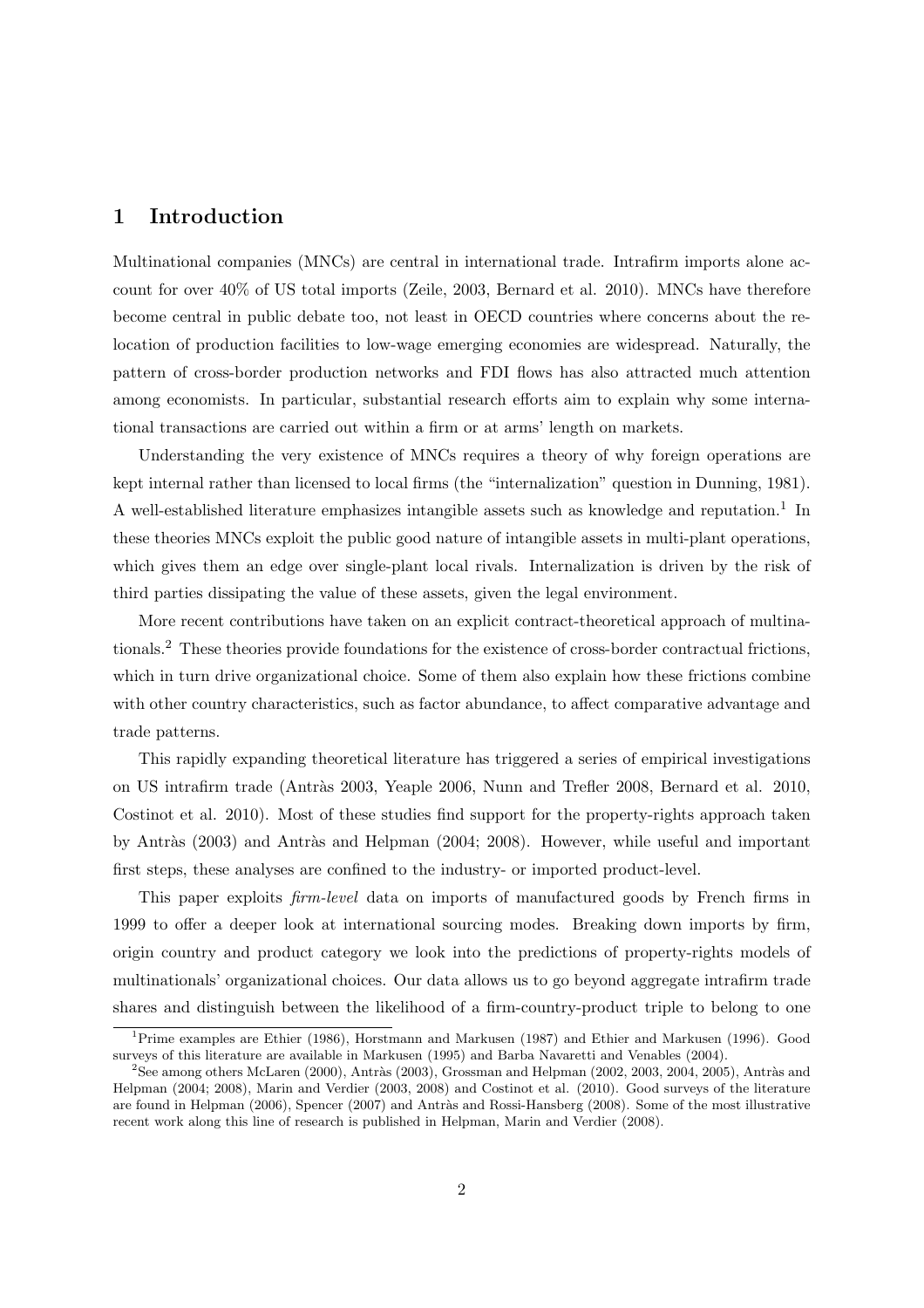of the two sourcing modes ("extensive margin") and the average value of imports in that mode ("intensive margin").

Two new lessons can be drawn from our analysis.

i) First, key results of property-rights theory find empirical support at the firm level. In particular, we find that the choice of intrafirm sourcing is more likely in capital- and skill-intensive firms. More productive firms are also more likely to engage in intrafirm trade, typically importing higher amounts. These results match the predictions of Antràs (2003) and Antràs and Helpman (2004; 2008). In addition, we find that imports from countries with well-functioning judicial institutions are more likely to be intrafirm. The latter result can be explained by property-rights models. Transaction-costs models would predict the opposite, as stronger contract enforcement mostly reduces the costs of outsourcing.

ii) Second, our analysis shows two important limits of an industry- or product-level approach. On the one hand, we find a firm's factor intensity to be an important determinant of sourcing decisions, but one that varies substantially within narrowly defined sectors. This suggests that the property-rights model can be profitably extended to allow for firm-specific technologies. On the other hand, we find that some previous results on aggregate intrafirm import shares are driven by import values (intensive margin) rather than individual sourcing choices. For instance, country intrafirm import shares increase with capital abundance, as in previous studies, but the likelihood to engage in intrafirm trade decreases with capital abundance. The former result is driven by the intensive margin: import volumes under outsourcing tend to decrease with capital abundance. Overall, our results suggest that future theoretical research should look more deeply into determinants of both the extensive and intensive margins of intrafirm trade.

In addition to the above-cited papers, our framework is related to the large empirical literature on firm boundaries within countries.<sup>3</sup> One can think of two useful ways in which the research program on the boundaries of multinationals complements its domestic counterpart. It exploits more systematically collected data on the nature of transactions and does not overwhelmingly focus on the transaction-cost approach (although a recent exception is Acemoglu et al. 2010).

Our paper is also related to studies of internalization in multinationals that focus on narrower samples or narrower aspects of sourcing choices. Using a subset of our French data Defever and Toubal (2007) find a positive relationship between firm TFP and the outsourcing choice among MNCs which report higher fixed costs of outsourcing, and the opposite among MNCs that report higher costs of internalization. Their finding complements the self-selection based on TFP result we point to in our paper. Using the same data Carluccio and Fally (2009) find

<sup>3</sup>See for instance the survey by Lafontaine and Slade (2007).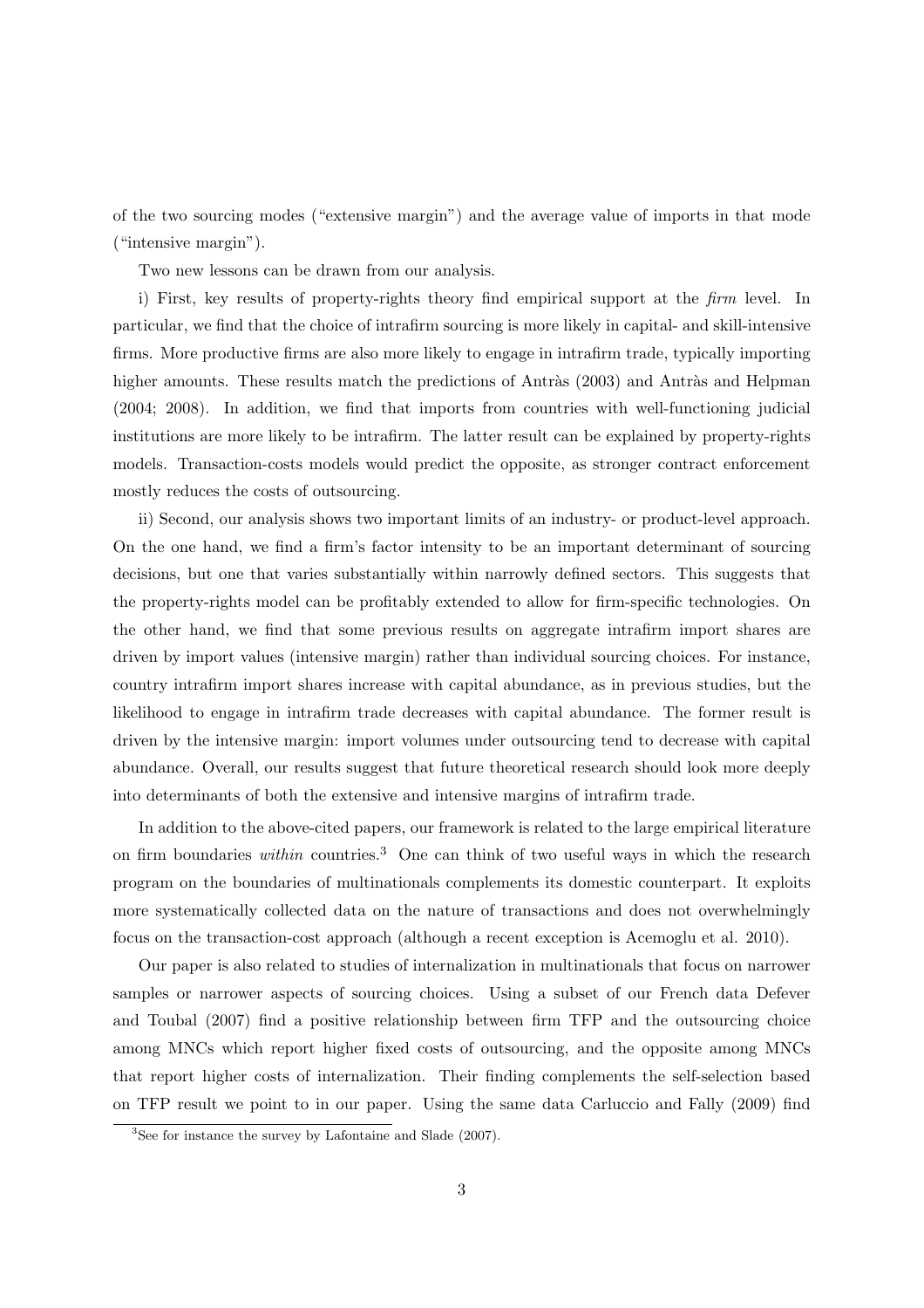that complex inputs are more likely to be imported intrafirm from countries with a low level of financial development. We complement that result by providing evidence that complex goods and inputs are more likely to be produced within firm boundaries. Finally Kohler and Smolka (2009), using cross-sectional Spanish data, find that more productive firms are more likely to engage in intrafirm rather than arms' length, and foreign rather than domestic sourcing. However, they do not explore other determinants of the sourcing choice nor investigate the difference between the extensive and intensive margin.

The rest of the paper is organized as follows. In Section 2 we state four testable predictions of property-rights models and explain their intuition. In Section 3 we describe the construction of our estimation sample and give a general overview of the key variables in our analysis, which are described in more detail in the Appendix. In Section 4, we present and discuss our econometric tests of the four predictions. In Section 5 we replicate existing product- and industry-level evidence, and show the importance of examining both the intensive and the extensive margins of international sourcing. Section 6 concludes and suggests avenues for future research.

# 2 Theoretical Background

Our empirical analysis is motivated by the theoretical predictions of three models: Antràs (2003), Antràs and Helpman (2004; 2008). These three models jointly predict which firms are more likely to resort to intrafirm trade, and which countries are more likely to be involved.

In particular, we are interested in the following predictions:

- 1. capital- and skill-intensive firms are more likely to engage in intrafirm trade
- 2. more productive firms are more likely to engage in intrafirm trade
- 3. intrafirm imports are more likely to originate from capital-abundant countries
- 4. more productive firms are more likely to import intrafirm from countries with good contract enforcement, although it may not be the case for the average importing firm

In what follows we describe the intuition for these predictions.

Antràs (2003) and Antràs and Helpman (2004; 2008) all build on a common partial equilibrium framework, inspired by the property-rights approach to the firm (Grossman and Hart, 1986, Hart and Moore, 1990). Consider a supplier and a buyer (final producer) whose assets and investments are relationship-specific. Due to the incompleteness of contracts, each party risks being held up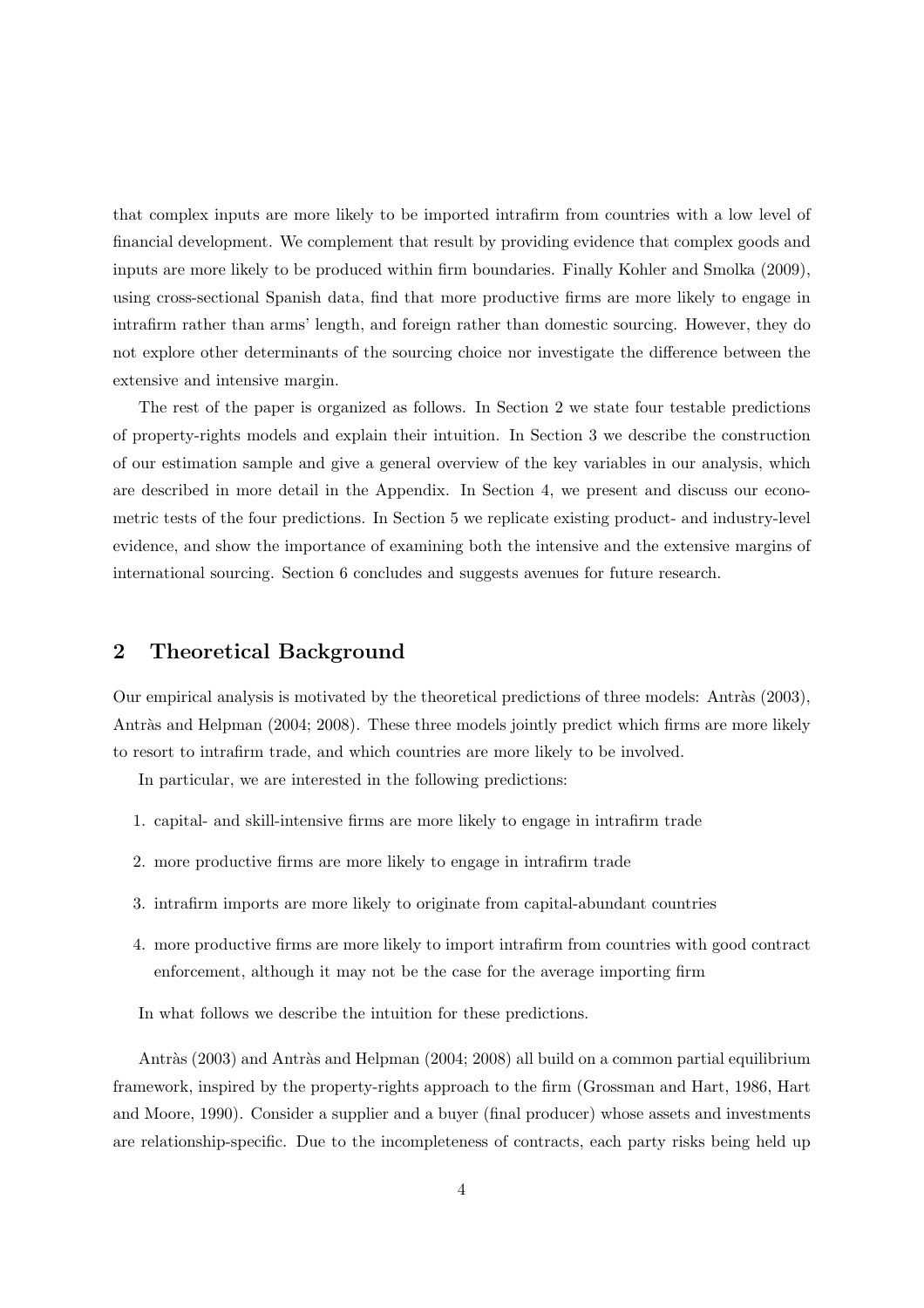by the other after production, leading to a new division of surplus. No matter what transfers were agreed ex ante, each party's marginal benefit of investment will be restricted by the share of surplus secured in the ex post renegotiation. Anticipating this, both parties under-invest ex ante.

One way to secure greater bargaining power ex post is to own the productive assets. Property rights act as residual rights of control, by giving their owner the right to exclude the other party from production. That possibility raises the owner's outside option when bargaining over surplus ex post. Expecting a greater share of ex post surplus, the owner has greater incentives to invest ex ante, which alleviates the under-investment problem. Therefore giving ownership rights to the party responsible for the main investment (the final producer in the case of intrafirm and the supplier in the case of outsourcing) maximizes joint surplus. That will effectively be the organizational form chosen by both parties if ex post bargaining is efficient and utility is costlessly transferrable ex ante.

This property-rights result can be applied to the analysis of intrafirm trade thanks to two additional assumptions. First, capital investments and skill-intensive headquarter services (general management and coordination tasks) are provided by the final producer due to legal or technical reasons.<sup>4</sup> Therefore in capital- and skill-intensive production processes the headquarter firm needs to be incentivized, and vertical integration is optimal (Prediction 1). Second, intrafirm imports entail higher initial fixed costs than arms' length imports. For example affiliate setup costs are plausibly higher than supplier search costs. Therefore Antràs and Helpman (2004) predict that all else equal a more productive firm is more likely to engage in intrafirm trade (Prediction 2). In labor-intensive sectors, where by Prediction 1 variable costs are already such that outsourcing is preferred, TFP heterogeneity has no bearing on organizational choice. By contrast, in other sectors the most productive firms self-select into intrafirm trade: only firms sufficiently productive to leverage variable costs differences on large sales and cover the higher fixed costs of intrafirm will choose this sourcing mode.

Antràs (2003) embeds a simpler version of that setup in a general equilibrium model of international trade with imperfect competition as in Helpman and Krugman (1985). There are two factors, labor and capital, and two sectors with identical firms. By Prediction 1 above, integration is pervasive in the capital-intensive sector, while outsourcing is pervasive in the labor-intensive sector. Intrafirm imports are the same thing as capital-intensive imports, whose pattern is governed by comparative advantage. Assuming free entry, identical and homothetic preferences, and

 $4$ Antràs (2003) mentions evidence of higher cost-sharing in capital investments than in labor investments among US multinationals, even in their affiliates. This may come from credit market imperfections, or from the fact that labor investment decisions require local knowledge, but is in any case beyond the scope of the model. That the supplier does not provide *any* capital investment or headquarter services can be thought of as a limit case.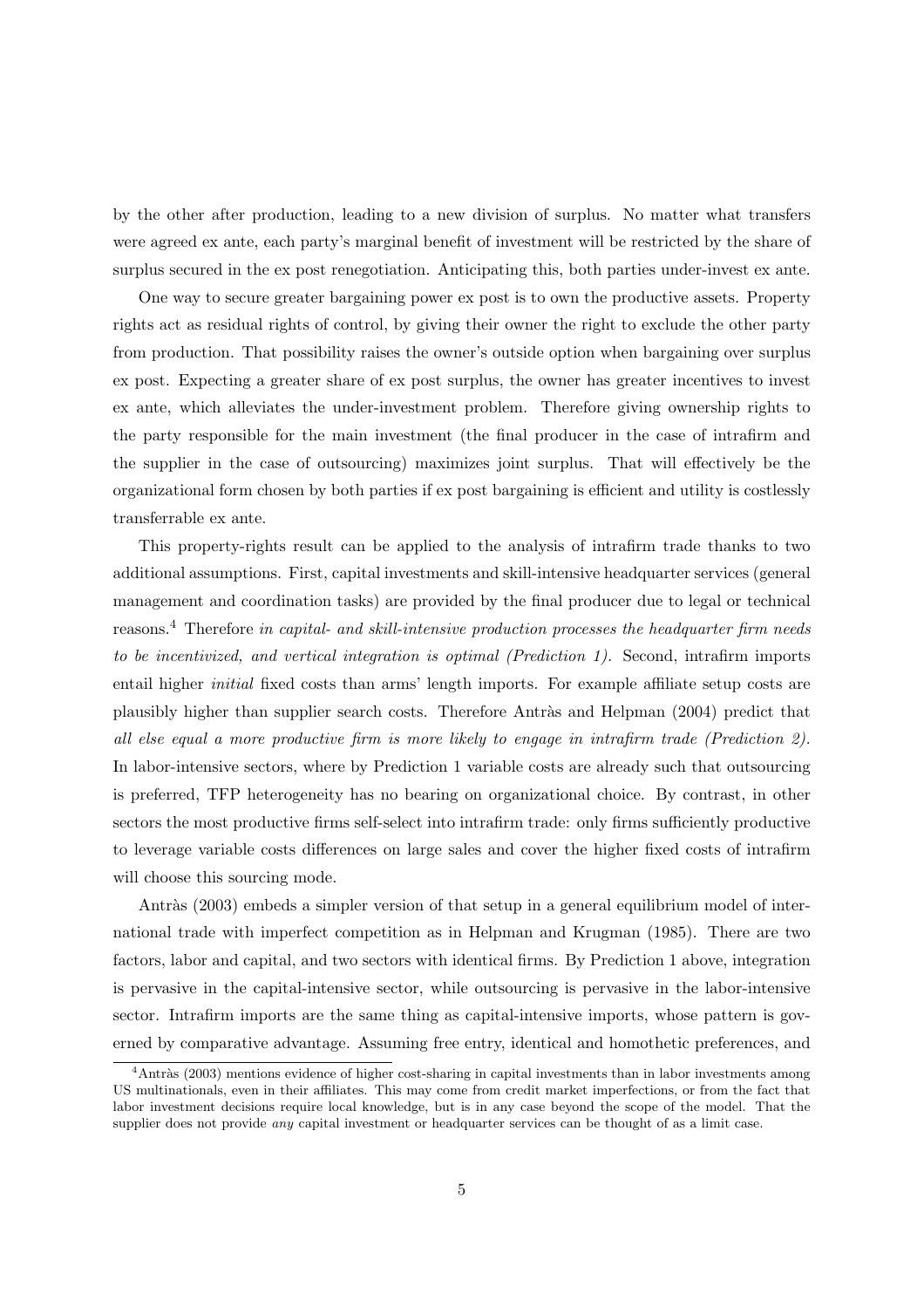that immobile endowments are in the Factor Price Equalization set, Antràs  $(2003)$  shows that the share of intrafirm imports increases in the origin country's capital/labor ratio (Prediction 3). This is a pure composition effect: more varieties of capital-intensive inputs than labor-intensive inputs are imported from capital-abundant countries. Importantly, factor abundance should have no effect on the likelihood of intrafirm trade within a given industry.<sup>5</sup>

Antràs and Helpman (2008) extend their 2004 model to allow for partially contractible production tasks. Both headquarter services and component production require contractible and non-contractible tasks, to an extent that depends on the local contracting environment. Suppose more component production tasks become contractible, ie 'input contractibility' increases. This does not change anything in labor-intensive partnerships, which by Prediction 1 were fully outsourcing their input production. But in other sectors a ceteris paribus improvement in input contractibility has two effects: first, the most productive domestic producers switch to offshore outsourcing; second, the most productive firms resorting to offshore outsourcing start insourcing from foreign affiliates (Prediction 4).<sup>6</sup> The second effect derives from a lower need to incentivize component producers after the input contractibility improvement. In sum, improved contract enforcement in the origin country favors international sourcing, but does not clearly favor one sourcing mode. Which effect dominates is an empirical question, which requires data on the contractibility of tasks performed by each party.

# 3 Data

The population of interest consists of importing firms, since the above theoretical predictions apply to them and not to firms sourcing only domestically. We use data on the two sourcing modes – either arms' length or intrafirm – of French imports in 1999. The observation unit is a firm-country-product triple: firm i sourcing product  $p$  from country  $c$  either at arms' length or intrafirm. In what follows we describe the construction of the sample and the variables used in the analysis.

#### 3.1 Primary Data Sources

We rely on three primary data sources. First, the EIIG (Echanges Internationaux Intra-Groupe) database documents the sourcing mode in a firm's yearly imports by origin country and by CPA96

 $5$ More precisely, this statement applies to the baseline version of the Antràs (2003) model. In a working paper version the author suggests an extension to a CES production function where that prediction is altered. We discuss that possibility in Section 4.3.

 $6$ Nunn and Trefler term these two effects the Standard and Surprise Effect, respectively.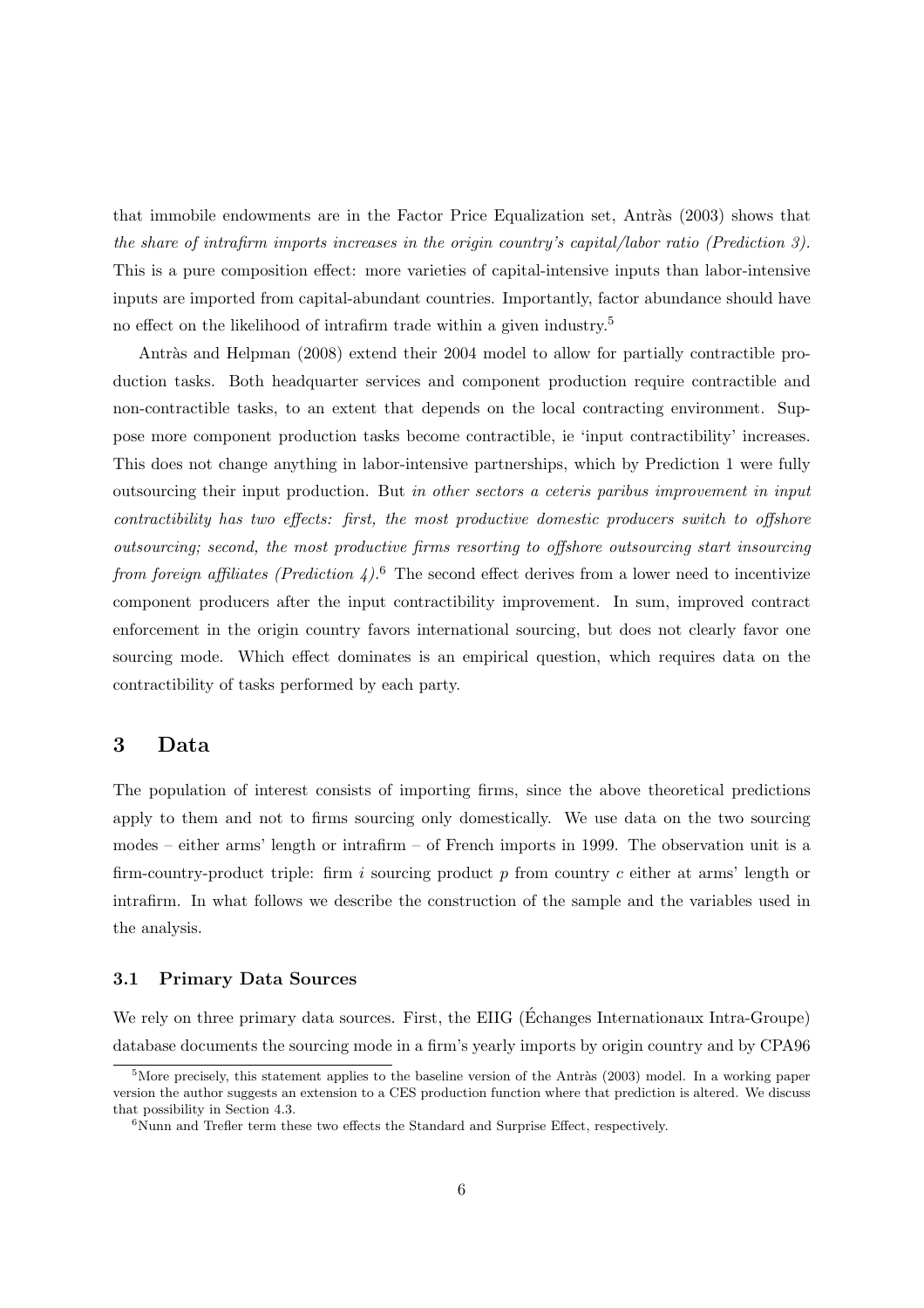or HS4 4-digit product codes in 1999. Intrafirm trade is defined as trade with an affiliate controlled by a single French entity with at least fifty percent of its equity capital. The data covers 4,305 firms and comes from a survey conducted in 1999 by the French Ministry of Industry's SESSI (Service des Etudes Statistiques Industrielles). The survey was addressed to all firms incorporated in ´ France and trading more than 1 million euros, owned by manufacturing groups that control at least fifty percent of the equity capital of an affiliate based outside France. We refer to this group of firms  $(8,236 \text{ units})$  as the 'EIIG target population'.<sup>7</sup> The response rate was  $52.27\%$ , but the  $4,305$ respondent firms represent more than 80% of total exports and imports of French multinationals. Non-respondent firms are excluded from our analysis because information on the sourcing mode is not available. We discuss and address sample selection issues in the Appendix. These data have been previously used by Defever and Toubal (2007) and Carluccio and Fally (2009), who do not deal with sample selection.

Although some firms in the EIIG dataset source part of their imports at arms' length, by construction they all have an affiliate so that limiting ourselves to these firms would bias our results towards intrafirm trade. For instance SESSI estimates that around 36% of the total value of manufacturing imports is intrafirm (Guannel and Plateau, 2003), while in the EIIG data the corresponding value is much higher (55.4%). We must thus complement the EIIG with import data on non-multinational firms.

To this end we use a second database, coming from the French Customs Office, documenting the universe of import and export flows in 1999 at the firm, origin country and product level. These data were used (among others) by Eaton et al. (2004). The data are collected from custom declarations.<sup>8</sup>. The total value of imports in the database represents about 99% of French aggregate imports in 1999 as reported by EUROSTAT, with the 1% difference being due to the imputed trade of firms not obliged to report information to the French Customs Office. Regrettably, this dataset does not provide information on whether imports come from a related party (unlike US customs data for example).

Finally, the EAE (Enquête Annuelle Entreprise) database provides balance sheet data on manufacturing firms. The data come from a census of all French firms with at least 20 employees whose primary activity is in the manufacturing sector (NACE rev1 D category), conducted by the French Ministry of Industry's SESSI and the Ministry of Agriculture's SCEES (Service Central des Enquêtes et des Études Statistiques). Firms in the EAE database represent 9.8% of the

<sup>&</sup>lt;sup>7</sup>We thank Boris Guannel from SESSI for providing us with the complete list of firms belonging to the target population.

 ${}^{8}$  For trade outside the EU15, there is no minimal amount for data to be recorded. Within the EU, only trade whose total annual amount exceeds 250,000 euros should be registered. Even then many trade flows below this threshold are still registered.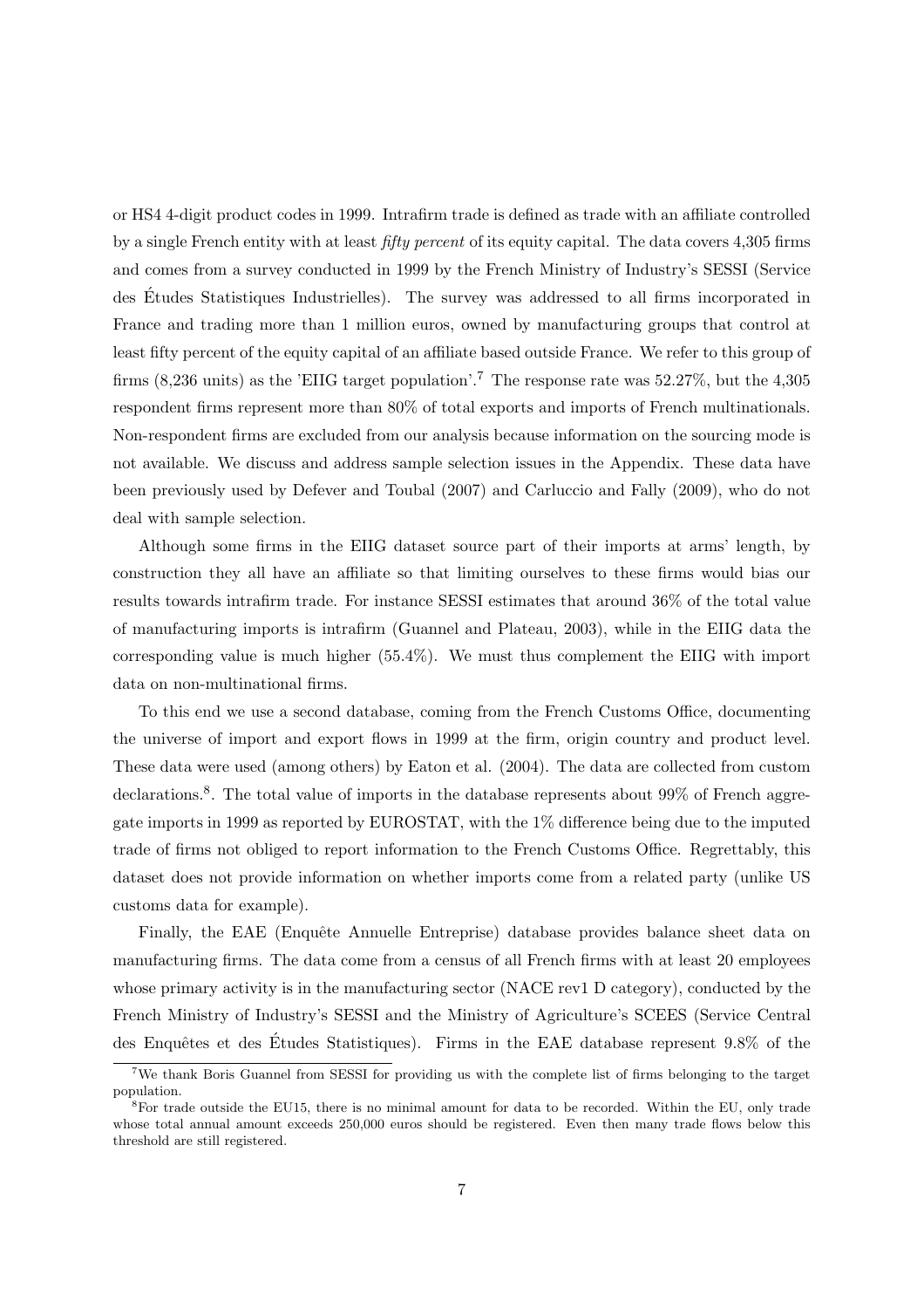total number of French manufacturing firms, but 87.2% of production in 1999 as reported by EUROSTAT.

By merging information coming from Customs data with the EIIG data on respondent firms we get our baseline estimation sample. In our analysis we will refer to this sample as the 'large sample'. It includes  $281,419$  firm-country-product triples spanning over  $14,711$  firms,  $219$  countries and 272 CPA96 4-digit products. Matching the large sample with the EAE data generates what we refer to as the 'small sample': 98,168 triples spanning over 5,175 firms, 185 countries and 270 products. More details on the construction of the two samples are provided in the Appendix.

#### 3.2 Variables Used in the Empirical Analysis

In most of the analysis our dependent variable is  $y_{i,p,c}$ : a binary variable that takes value one if a French firm i imports product p from country c (mostly) from a foreign affiliate in 1999, and zero otherwise.

We use a binary variable for several reasons. First, only a few product-country-firm triples involve both intrafirm and arms' length imports, so that intrafirm trade shares cluster around zero and one. Furthermore, we actually keep record of most of this 'mixed transactions' information by recording as intrafirm or outsourcing a firm-country-product triple for which at least 80% of the total value occurs in one of the two sourcing modes.<sup>9</sup> Second, we are mainly interested in the determinants of the sourcing mode and in the theories we consider a given firm-product-country triple should correspond to a unique choice. Finally, intrafirm trade values may be distorted in systematic ways for reasons unrelated to these models (such as taxation or accounting purposes). That said, in Section 5 we look simultaneously at the extensive (sourcing mode) and the intensive (import value for a given sourcing mode) margins.

Our key covariates can be divided into three groups: (i) importing firm total factor productivity  $(TFP_i)$ , capital intensity  $(k_i)$ , and skill intensity  $(h_i)$ ; (ii) sourcing country capital abundance  $(k_c)$ , skill abundance  $(h_c)$ , and quality of the judiciary and the enforcement of contracts  $(Q_c)$ ; (iii) imported product contractibility  $(\mu_p)$ , embodied capital intensity  $(k_p)$ , embodied skill intensity  $(h_p)$ , and (main) final product contractibility  $(\mu_f)$ . Our set of controls includes corporate tax rates, a measure of financial development, distance, OECD membership, past colonial ties, common language, and common legal origin. Additional information about data sources and the construction of variables is provided in the Appendix.

 $^{9}$ That way we exclude only 1.72% of all observations in the final sample. See the Appendix for details.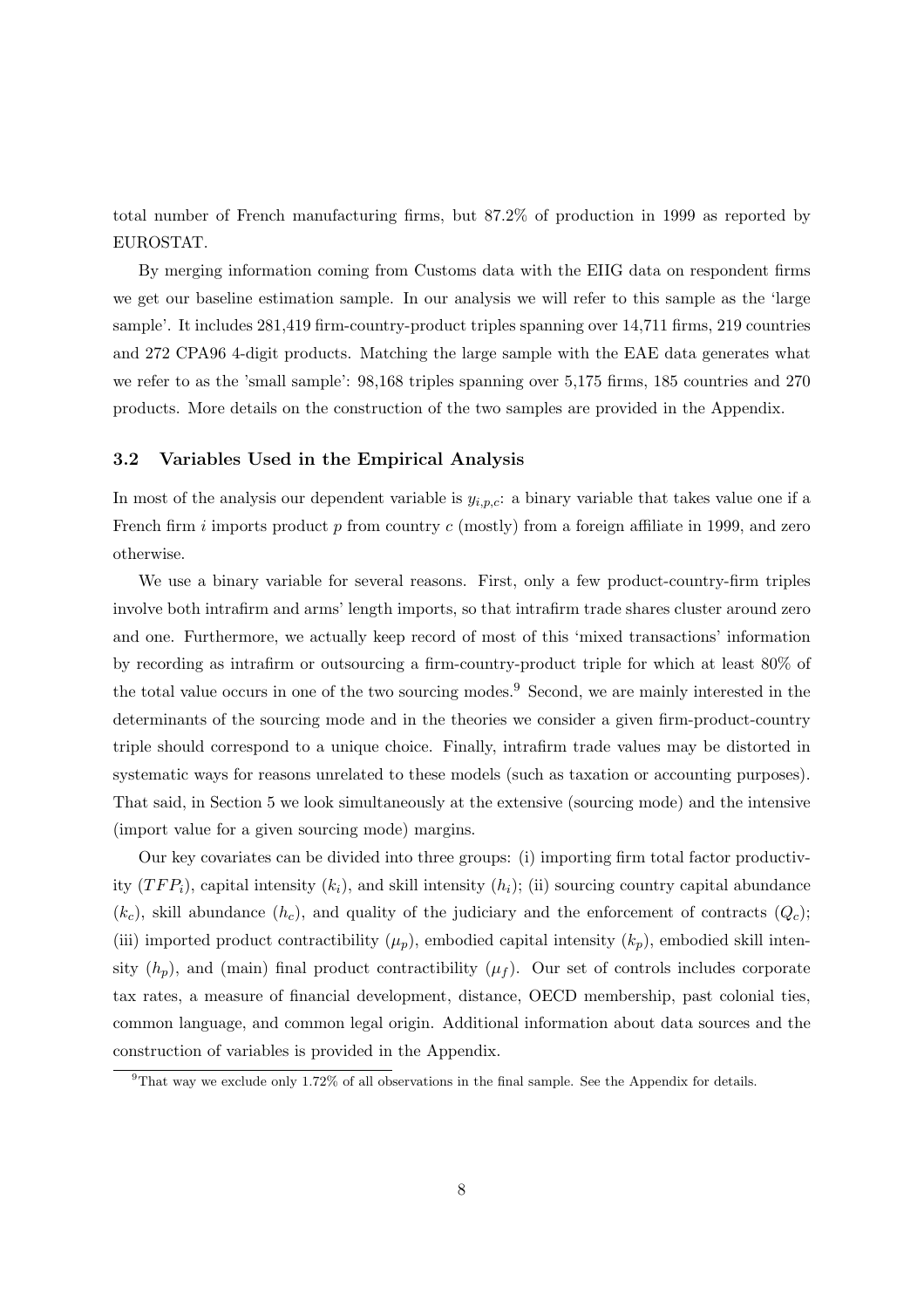# 4 Firm-, Country-, and Product-Level Determinants of the Intrafirm vs. Outsourcing Decision

We start by stating two important facts about the data in Section 4.1. We then conduct two sets of estimations: one focusing on firm-level determinants and the other on country- and product-level determinants of the intrafirm vs. outsourcing decision. The methodology and results of each set of estimations are presented in Sections 4.2 and 4.3 respectively.

In most of the analysis we estimate a two-stage probit model. In the first stage, which is estimated on the group of firms belonging to the EIIG target population, we use a probit specification to model the selection into response to the EIIG survey from which information on intrafirm trade is coming. In the second stage, we combine EIIG and Customs data and model the probability that imports at the firm-country-product level are intrafirm depending on firm-, country-, and product-level characteristics. We use, again a probit specification with the binary dependent variable  $y_{i,p,c}$  taking value one if firm i imports product p from country c intrafirm and zero otherwise. In the second stage, we take into account selection into response to the EIIG survey by means of the inverse Mills ratio coming from the first stage  $(IM1)$ . Raw correlations of  $y_{i,p,c}$  with the key variables used in our analysis are reported in Table I.

In Section 4.2, we use the small sample to estimate the probability that imports at the firmcountry-product level are intrafirm depending on firm-level characteristics, while using product and country dummies to control for unobserved heterogeneity. This approach reduces the risk of omitted variable bias without imposing further assumptions on the correlation between the dummies and the firm-level regressors. In addition, as we systematically cluster standard errors by firm, our estimations allow for correlations in the error structure across countries and products involved in a given firm sourcing strategy. In Section 4.3, we analyze the probability that imports at the firm-country-product level are intrafirm based on country and product characteristics. This second set of estimations, makes use of both the large and small sample allowing us to control for firm-specific heterogeneity in several ways.

#### 4.1 Descriptive analysis

Descriptive statistics provide two interesting insights. First, intrafirm import flows are fewer but larger. Second, some previously analyzed industry-level determinants of internalization show considerable within-industry heterogeneity.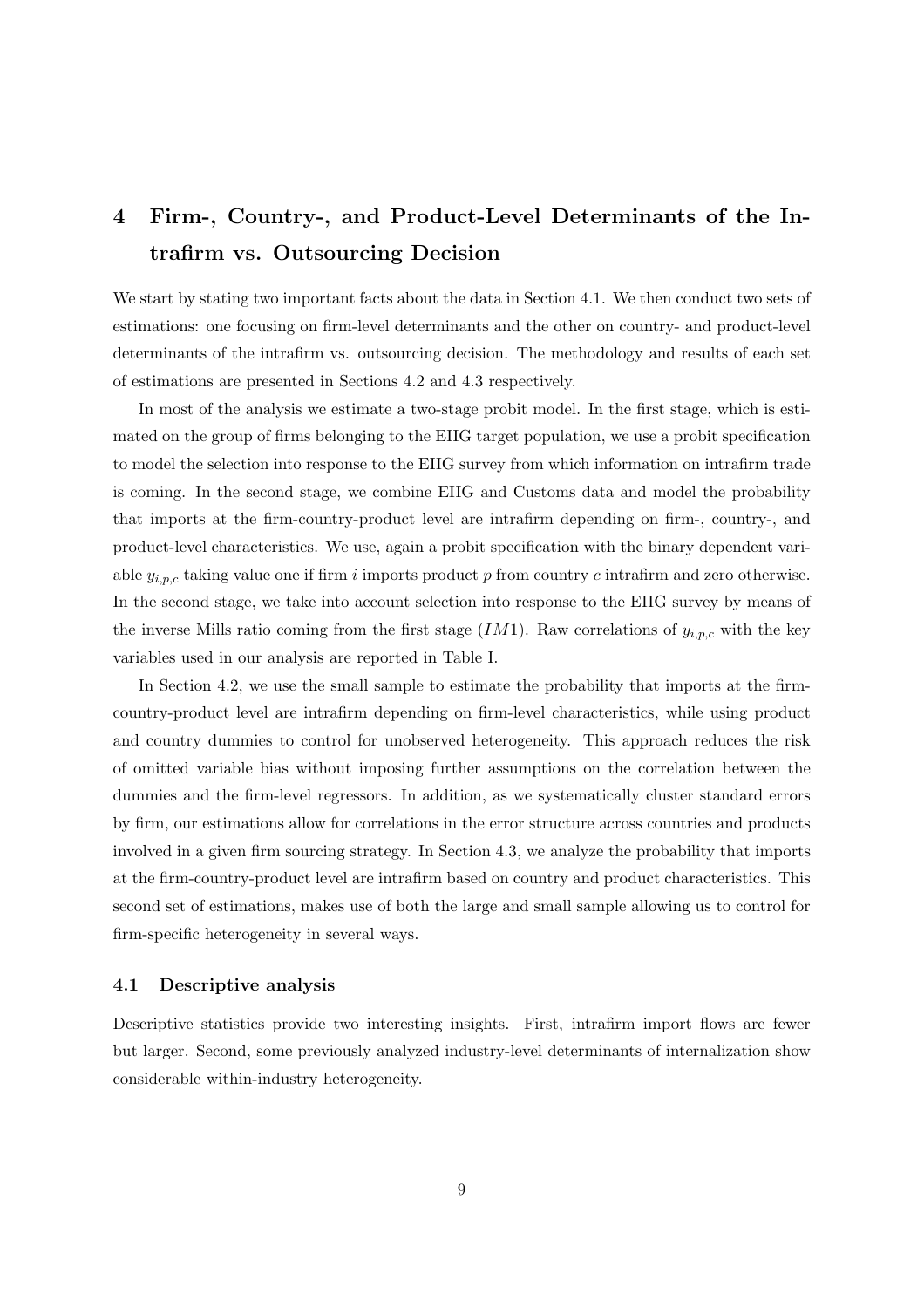Intrafirm flows are larger. In our baseline sample (large sample) only 8.49% of firm-countryproduct triples correspond to intrafirm imports, but they account for 38.86% of total imports' value. In the small sample (for which we have balance sheet information) triples corresponding to intrafirm imports account for 13.65% of all triples but represent 42.67% of the value of imports.<sup>10</sup> Figure I shows the kernel-smoothed distribution of log imports' value (in euros) by firm-countryproduct for both intrafirm and outsourcing. As showed by the Figure, the distribution of intrafirm imports values lies to the right of that of outsourcing. The two distributions have somewhat similar shapes and very close upper bounds of the supports (21.39 for intrafirm and 21.82 for outsourcing) but very different lower bounds. Summarizing:

Fact 1: Intrafirm imports are rare, but typically involve larger values.

While there are many possible interpretations of Fact 1, it is definitely consistent with Prediction 2. If intrafirm sourcing requires higher fixed costs, the most productive firms will self-select into that mode. As they operate on a higher scale intrafirm import values will be higher.

Within-industry heterogeneity. Descriptive analysis also suggests high within-sector heterogeneity in some previously analyzed industry-level determinants of the organizational choice. Firm-level data can thus provide a deeper look into the issue and, potentially, lead to different results than studies based on aggregate data. In our analysis, we will indeed encounter examples of such discrepancies.

First of all, in the large sample intrafirm trade and outsourcing coexist in virtually all NACE rev1 3-digit manufacturing industries (roughly 100 units). Taken literally, the industry models reviewed in Section 2 do not allow for this possibility.

Second, some key determinants of internalization show considerable heterogeneity within NACE rev1 3-digit industries. Table II reports summary statistics, as well as correlations, of our key covariates. In particular, the Table provides standard deviations and decomposes them into a between- and a within-sector component. Statistics are reported for both all EAE firms (top panel) and the small sample used in firm-level estimations (bottom panel) and provide the same message. More specifically, in the small sample most of the standard deviation of capital intensity (80.51%) comes from within-industry differences across firms. The same applies to skill-intensity (88.58%). This holds despite the fact that we trimmed observations to exclude outliers in value added and capital per worker. Within-industry heterogeneity in factor intensity is in fact even

<sup>10</sup>Among respondents to the EIIG survey, intrafirm flows represent 31.3% of all triples but 55.4% of the value of imports. Along with other reasons, this suggests some bias in non-response to the EIIG and further motivates our systematic treatment of sample selection bias. See the Appendix for more details.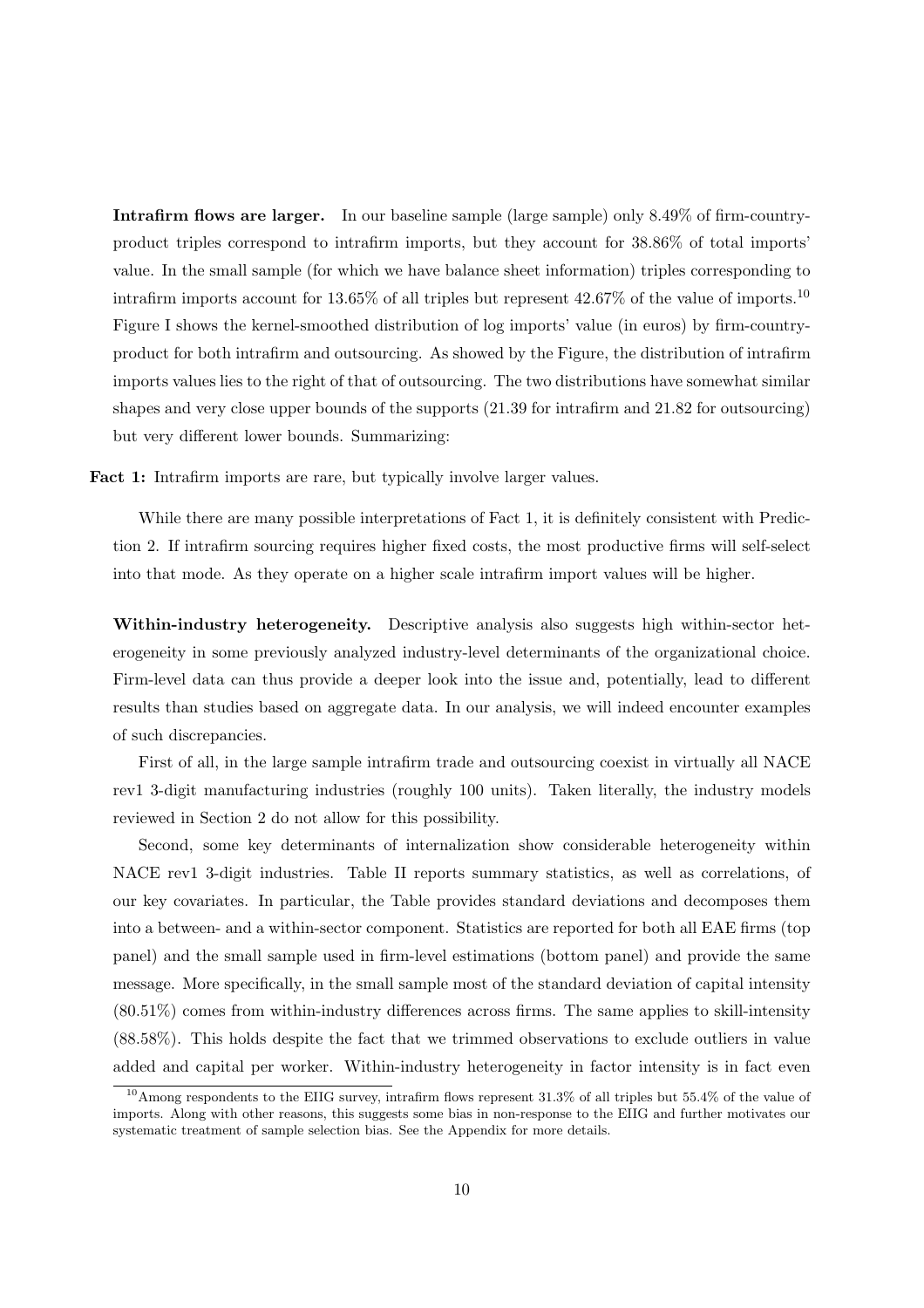more pronounced than its TFP counterpart, which is well-documented in the trade literature. This echoes Bernard et al. (2003) who observe that "industry [...] is a poor indicator of factor intensity" in data on US manufacturing firms. Summarizing:

Fact 2: Firm characteristics such as capital and skill intensity display much more variance within than across industries.

One would think it natural to test predictions of theories of the firm with firm-level data, which is what we do. What Fact 2 suggests is that there is a substantial loss of information by focusing on the industry dimension with the potential of reaching different conclusions.<sup>11</sup> Having said that, we certainly acknowledge that some of the heterogeneity we observe may be due to measurement error in factor intensity variables.

#### 4.2 Firm-Specific Determinants

To study the impact of firm determinants we estimate the following two-stage probit model:

$$
Response_i = \mathbf{1}_{[Response_i^* > 0]}
$$
  
\n
$$
Response_i^* = a + b_1 \ln(Imports_i) + b_2 \ln(NbProducts_i) + b_3 \ln(NbCountries_i) + \mathbf{D}_s + \xi_i
$$
 (1)  
\n
$$
y_{i,p,c} = \mathbf{1}_{[y_{i,p,c}^* > 0]}
$$
  
\n
$$
y_{i,p,c}^* = \alpha + \mathbf{X}_i \beta_1 + \mathbf{D}_p + \mathbf{D}_c + \varepsilon_{i,p,c}
$$
 (2)

In the first-stage equation, which is estimated on the group of firms belonging to the EIIG target population,  $Response_i$  takes value one if firm i has responded to the EIIG survey, Imports equals the total value of firm i's imports, while  $NbProducts_i$  and  $NbCountries_i$  measure the number of product categories and origin countries involved in firm i's imports, respectively.  $D_s$ refers to NACE 3-digit sector dummies. These variables reflect our presumption that a higher data collection effort was allocated to large importers and/or certain sectors. Unreported results, available upon request, indeed show that all variables are highly significant and have the expected sign ending up with a Pseudo  $\mathbb{R}^2$  of 0.2788.

In the second-stage equation  $y_{i,p,c}$  takes value 1 if imports of firm i of product p from country c are intrafirm, and 0 otherwise.  $D_p$  and  $D_c$  stand for product and country dummies. The

 $11$ Note that Fact 2 does not necessarily imply that firms use different technologies. Firms using the same non-CES technology, but operating at different scales, will exhibit differences in factor intensities. While we cannot rule this out, we would then expect that TFP and factor intensities are correlated, since TFP determines scale. However, Table II revels weak correlations between TFP and factor intensities. Unreported results, available upon request, further show that a weak correlation pattern emerges also when considering deviations from the industry average.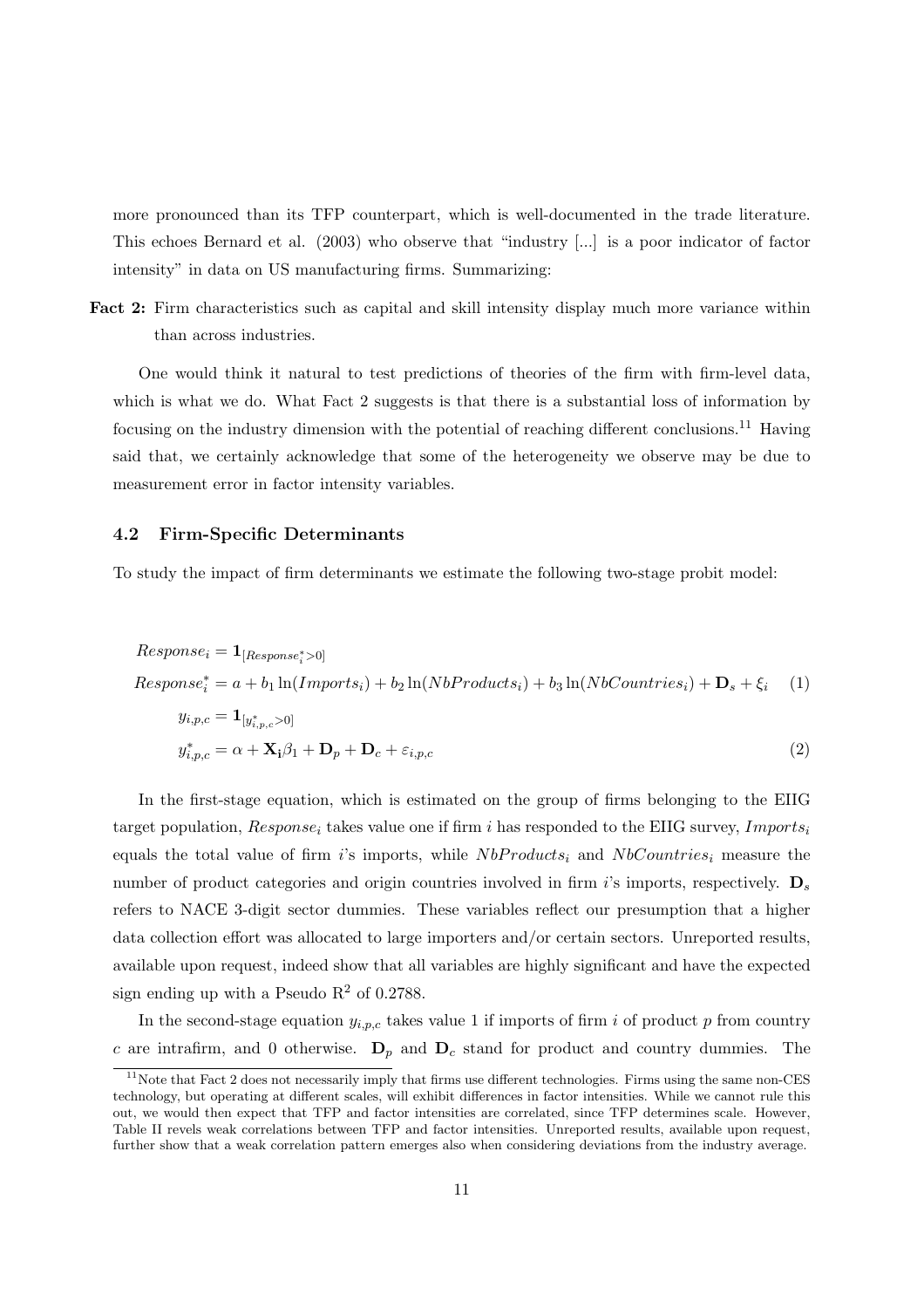vector of key firm determinants,  $\mathbf{X_i}$ , is composed of productivity  $(TFP_i)$ , capital intensity  $(k_i)$ and skill intensity  $(h_i)$ .<sup>12</sup> Information needed to construct  $y_{i,p,c}$  comes from both the EIIG and Customs data. For those firms  $i$  for which information comes from the EIIG data, we use the inverse Mills ratio obtained from the first stage  $(IM1)$  to control for selection into response. For those firms i for which information comes from the Customs data, there is no issue of selection (i.e.  $IM1 = 0$ ) as they are a random sample of the population of non-multinational French large importers matching the response rate of the EIIG survey.<sup>13</sup>

First-stage variables are excluded from second-stage estimations which are carried out on the small sample. The number of observations in the estimations is a bit smaller than the small sample size because some country and/or product dummies perfectly predict the outcome and the corresponding observations are thus dropped.

Table III reports second-stage estimations using variants of (2). Columns 1 to 4 report marginal effects of the three firm-level regressors independently and jointly.

All explanatory variables have positive and significant coefficients. Columns 1 to 3 reveal that all three regressors, taken separately, have significant coefficients (at the 1% level) with a sign consistent with Prediction 1. Column 4 further shows that they keep their sign and significance when considered jointly. In sum:

Result 1: Firms with higher capital and skill intensity are more likely to engage in intrafirm trade.

Result 2: Intrafirm trade is more likely, the higher is firm total factor productivity.<sup>14</sup>

Result 1 supports Prediction 1 and the residual property rights literature. It also confirms prior industry- and product-level US studies while suggesting that residual property rights models could be extended to allow for heterogeneity in capital and skill intensity.

Result 2 is in line with Prediction 2 and complements empirical findings by Tomiura (2007) and Defever and Toubal (2007). In unconditional comparisons Tomiura (2007) shows that Japanese firms outsourcing abroad are less productive than Japanese multinationals, even when the two categories are mutually exclusive. However in his data intrafirm imports of multinationals are presumed, not observed. Defever and Toubal (2007) run a regression similar to the second stage of (2) on the sample of firms responding to the EIIG only. They find that the sign of the TFP

 $12$ Reverse causality would be a concern if the two types of international sourcing (intrafirm vs outsourcing) had a strong differential impact on firms' characteristics, such as productivity or skill intensity. This is a priori unlikely. Nonetheless, we have estimated variants of the model with lagged firm variables, and found the same qualitative pattern. Results are omitted to save space but available upon request.

<sup>13</sup>See the Appendix for further details.

<sup>&</sup>lt;sup>14</sup>In unreported regressions we use both a more conservative measure of productivity (value added per worker) and an Olley and Pakes (1996) measure of TFP obtaining the same qualitative results.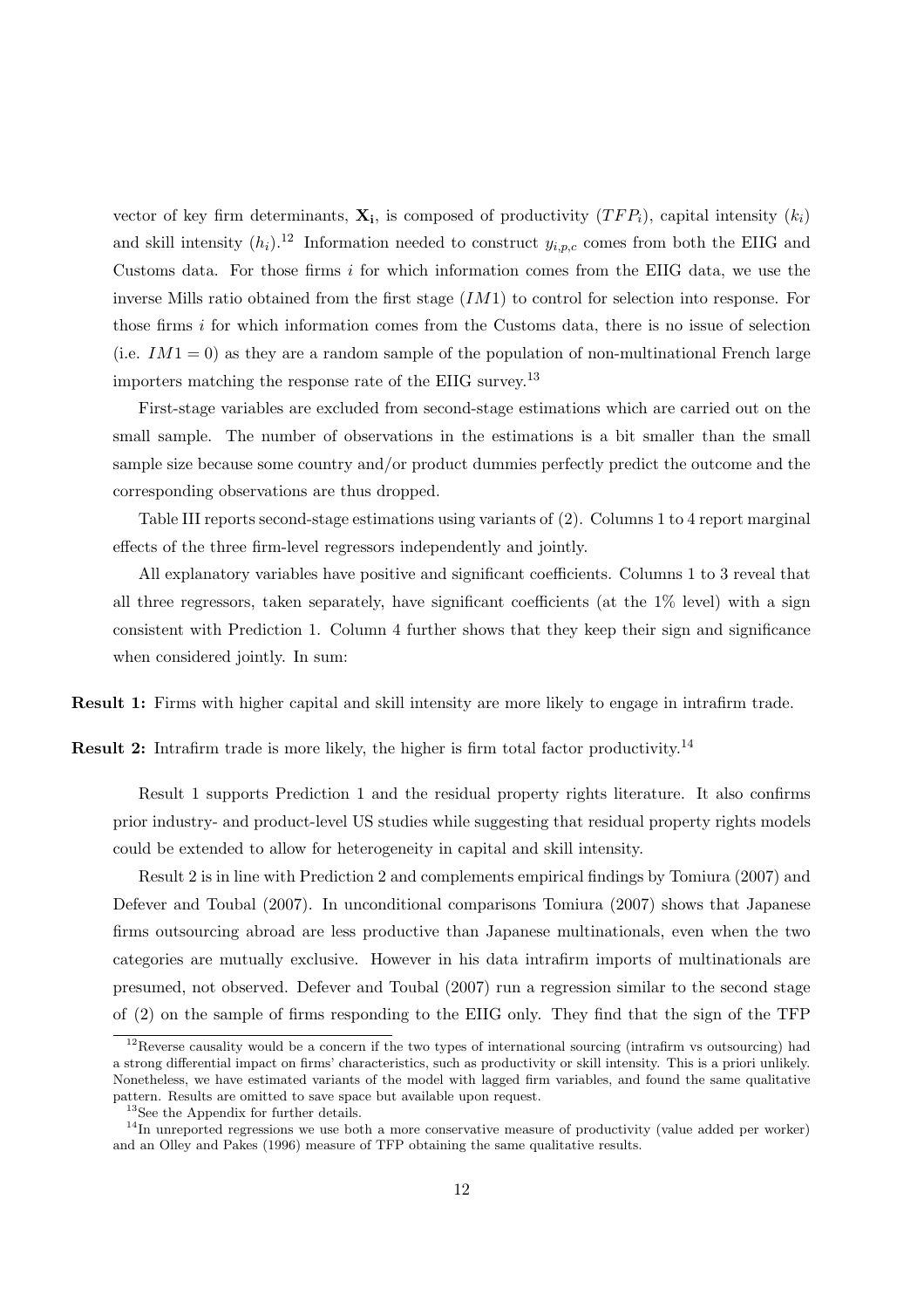coefficient switches with the firm's relative magnitude of (fixed) outsourcing and integration costs (as reported by the firm), suggesting self-selection as in Antràs and Helpman  $(2004)$ . However the Antràs and Helpman (2004) self-selection finding applies to affiliate setup costs, which are already sunk in a population of existing multinationals (EIIG firms). They are therefore likely to pick up the effect of recurrent fixed costs associated with each mode. An additional concern with that study is that it does not account for sample selection.<sup>15</sup>

While Results 1 and 2 strongly support property-rights theories, our data do not allow us to assess predictions of intangible asset theories of multinational firms. For instance, in Ethier and Markusen (1996) multinationality is more likely in firms with high knowledge capital relative to physical capital. Data on R&D and advertising expenditure, that are unavailable to us, would nicely complement our analysis.

#### 4.3 Country and Product Determinants

In this Section we explore country and product determinants of intrafirm trade. As discussed in Section 2, the Antràs (2003) model predicts that intrafirm imports are positively correlated with origin country human capital abundance  $h_c$  and capital abundance  $k_c$  (Prediction 3). But as explained earlier this is a pure composition effect. Factor abundance should have no impact on sourcing when controlling for industry factor intensity. Therefore, we expect  $k_c$  and  $h_c$  to have significantly positive coefficients in the absence of firm, industry or product measures of factor intensity, and insignificant coefficients otherwise. In what follows we run both types of regressions, i.e with and without factor intensity measures at the product level  $(k_p \text{ and } h_p)$  and at the firm level  $(k_i \text{ and } h_i)$ .

Section 2 also discusses the influence of the quality of judicial institutions  $Q_c$ , as well as intermediate and final product contractibility ( $\mu_p$  and  $\mu_f$ ). A priori these variables have an indeterminate average effects on sourcing choices, but with systematic differences along the firm productivity dimension. Improved contract enforcement causes the most productive firms to insource and the least productive firms to outsource (Prediction 4).

In addition to these key covariates we control for other variables which may affect the optimal sourcing mode. We first include an OECD dummy  $(OECD<sub>c</sub>)$  and the country's corporate tax rate  $(Tax_c)$ . Prediction 3 relies on factor price equalization, which is more likely to hold among OECD

<sup>&</sup>lt;sup>15</sup>First, all firms in the EIIG survey have foreign affiliates by construction. Since each firm has a unique TFP measure, identification of the TFP coefficient does not come from comparing firms that do with firms that do not engage in intrafirm, but rather from the share of intrafirm imports within a firm. Also they do not deal with non-response in that survey. In that sense we find our sample and our non-response correction more appropriate to test the Antràs and Helpman (2004) prediction (Prediction 2).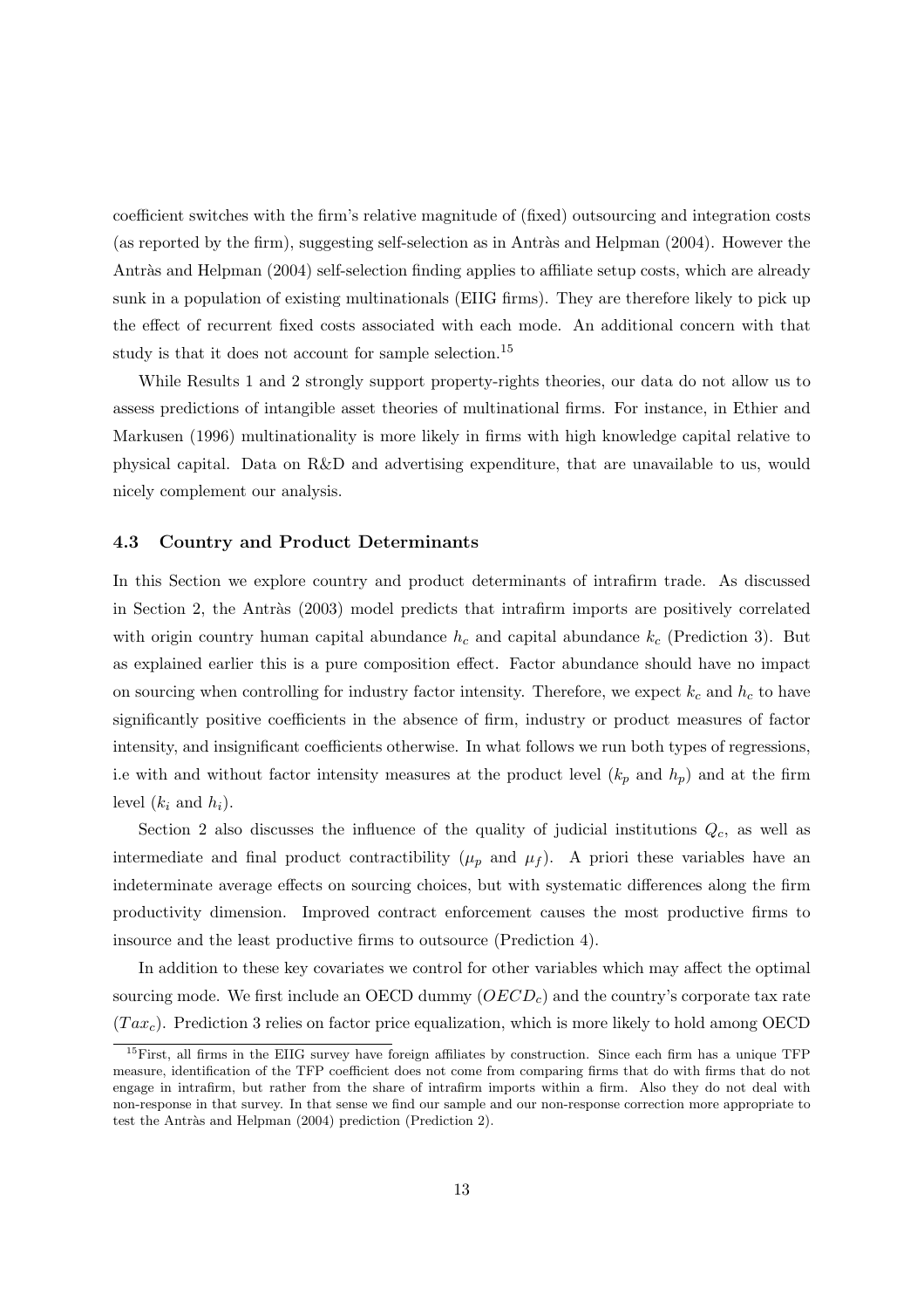countries due to similar factor endowments. Corporate tax rates proxy for the benefits of profitshifting, which may affect sourcing choices. We also control for variables commonly used in gravity equations, such as the log of distance of country c to France  $(Distw_c)$ , past colonial ties  $(Colony_c)$ , common language (Language<sub>c</sub>) and common legal origin (Same–leg–orig<sub>c</sub>) indicators.<sup>16</sup> Finally, since FDI (leading to intrafirm trade) can partly substitute for weak financial markets we also control for the origin country's level of financial development  $(Fin - Dev_c)$ . This is measured by the ratio of private credit to GDP, which we borrow from Beck (2002).

Again, we use a two-stage procedure to address selection into response to the EIIG survey. As earlier we estimate the probability of response to the EIIG survey according to (3) and use the inverse Mills ratio IM1 as an additional covariate in the second stage. We then consider four alternative specifications of the second-stage equation (4).

$$
Response_i = \mathbf{1}_{[Response_i^* > 0]}
$$
  
\n
$$
Response_i^* = a + b_1 \ln(Imports_i) + b_2 \ln(NbProducts_i) + b_3 \ln(NbCountries_i) + \mathbf{D}_s + \xi_i
$$
 (3)  
\n
$$
y_{i,p,c} = \mathbf{1}_{[y_{i,p,c}^* > 0]}
$$
  
\n
$$
y_{i,p,c}^* = \alpha + \mathbf{X_c} \beta_1 + \mathbf{X_p} \beta_2 + \mathbf{CC_c} \beta_3 + \mathbf{FC_i} \beta_4 + \varepsilon_{i,p,c}
$$
 (4)

where the vectors  $X_c$  and  $X_p$  denote our key country and product covariates,  $CC_c$  stands for our country controls, and  $FC_i$  indicates firm controls.

The estimation of the different specifications of (4) reflects some tradeoffs in using the data. In specification one, we estimate a simple probit and exploit all firm-country-product observations available by using the large sample. In doing so, we do not use firm controls (i.e.  $\mathbf{FC_i} = 0$ ) and do not consider final product contractibility  $\mu_f$  which is available only for (essentially) manufacturing firms.<sup>17</sup> In order to shed light on the Antràs (2003) composition effect linking factor abundance and intrafirm trade we estimate specification one both with and without product covariates  $\mathbf{X}_{\mathbf{p}}$ .

Specifications two and three account for unobserved firm heterogeneity by, respectively, random and fixed firm effects. We choose to estimate specification two on the group of manufacturing firms only, rather than the full large sample, in order to be able to estimate the coefficient of

<sup>&</sup>lt;sup>16</sup>We do not include GDP per capita for two reasons. First, it is highly correlated with the capital/labor ratio, the human capital/labor ratio as well as with the quality of institutions. Second, although wages can affect the sourcing choice (e.g. in Antràs and Helpman, 2004), GDP per capita is at best a poor proxy for labor costs. Wages and productivity vary across countries and what we would really need is a productivity-deflated measure of wages in country c (we leave this exercise for future work).

 $17$ Our contractibility measure builds on the Rauch (1999) classification, which is mostly limited to manufacturing, agriculture and mining goods. We thank Sébastien Roux for providing us with data on the NACE code of the whole population of French firms.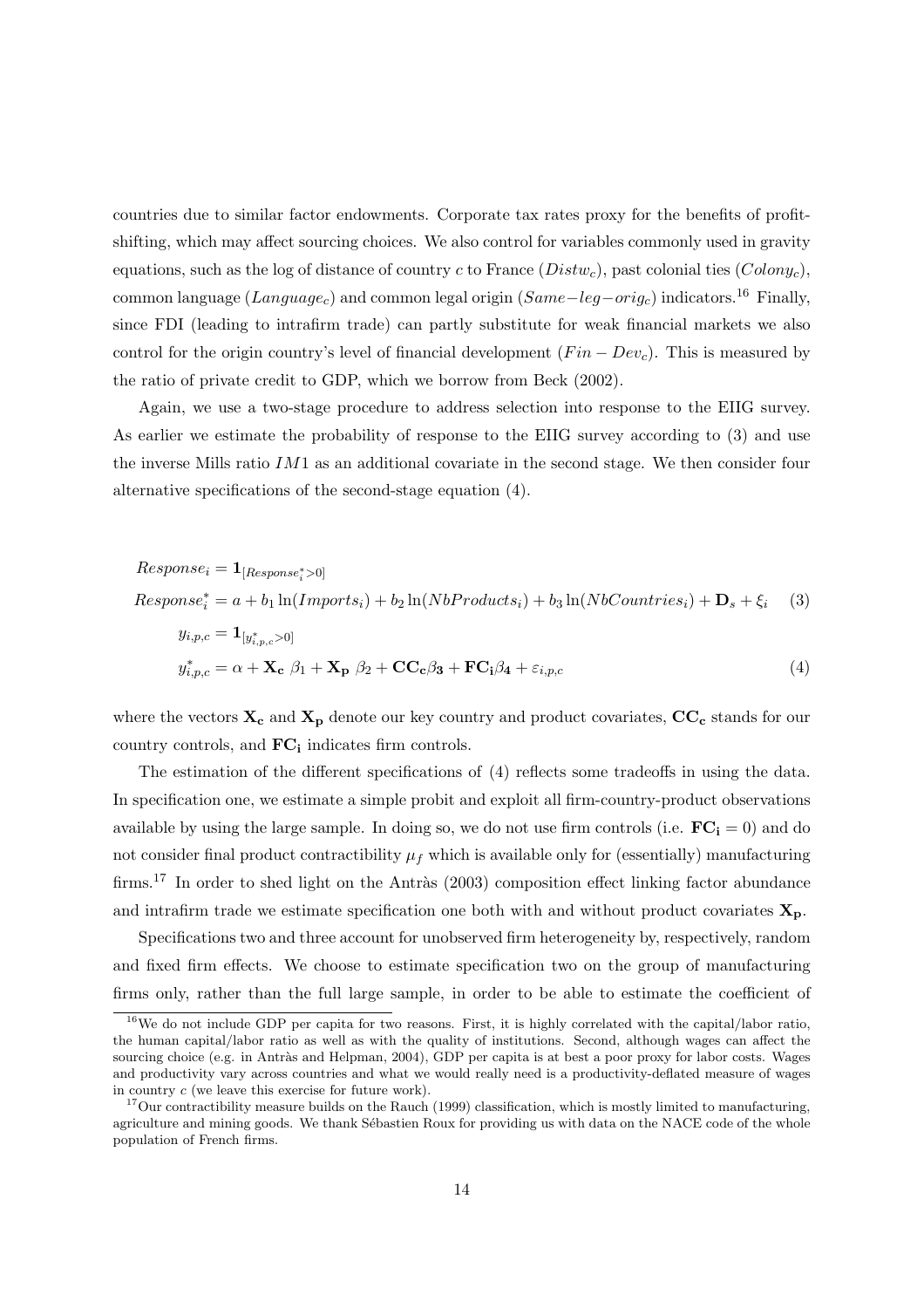$\mu_f$ . Specification three allows for firm fixed effects by means of a conditional fixed effects logit model. In this case, identification of the coefficients of  $X_c$  and  $X_p$  relies on firms that import different products from several countries under different sourcing modes. This reduces drastically the number of observations actually used by the conditional fixed effects logit procedure. Another drawback is that we cannot identify the impact of the contractibility of the final good  $\mu_f$  which is firm-specific. Finally, specification four is estimated by a probit model on the small sample for which firm-level information from the EAE database is available. The vector of firm controls FC<sup>i</sup> corresponds in this case to the firm characteristics used in the previous Section. In all specifications, a few observations are lost during estimations because of the lack of data for some countries and/or products.

The five columns of Table IV report the results of the estimation of the different models.<sup>18</sup> In columns 1 and 2 we estimate the probit specification one, respectively, without and with productlevel regressors. In column 3 we estimate the random effects probit model (specification two), while in column 4 we report results of the conditional fixed effects logit model (specification three). Finally in column 5 we estimate specification four, the probit model with firm controls.

Looking across columns, Table IV reveals a pattern in the sign and significance of some coefficients. We can state two results.

Result 3: Intrafirm trade is more likely with capital scarce countries. Result 3 holds in different samples of firms, using different estimation techniques, and is robust to considering or not firm or product measures of capital intensity, as well as controlling for the origin country's skill abundance  $(h_c)$ , financial development  $(Fin - Dev_c)$  or an OECD dummy.<sup>19</sup>

At first glance Result 3 seems to contradict Prediction 3. According to that prediction  $k_c$ should have a positive coefficient when we do not control for product or firm capital intensity (as in column 1), and an insignificant one when we do (columns 2 to 5). Instead, the finding that intrafirm imports are more likely when the origin country is capital rich is remarkably robust.

Does Result 3 invalidate the Antràs (2003) model? Not necessarily. Antràs (2003) mentions that his prediction relies on a specific production function and factor price equalization. With a general CES production function and an elasticity of substitution between factors below one (as often found empirically), he argues that firms should outsource more whenever the wage-rental ratio is high. That is, if factor prices are not equalized, we should observe more outsourcing from

<sup>&</sup>lt;sup>18</sup>To save space we do not report estimates of country controls  $\mathbf{CC}_c$  and firm controls  $\mathbf{FC}_i$ .

<sup>&</sup>lt;sup>19</sup>Since  $Fin-Dev_c$  is not available for China in 1999 we have excluded China from the analysis. In an unreported robustness check we find that removing that control and including China among origin countries does not affect Result 3.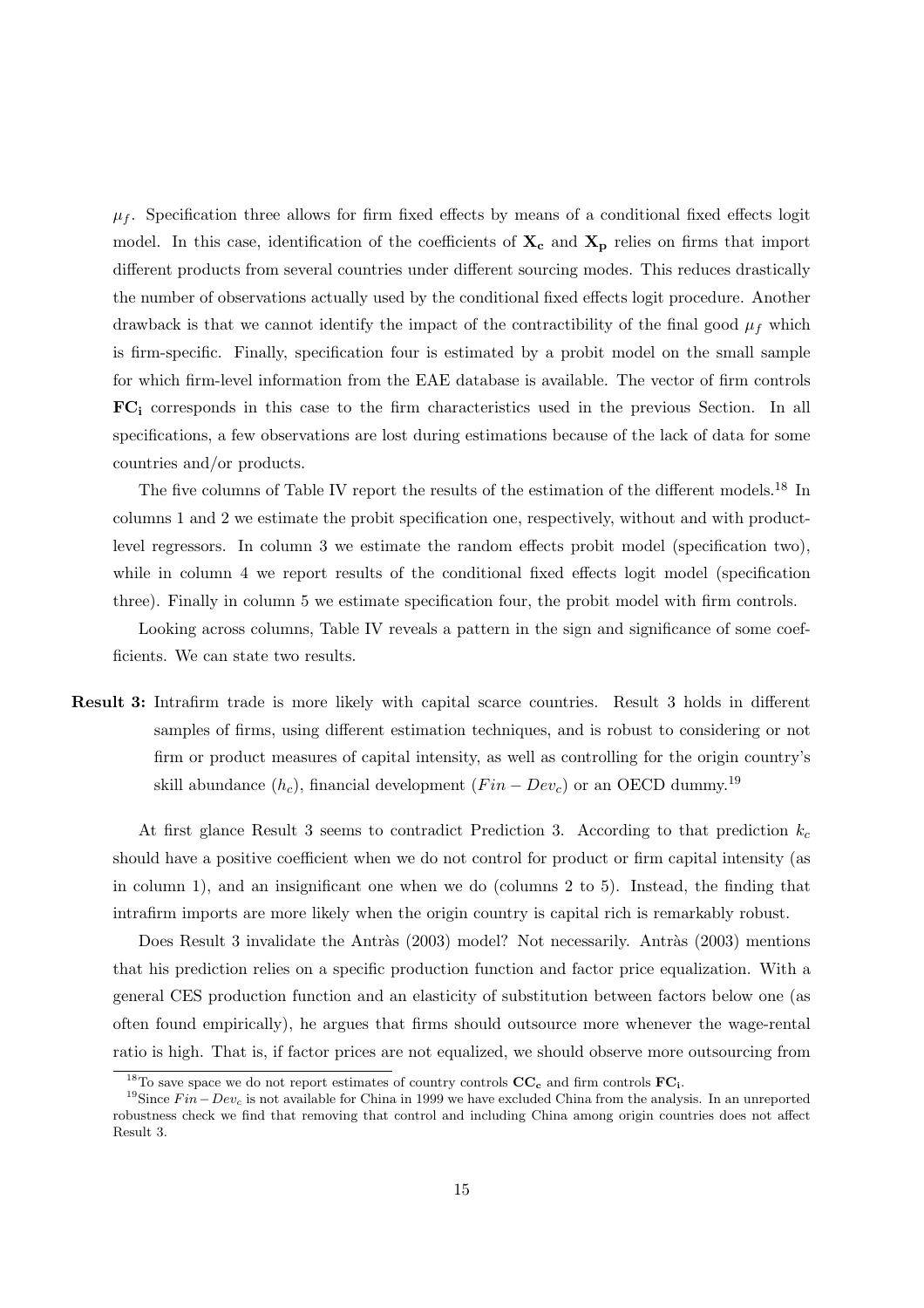capital-rich countries.<sup>20</sup> In an unreported robustness check we have interacted capital abundance with OECD membership (a proxy for a common diversification cone in the absence of factor price data). We find a non-significant coefficient for the interaction term, suggesting that Prediction 3 does not hold even in the favorable setting of OECD countries. This does certainly not discard the extended Antràs (2003) model, but suggests that the prediction deserves further investigation.

Result 3 is also difficult to reconcile with intangible asset theories such as Ethier (1986) or Ethier and Markusen (1996), which emphasize factor endowment differences between countries. In these theories endowment similarities make MNCs more profitable than licensing arrangements or than production in the non-manufacturing sector. France is among the top 10% capital-intensive and top 25% skill-intensive countries in our sample. One would therefore expect more intrafirm imports from capital- and skill-rich countries, or possibly a non-significant coefficient. Intangible asset theories may be consistent with our finding on skill abundance, whose coefficient is positive whenever significant, but not with the regularity found for capital abundance.

Finally, Result 3 contradicts evidence on US imports (Antràs 2003, Bernard et al. 2010). However as these empirical studies apply to the industry or product level findings are not directly comparable. In Section 5 we bridge the gap between our and the above-mentioned results by considering both the extensive and intensive margins of import sourcing.

Our second result relates to contract enforcement.

Result 4: Intrafirm trade is more likely with countries having good judicial institutions.

Result 4 states that the better a country's judicial system (high  $Q_c$ ), the less likely firms are to engage in arms' length relationships. The result is robust to controlling for imported and final good contractibility. As an additional check (results available upon request) we break firms into quartiles of TFP, and find a higher coefficient of  $Q_c$  for more productive firms.

These results are consistent with Prediction 4. In Antràs and Helpman  $(2008)$  improved product contractibility in the origin country has two opposite effects. First, more domestic firms turn to arms' length imports (the Standard Effect). Second, the most productive importers switch to intrafirm trade, due to a weaker need to provide the supplier with high-powered incentives (the Surprise Effect). Our results suggest that the Surprise Effect dominates the Standard Effect. We therefore confirm the findings by Nunn and Trefler (2008) on product-level US data at the firm level.<sup>21</sup>

 $20$ This is explained in footnote 22 in the working paper version of Antràs (2003).

<sup>&</sup>lt;sup>21</sup>Our contract enforcement measure  $Q_c$  differs from that of Nunn and Trefler (2008), who interact  $Q_c$  with the Nunn (2007) product contractibility measure. We consider our measure more appropriate to test predictions of the theory. Antràs and Helpman (2008) consider improvements of input contractibility in the South keeping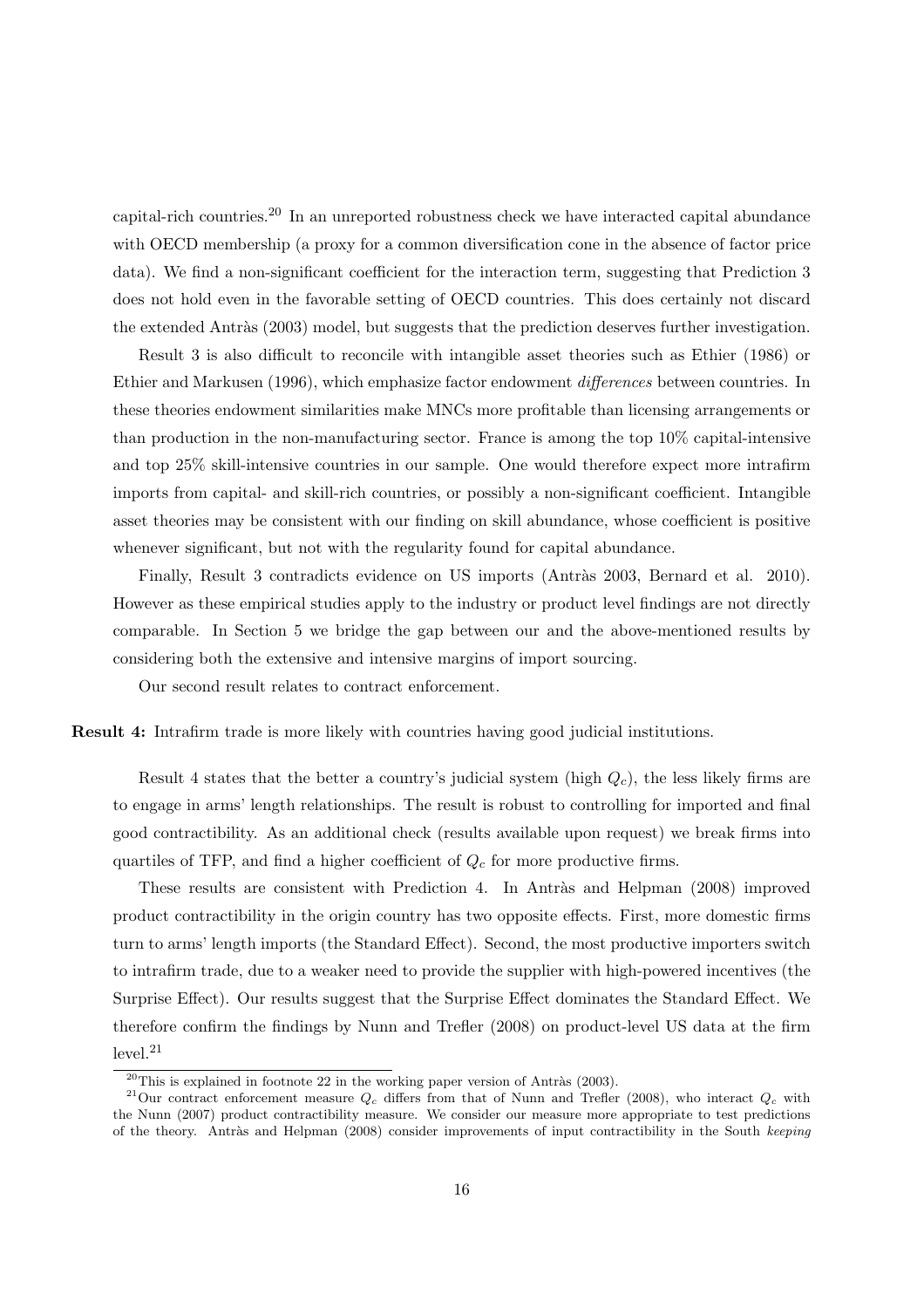Interestingly, Result 4 challenges the transaction-cost approach of, among others, McLaren (2000) and Grossman and Helpman (2002). In these models stronger legal protection should reduce costs of agents' interactions outside the firm, and favor arms' length relationships instead. Moving to product characteristics, we report a consistent pattern across different estimations on the role of intermediate and final product contractibility:

**Result 5:** The production of complex intermediate and final goods (low  $\mu_p$  and  $\mu_f$ ) is more likely to occur within firm boundaries.

This result does not correspond to a theoretical prediction of the property rights approach. In Antràs and Helpman (2008) comparative statics rely on contractibility by input-country pair. It is generally unclear how a joint improvement in the contractibility of inputs both in the North and the South affects the make-or-buy decision in the South.

However, result 5 can directly be related to the transaction-cost approach. Products that are neither sold on an organized exchanged nor reference-priced, according to Rauch (1999), are likely to have three important attributes. First, as suggested by Nunn (2007), these products involve more relationship-specific investments, which creates appropriable quasi-rents. Transaction-cost theory, starting from Williamson (1971), predicts that ownership prevents costly haggling over appropriable quasi-rents. Second, these products are more complex, which increases the risk of costly ex post renegotiation (see for instance Costinot et al. 2010). Third, these products typically embody costly R&D efforts, which are better protected against imitation within firm boundaries, as emphasized by the intangible asset theories.

Finally, neither product embodied capital  $(k_p)$  nor skill intensity  $(h_p)$  have a clear effect. Coefficients take either sign and/or are not significant in some cases.

# 5 The Extensive and Intensive Margins of International Sourcing

Some of our findings, and in particular Result 3, are at odds with the evidence provided by studies using US *industry-* or *product-level* data. Why are our findings different? We start by replicating the same industry- and product-level estimations carried in those studies to rule out differences in the patterns of French and US intrafirm trade and/or data collection.<sup>22</sup> After successfully

contractibility in the North constant, while they only model one input. Therefore the comparative statics can only be applied to countries, not inputs. In our linear model - the simplest possible function  $f(\mu_p, Q_c)$  representing contractibility of input  $p$  from country  $c$  - the coefficient of  $Q_c$  captures the model's comparative statics. This argument notwithstanding, we also introduced an additional interaction term  $\mu_p * Q_c$  in unreported regressions and found that it is not significant.

 $^{22}$ For instance, the definition of affiliate trade differs in the two countries. Our French data record imports from affiliates where the parent holds more than 50% of the stock. In the US the equivalent thresholds are 6% in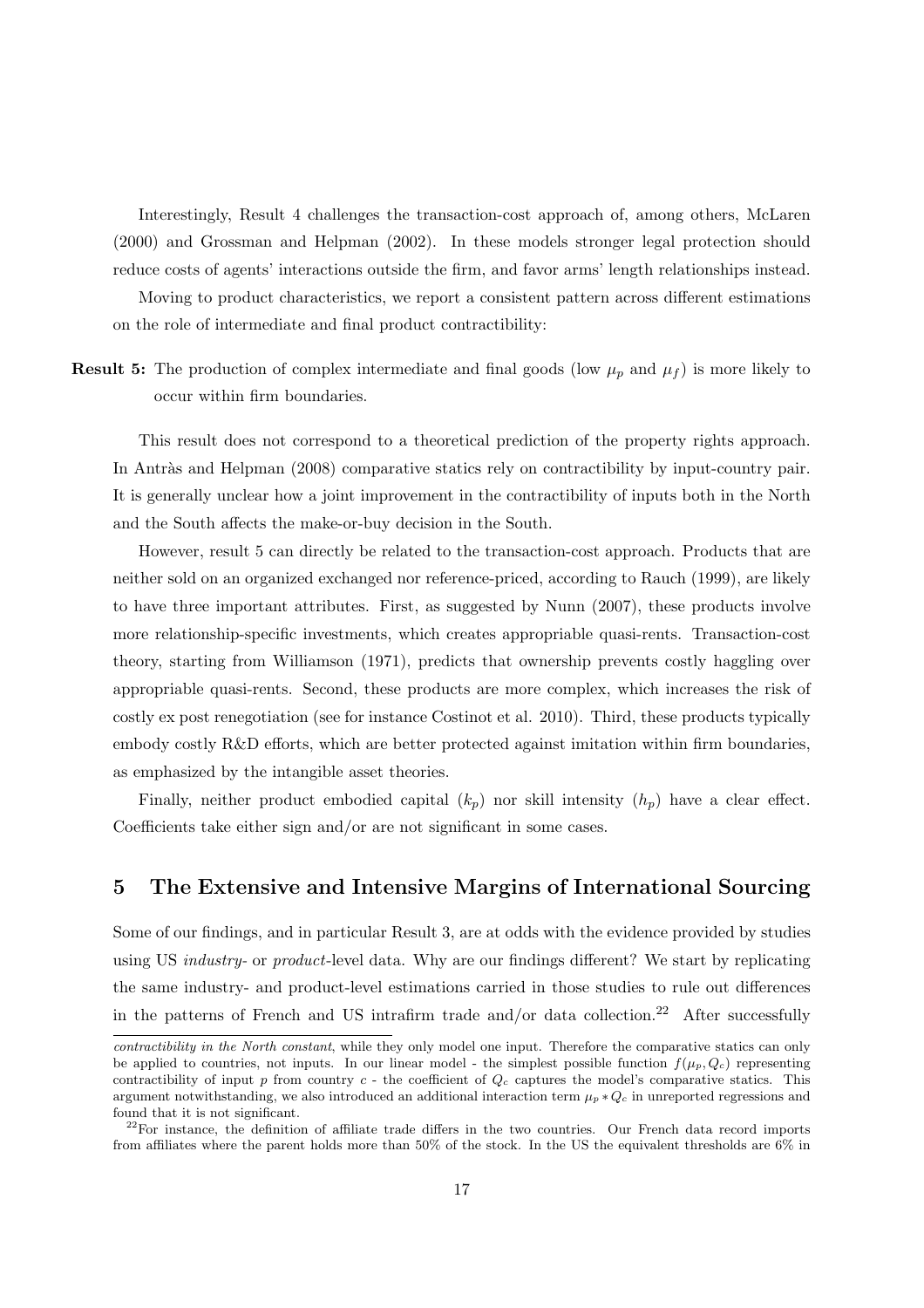confirming US aggregate-level findings with French data, we go one step further in our analysis and show that there are interesting patterns operating, sometimes in opposite directions, at the extensive (choice of sourcing mode) and intensive margins (value of imports in a given mode) of international sourcing. The responsiveness of the firm-level intensive margin to factor abundance, product contractibility, etc. is not predicted by theory. In Antràs (2003), for instance, that margin is governed by some simplifying assumptions that are justified by the general equilibrium focus. Future theoretical work can take further advantage of the fresh evidence provided by our firm-level data on such margin.

#### 5.1 France is Not Different From the US

We start by replicating US findings with our French data. Table V reproduces some of the crossindustry (column 1) and cross-country (column 2) regressions of Antràs (2003) for France. The dependent variables  $Share<sub>s</sub>$  and  $Share<sub>c</sub>$  represent the share of intrafirm imports value at the industry and country level, respectively. Industry-level covariates are NACE rev1 3-digit sector averages of capital and skill intensity  $(k_s \text{ and } h_s)$  and the final good contractibility measure  $\mu_f$ .<sup>23</sup> Country covariates are capital and skill abundance  $(k_c \text{ and } h_c)$  as well as the log of country c population in 1999 ( $Population_c$ ) taken from the IMF World Economic Outlook database.

Our estimations confirms findings on US data by Antràs (2003) and other authors. In particular, the intrafirm share increases with industry capital-intensity as well as with the capital abundance of the origin country. Interestingly, the second finding contrasts, at first sight, with Result 3 in the firm-level analysis of the previous Section.

We also replicate product-country-level estimations on US data by Bernard et al. (2010). These authors estimate a model of intrafirm shares at the country-product level  $(Share_{pc})$ . Since at this level of disaggregation  $Share_{pc}$  has many zeros, they use a Heckman two-stage procedure to control for selection bias. In particular, their model has a first-step probit model on the variable  $Share_{pc} = 1$  if  $Share_{pc} > 0$  and zero otherwise, and a second-step equation similar to our Equation (4) but (obviously) without firm controls.

Table VI reports estimation results with  $IM2$  being the inverse Mills ratio coming from the first step. Our excluded variables are  $Colony_c$ ,  $Same-leg-orig_c$  and  $Population_c$ . Our findings echo those of Bernard et al. (2010). In particular, we find again a positive coefficient of  $k_c$  at the product-country level. In addition, we find that the quality of institutions  $(Q<sub>c</sub>)$  has a positive

Customs data and 10% in the Bureau of Economic Analysis survey of multinationals. Besides, as already discussed, the EIIG only covers about 80% of French multinationals' imports due to non-response, while US Customs data are in principle exhaustive.

<sup>&</sup>lt;sup>23</sup>There is a direct correspondence between CPA products f and NACE rev1 3-digit industries s. Data on advertising and R&D intensity, used in Antràs (2003), are not available to us.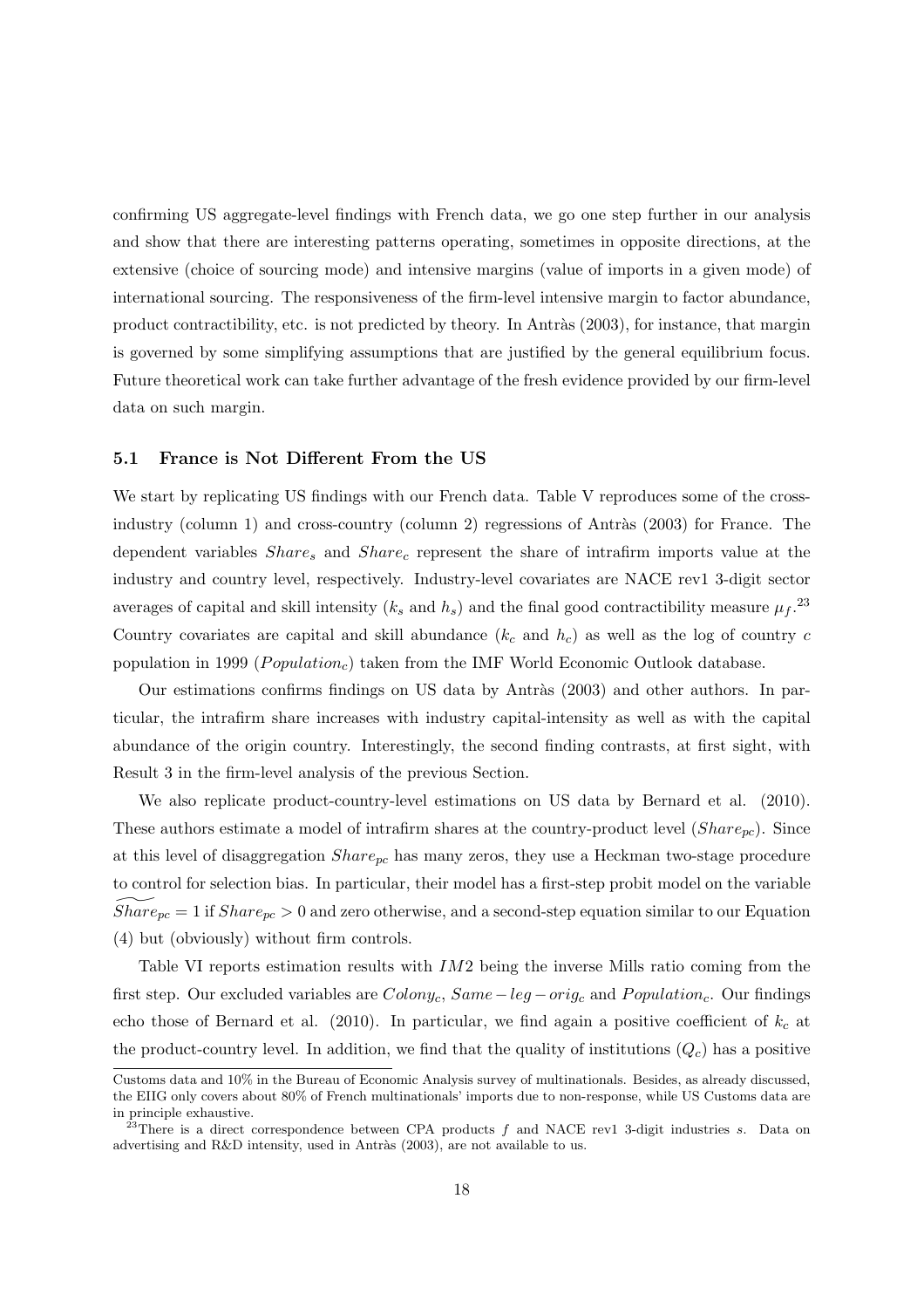effect in the first-stage equation, and a negative effect (though not significant in our analysis) in the second-stage equation.

#### 5.2 Determinants of the Type and Value of Firms' International Sourcing

We now investigate both the firm binary choice between intrafirm and arms' length imports (extensive margin) and the value of firm imports in a given sourcing mode (intensive margin).

We proceed by estimating a two-stage Heckman model. The first-stage equation is based on specification four of Equation (4) using the small sample and firm controls. To obtain an exclusion restriction, we add the firm's multinational status in 1994 as an additional regressor in the first stage.<sup>24</sup> We then run two separate second-stage regressions, one for intrafirm (log) import values and one for outsourcing (log) import values with IM3 being the inverse Mills ratio coming from the first stage. To save space, only estimates on our key firm, country, and product covariates are reported in Table VII.

Columns 2 and 3 of Table VII provide covariates estimates for the two intensive margins. Firm total factor productivity and capital intensity are associated to larger import values under both modes. On the other hand, firm skill intensity does not have a significant impact on either case. The  $TFP_i$  finding is rather intuitive basically requiring more productive firms to operate at a larger scale. However, estimates and standard errors indicate that the positive relationship between firm productivity and import values is stronger in the case of outsourcing. On capital intensity  $(k<sub>i</sub>)$ the difference between coefficients' values points to a stronger effect for arms' length sourcing. That result complements existing evidence on importing firms, which is relatively scarce. For instance Tomiura (2007) finds that Japanese firms outsourcing abroad are less capital-intensive than Japanese multinationals. Bernard et al. (2007) find that US importers are more capitalintensive than US domestic firms.

Turning to country-level covariates,  $k_c$  displays a negative and significant coefficient at the outsourcing intensive margin, while the coefficient at the intrafirm intensive margin is not significant. The same applies to country skill abundance  $h_c$ . With respect to  $k_c$ , our decomposition of international sourcing into the extensive and intensive margins thus reveals a complex picture. Firms are more likely to import from capital-abundant countries at arms' length (Result 3) but,

 $^{24}$ This information comes from the LIFI ('Liaisons Financières') database collected by the French Statistical Office (INSEE), which describes ownership ties between firms that have a legal entity in France. These data exhibit strong persistence of multinational status, which suggests the presence of substantial sunk costs of creating a foreign affiliate. For this reason we argue that, conditional on other firm variables, past multinational status conveys information on a firm's incentives to engage in intrafirm imports without directly affecting their value. The logic echoes analyses of the persistence of export status in Roberts and Tybout (1997) or Bernard and Jensen (2004). In our dataset the correlation between multinational status in 1994 and 1999 is 0.38. The correlation between between multinational status in 1994 and  $y_{ipe}$  is 0.25.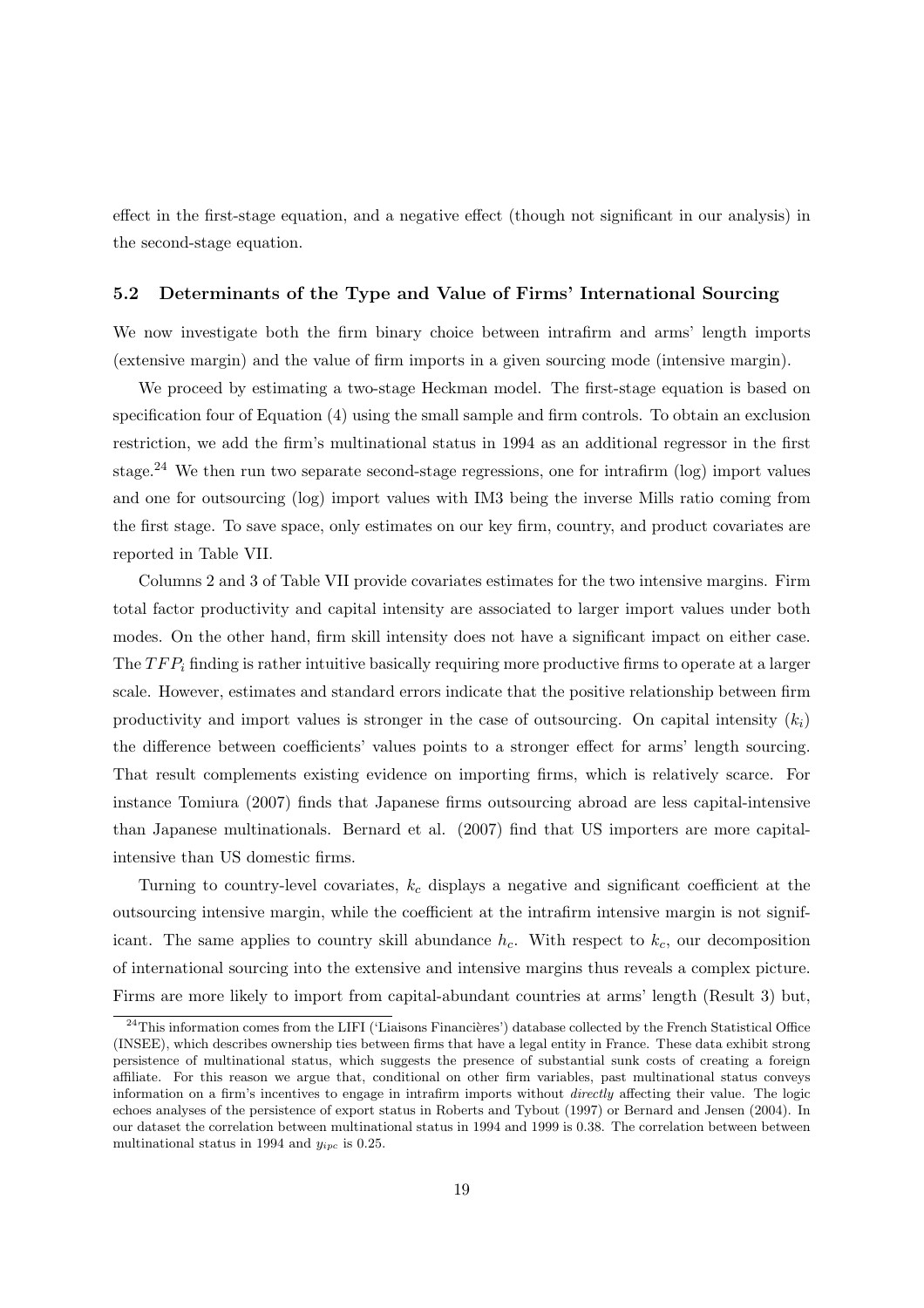in relative terms, average values of intrafirm imports increase with capital abundance. Given the positive coefficient of  $k_c$  in Tables V and VI, we conclude that the intensive margin effect dominates.

How can we interpret this result? Existing theories do not explain why the value of intrafirm and outsourcing imports at the *firm-level* varies across countries. An extension where the assumption of identical factor intensities in fixed and variable costs is relaxed does not seem much promising. Fixed costs would need to be less capital intensive under integration than under outsourcing to explain the negative coefficient, which seems rather implausible. We can, however, risk a conjecture. Relax the assumption of perfect transferability between the two parties, and suppose that independent suppliers must pay capital costs upon entry. Entry of independent suppliers is easier in capital-rich countries where the costs of capital are lower. These countries are therefore more likely to benefit from 'thick-market externalities', for example through the alleviation of ex-post hold-up problems, as in McLaren (2000), or search frictions, as in Grossman and Helpman (2005). That makes outsourcing relatively more profitable in capital abundant countries. That conjecture would also imply lower variable costs and greater imports under outsourcing in capitalrich countries. Regrettably, we do not have data on the number of available suppliers to test this conjecture.

We also find that the coefficient of  $Q_c$  is positive at the extensive margin but negative at the intensive margin for both modes, with a greater magnitude for intrafirm imports. This echoes results on product-country intrafirm shares in Bernard et al. (2010) which we replicate in Table VI. One plausible explanation is that judicial systems matter more for the fixed costs of integration while they matter more for the variable costs of outsourcing. More theoretical research on this topic would certainly be desirable.

Concerning product features, the contractibility of the imported product  $\mu_p$  has a negative but not significant effect on the intensive margin of intrafirm trade, while displaying a positive and significant effect on outsourcing import values. Together with the negative extensive margin coefficient, our findings are consistent with the intrafirm share analysis of Bernard et al. (2010) and our replication of their results, although our contractibility measure is less disaggregated than theirs. Finally, while both final product contractibility and embodied capital intensity do not display a differential impact on the intensive margin of the two modes, embodied skill intensity does with intrafirm imports growing with  $h_p$ . Again, more theoretical work is needed in order to rationalize these findings.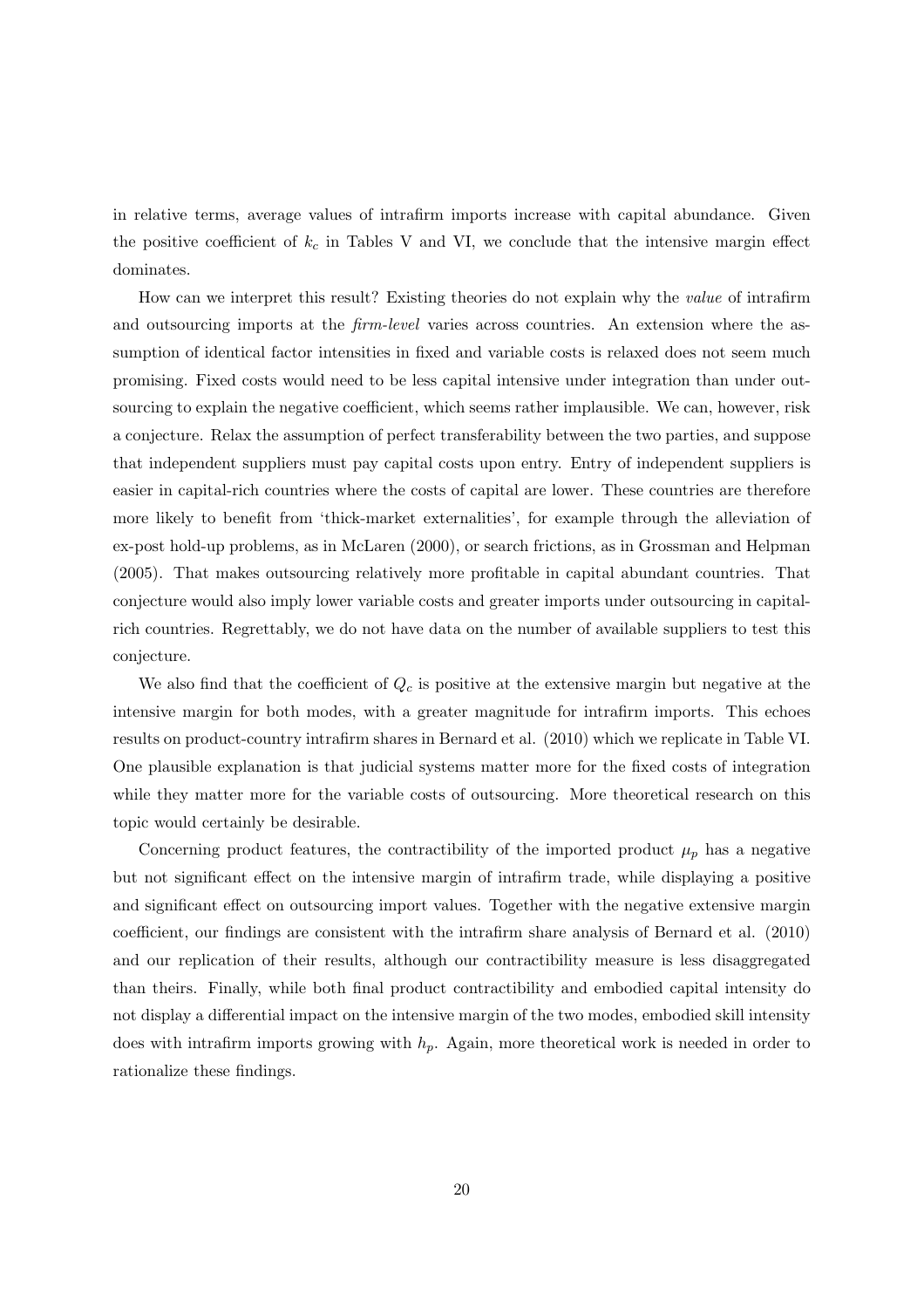# 6 Conclusion

We have conducted a detailed examination of firm-, country- and product-level determinants of intrafirm trade on a sample of 234,786 French firm-country-product import triples in 1999.

Our analysis is motivated by the property-rights models of the multinational firm of Antràs  $(2003)$ , Antràs and Helpman  $(2004)$ , and Antràs and Helpman  $(2008)$ . Three of our four key empirical results accord with these theories, thereby confirming prior industry- and productlevel US evidence. Holding origin country and product attributes constant, we find that more productive, capital- and skill-intensive firms are more likely to engage in intrafirm imports (Results 1 and 2). Controlling for observed and unobserved firm heterogeneity, we find that intrafirm imports are more likely to originate from countries with good judicial institutions. The effect is strongest for highly productive firms (Result 4). This contrasts with transaction-cost models where improved contract enforcement makes outsourcing more likely. Overall, our results broadly support the property-rights approach to the multinational firm. They further indicate that some of the underlying industry-level assumptions of the theory can be profitably extended to the firmlevel, from which most of the variation in key covariates – such as capital- and skill-intensity – comes from.

We also uncover some empirical patterns of intrafirm trade that have escaped previous *industry*and product-level analyses. In order to bridge previous aggregate findings with our investigation we decompose intrafirm and arms' length imports into an extensive and intensive margin. For example, we find a hitherto unexplained role for the intensive margin of imports to explain cross-country patterns in intrafirm trade. Although country and product-country intrafirm shares increase with capital abundance, firms are less likely to engage in intrafirm imports from capital-abundant countries (Result 3). That second result is very robust and holds even when controlling for observable and unobservable firm characteristics. A two-stage regression analysis further shows that capital abundance has a positive impact on the value of intrafirm imports relative to outsourcing imports. Therefore the results on industry- and product-level intrafirm shares are actually driven by the intensive margin. These results cannot be easily reconciled with the Antràs  $(2003)$  model, due to some simplifying assumptions that are justified by the general equilibrium focus. Replication of our result on disaggregated US data and further theoretical research to explain these patterns would certainly be welcome.

Finally, we find some robust empirical evidence that complex goods and inputs are more likely to be produced within firm boundaries. This is consistent with the recent property-rights model by Carluccio and Fally (2009), where the desirability of transferring ownership to suppliers of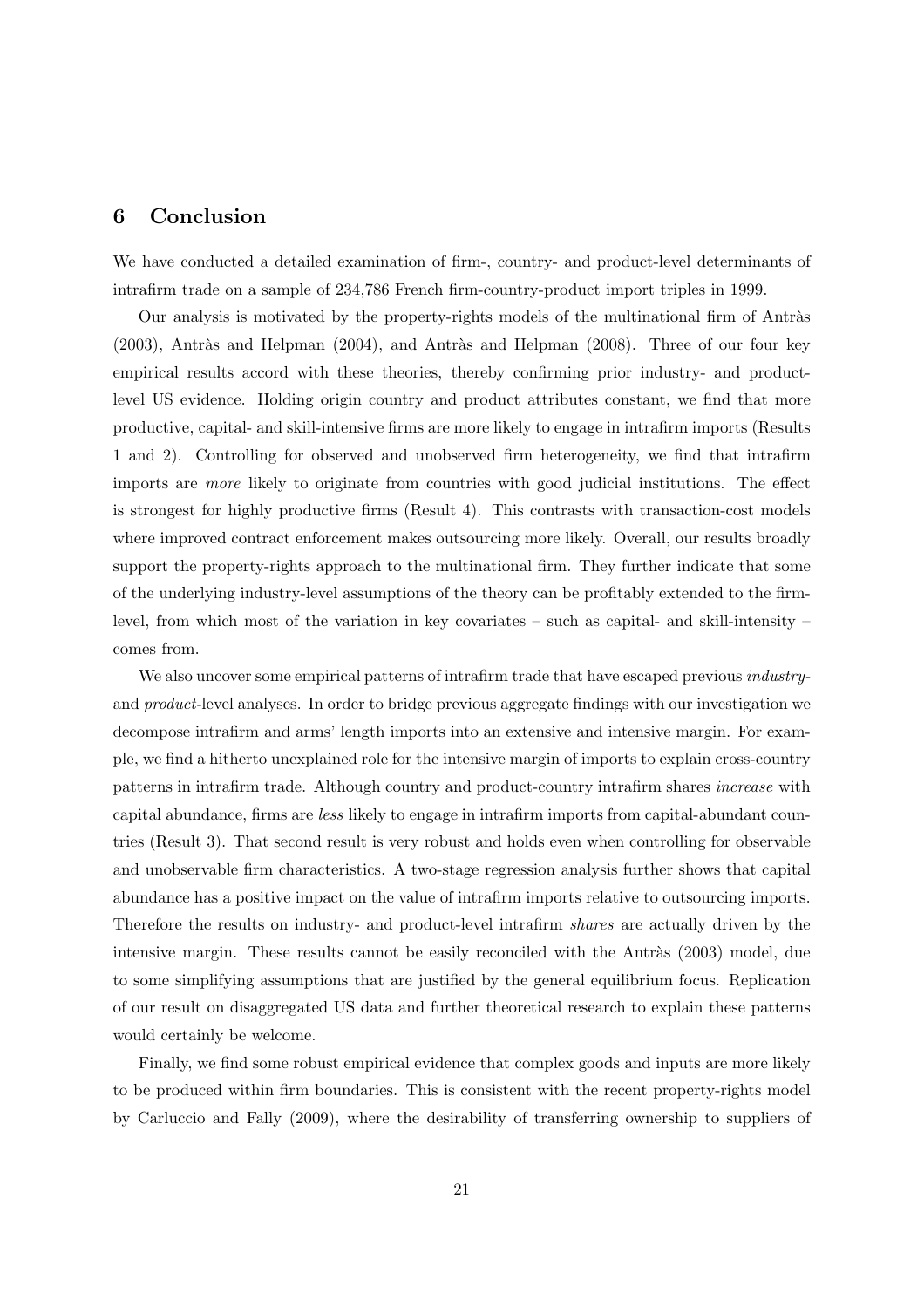complex products is limited by the latter's financial constraints. Our finding, however, is also consistent with the transaction-cost approach via a dissipation of intangible assets argument. Complex inputs embody costly R&D efforts or the use of other intangible assets, which are likely to be more effectively protected against imitation within firm boundaries. Further research on how to disentangle these competing explanations would be welcome.

# Appendix

#### The EIIG database

Intrafirm trade is defined in the primary EIIG data as trade with an affiliate controlled by a single French entity with at least fifty percent of its equity capital. The SESSI defines two types of trade with independent suppliers: 1) formal contractual relationships that refer to alliances, franchising, joint-ventures, and licensing agreements; 2) 'informal' relationships that involve less stringent contractual links. We consider both types of trade with independent suppliers as outsourcing.

In the primary EIIG data 20,952 out of the 81,217 import flows are 'pure' intrafirm (in the sense that  $100\%$  of imports of product p from country c come from a foreign affiliate), 50,021 are 'pure' outsourcing, and 10,244 are 'mixed triples'. Out of the 10,244 mixed triples, 5,391 have 80% or more of the import value under a single sourcing mode (intrafirm or outsourcing). We choose to record these mixed triples according to the prevalent sourcing mode. Therefore, we end up with 76,364 triples from the EIIG database. As will be explained below, our final sample has 281,419 observations. Mixed triples represent 3.64% of the final sample, while the 4,853 mixed triples excluded from the analysis represent only 1.72% of all observations in the final sample. Further details on the EIIG database can be found in Guannel and Plateau (2003).

#### Construction of the estimation sample

In order to construct our estimation sample, we start by refining the population of interest. The EIIG survey was addressed to large traders, i.e. firms trading more than 1 million euros. There are 30,028 such firms in 1999 French Customs data, accounting for the bulk of imports (95.46%) in 1999. Out of these 30,028 large traders, 8,236 belong to the EIIG target population. We match the Customs and EIIG datasets under the assumption that import flows recorded in Customs data by firms other than the EIIG target population, occur with a third party. Put differently, we assume that SESSI successfully identified multinational firms among large traders.

Had all the 8,236 firms who received the EIIG questionnaire replied to the survey, a simple match of the EIIG data with imports by the remaining 21,792 non-multinational firms would provide us with full information on the population of large traders. However, about half of them (3,931) did not reply to the survey with these firms accounting for less than 20% of total exports and imports of the EIIG target population. Non-response to the EIIG survey thus seems to be non-random with responding firms likely to be larger and possibly more productive than nonrespondents.

To address potential biases, we construct a representative sample of the population of both multinational and non-multinational large importing French firms. To deal with sample selection due to non-response in the EIIG survey we use a two-stage Heckman procedure. In the first stage we estimate the probability that one of the importing firms in the EIIG target population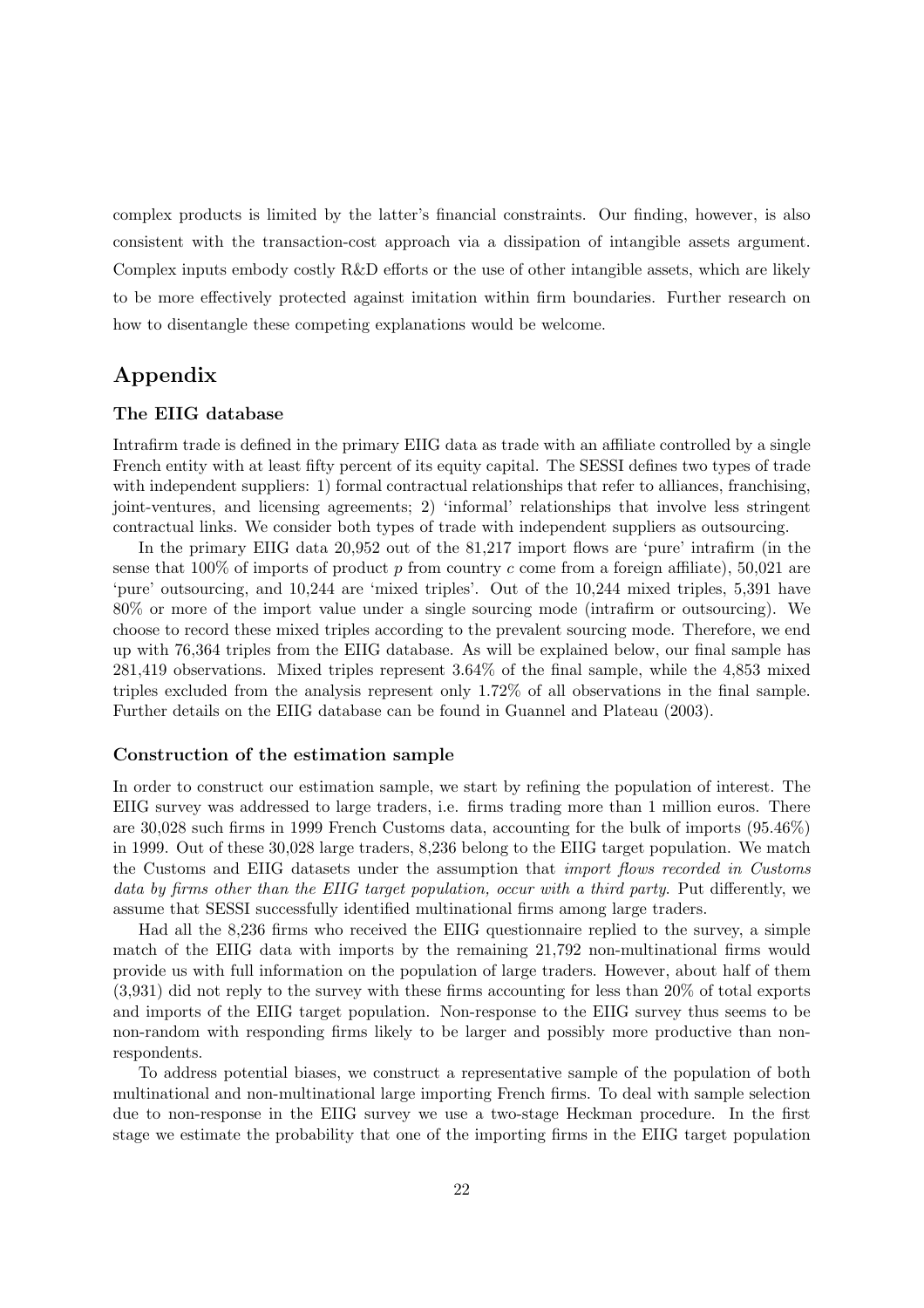responds to the survey, using firm total imports value, number of product categories imported, number origin countries involved, and NACE rev1 3-digit industry dummies. These variables reflect our presumption that a higher data collection effort was allocated by SESSI to large importers and/or certain sectors. This generates an inverse Mills ratio  $(IM1)$  at the firm-level for all firms responding to the EIIG survey. We subsequently use  $IM1$ , but none of the above first-stage variables, as an additional regressor throughout our firm-country-product analysis.

Finally, we construct a random sample of the population of non-multinational French large importers, i.e. importers that trade 1 million euros or more but do not belong to the EIIG target population. We do so by drawing a fraction of non-multinational importers that matches the response rate of the EIIG survey. By merging such a random sample with the EIIG data on respondent firms we get our final sample. In our analysis we will refer to this final sample as the 'large sample'. It includes 281,419 observations spanning over 14,711 firms, 219 countries and 272 CPA96 4-digit products. Matching that sample with the EAE survey that documents manufacturing firm characteristics generates a 'small' sample of 98,168 observations spanning over 5,175 firms, 185 countries and 270 products.

#### Firm Variables

Productivity. We estimate TFP as the residual (plus the constant) of a log-linearized threefactor Cobb-Douglas production function with labor, capital and material inputs. We use the value-added based Levinsohn and Petrin (2003) estimator (LP).

We estimate TFP based on the unbalanced EAE panel of 28,587 firms over 3 years (1998 to 2000) for a total of 74,120 observations. Observations with negative or missing values of value added, production, capital stock, material inputs and wages are eliminated. Outliers, identified as observations falling outside the 1st and 99th percentile of the distributions of value added per worker and capital stock per worker, are also not considered. This leaves us with TFP information on 22,673 firms for the core year 1999. TFP estimation has been carried out separately for each of the NACE 3-digit industries in the manufacturing sector.

**Factor intensities.** Our measure of capital intensity  $k_i$  is the log of the ratio between the capital stock and employment of firm  $i$ .  $h_i$  is the log of the ratio between total wage expenses and employment of firm i. This variable is meant to capture the average skills of workers of firm i with the underlying hypothesis being that more skilled workers are paid higher salaries.

#### Imported Product Variables

Contractibility. Our contractibility measure is based on the same idea as Nunn (2007): inputs sold on an organized exchange or reference priced are likely to be less relationship-specific, and therefore that sales contracts of these inputs are less incomplete. We also use the Rauch (1999) 'Liberal' product classification.

However we apply the relationship-specificity index to imported products directly. In Section 2 we contended that a proper test of Antràs and Helpman (2008) predictions would need to distinguish between contractibility of the inputs provided by the foreign supplier and those provided by the final producer. A second advantage of having product-level measures is that a final producer typically imports several products, with potentially different organizational decisions.

Our approach contrasts with Nunn (2007) and Nunn and Trefler (2008) who compute a weighted average of that index by final industry, using input-output matrix coefficients as weights.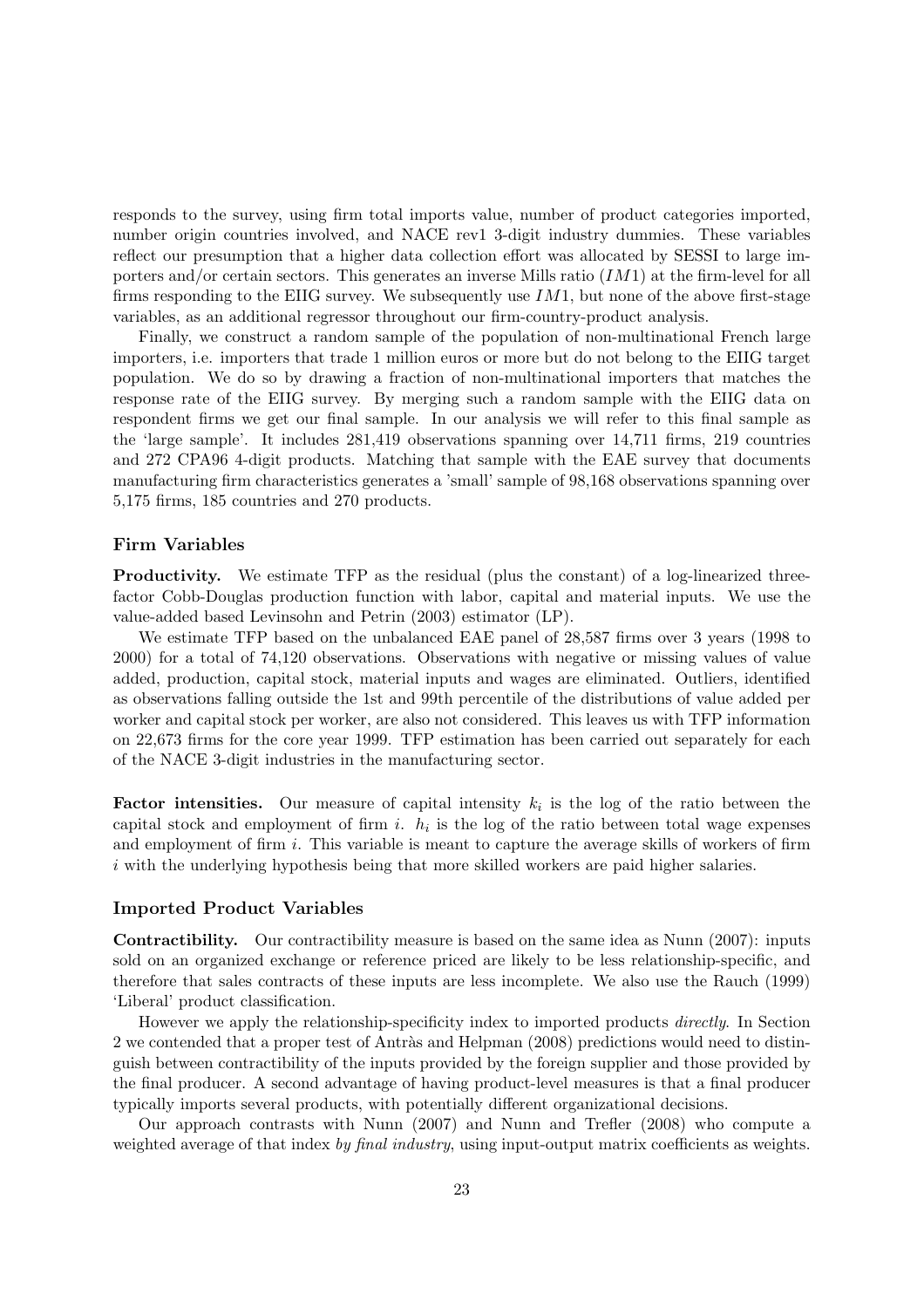In their approach an emphasis on institutional comparative advantage makes it logical to measure how much exporting industries rely on complex inputs. Our approach focuses on organizational decisions by importers, so that a measure at the imported product level is more appropriate.

Denoting by  $R_j^{neither}$  a dummy variable that takes value 1 if the HS6 product j is neither sold on an organized exchange nor reference priced, and by  $\theta_{p,j}$  the share of the HS6 product j in the French imports of CPA96 4 digit product  $p$  in 1999 we have:

$$
\mu_p=1-(\sum_j\theta_{p,j}R^{neither}_j)
$$

The basic data needed to construct contractibility measures comes from Rauch (1999) and are organized on the basis of the SITC rev2 4 digit. Our import data are at the CPA96 4digit classification. To aggregate the Rauch data at the imported goods level, we proceed in two steps. First we establish (using data from the RAMON project) a correspondence between HS6 and SITC rev2 4 digit and a correspondence between HS6 and CPA96 4digit. Then we use import trade data in 1999 for France at the HS6 level (provided by EUROSTAT) as weights to aggregate the original SITC rev2 4 digit information to the CPA96 4digit.

**Embodied capital and skill intensity.** Embodied capital  $k_p$  and skill intensity  $h_p$  of the imported product  $p$  are constructed using French technology. We introduce these variables because in Antràs (2003) factor intensities of the imported product play a key role. In the absence of crosscountry product-level data on technology these variables should be seen as reasonable proxies.

To build  $k_p$  and  $h_p$ , we start by using a correspondence table between the industry classification NACE rev1 4digit (available in our EAE firm dataset) and the product classification CPA96 4digit. We then compute the average capital intensity (log of capital/labor ratio) and skill intensity (log of total wage expenses/number of full time equivalent workers) of French firms associated to a given CPA96 4digit product.

#### Final Product Variables

**Contractibility.** Contractibility of a final good  $f$  is measured in the same way as that of an imported product. Defining  $R_j^{neither}$  as dummy variable that takes value 1 if the PRODCOM2002 8 digit product j is neither sold on an organized exchange nor reference priced, and by  $\theta_{f,j}$  the share of the PRODCOM2002 8 digit product j in the French production of CPA96 4digit product  $f$  in 1999 we have:

$$
\mu_f = 1 - (\sum_j \theta_{f,j} R^{neither}_j)
$$

#### Origin Country Variables

**Key covariates.**  $k_c$  and  $h_c$  stand (respectively) for the capital and skill abundance of country c. They are respectively measured by the log of the capital/labor and human capital/labor ratios provided by Hall and Jones (1999).  $Q_c$  is a measure of the quality of institutions based on the "Rule of Law" index from Kaufmann, Kraay, and Mastruzzi (2003). This is a weighted average of a number of variables that measure individuals' perceptions of the effectiveness and predictability of the judiciary and the enforcement of contracts in each country between 1997 and 1998.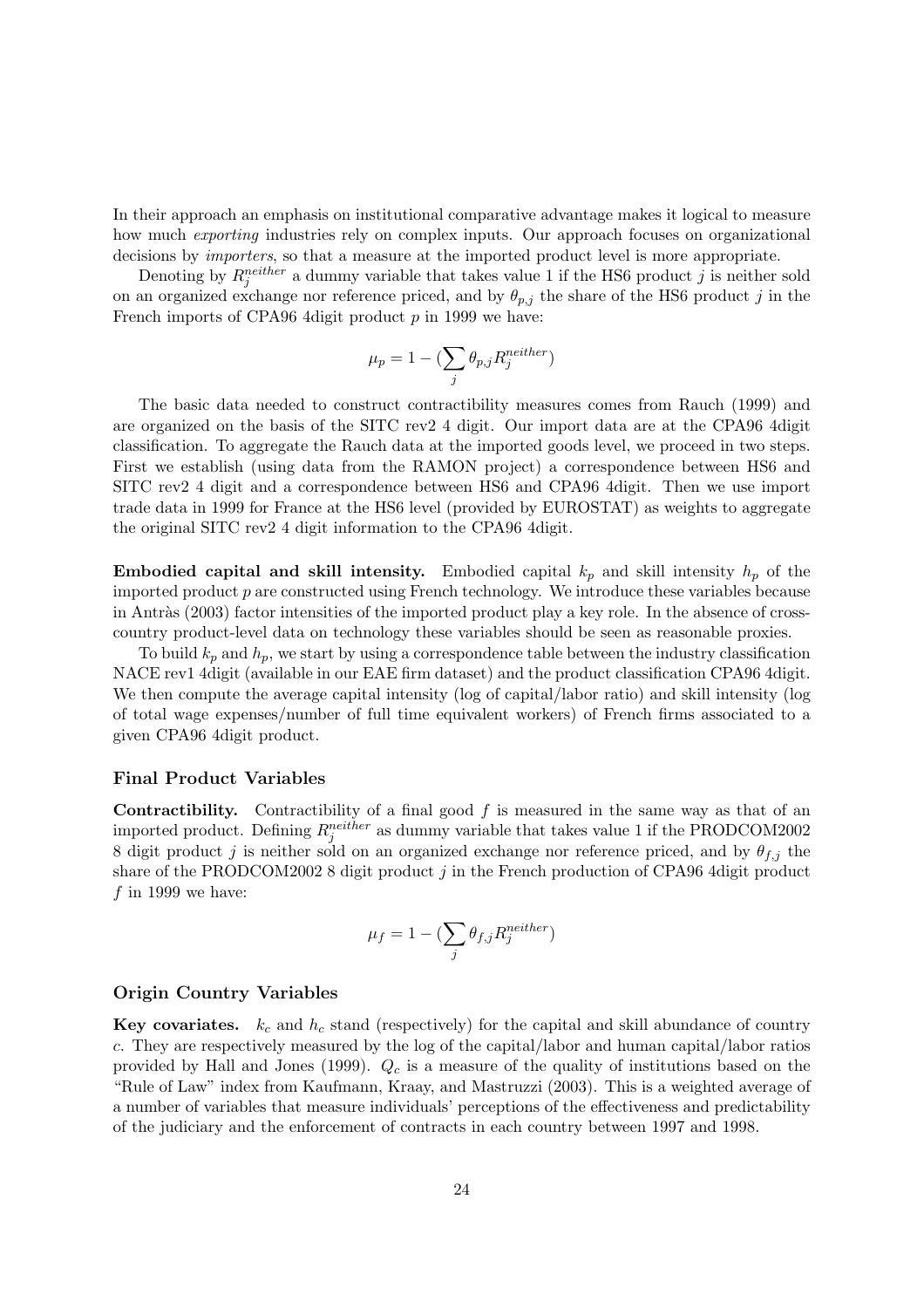**Controls.** Tax<sub>c</sub> is the top corporate tax rate prevailing in a given country in 1999 taken from the World Tax Database (University of Michigan).  $Fin - Dev_c$  is a proxy for the degree of development of financial markets which we borrow from Beck (2002).  $OECD<sub>c</sub>$  is a dummy indicating membership to the OECD in 1999.  $Same - leg - orig_c$  is a dummy indicating whether country c has a French civil law system (Djankov et al., 2003).  $Dist_{w_c}$  is the log of distance of country c to France. Colony<sub>c</sub> is dummy indicating whether country c is a former French colony and Language<sub>c</sub> is a dummy indicating whether French is spoken in country c. Data on  $Dist_{c}$ , Colony<sub>c</sub>, and  $Language_c)$  come from CEPII (Centre d'Etude Prospectives et d'Informations Internationales).

# References

- [1] Acemoglu, Daron, Philippe Aghion, Rachel Griffith, Fabrizio Zilibotti, "Vertical Integration and Technology: Theory and Evidence ", forthcoming, Journal of European Economic Association
- [2] Anderson, James E. and Douglas Marcouiller, "Trade, Insecurity, and Home Bias: An Empirical Investigation," The Review of Economics and Statistics 84:2 (2002), 342-352
- [3] Antràs, Pol, "Firms, Contracts and Trade Structure," Quarterly Journal of Economics, 118 (2003), 1375-1418.
- [4] Antràs, Pol, and Elhanan Helpman, "Global Sourcing," Journal of Political Economy, 112 (2004), 552-580.
- [5] Antràs, Pol, and Elhanan Helpman, "Contractual Frictions and Global Sourcing," forthcoming in Helpman, E., D. Marin, and T. Verdier, The Organization of Firms in a Global Economy, Harvard University Press, 2008.
- [6] Antràs, Pol, and Esteban Rossi-Hansberg, "Organizations and Trade," NBER Working Paper 14262, 2008
- [7] Barba Navaretti, Giorgio, and Anthony J. Venables, Multinational Firms in the World Economy (Princeton: Princeton University Press, 2004).
- [8] Beck, Thorsten "Financial Development and International Trade. Is There a Link?"Journal of International Economics, 57 (2002), p.107-131.
- [9] Bernard, Andrew B. and J. Bradford Jensen, "Why Some Firms Export,"The Review of Economics and Statistics, 86(2) (2004), 447-464.
- [10] Bernard, A., Eaton, J., Jensen, J. and Kortum, S. (2003). 'Plants and Productivity in International Trade', American Economic Review Vol. 93, 1268-1290.
- [11] Bernard, Andrew B., J. Bradford Jensen, Stephen Redding and Peter K. Schott, "Firms in International Trade,"The Journal of Economic Perspectives, 21(3) (2007), 105-130.
- [12] Bernard, Andrew B., J. Bradford Jensen, Stephen Redding and Peter K. Schott, "intrafirm Trade and Product Contractibility,"NBER working paper No 15881, 2010.
- [13] Carluccio, Juan F. and Thibault Fally, "Global Sourcing Under Imperfect Capital Markets, "mimeo Paris School of Economics, 2009.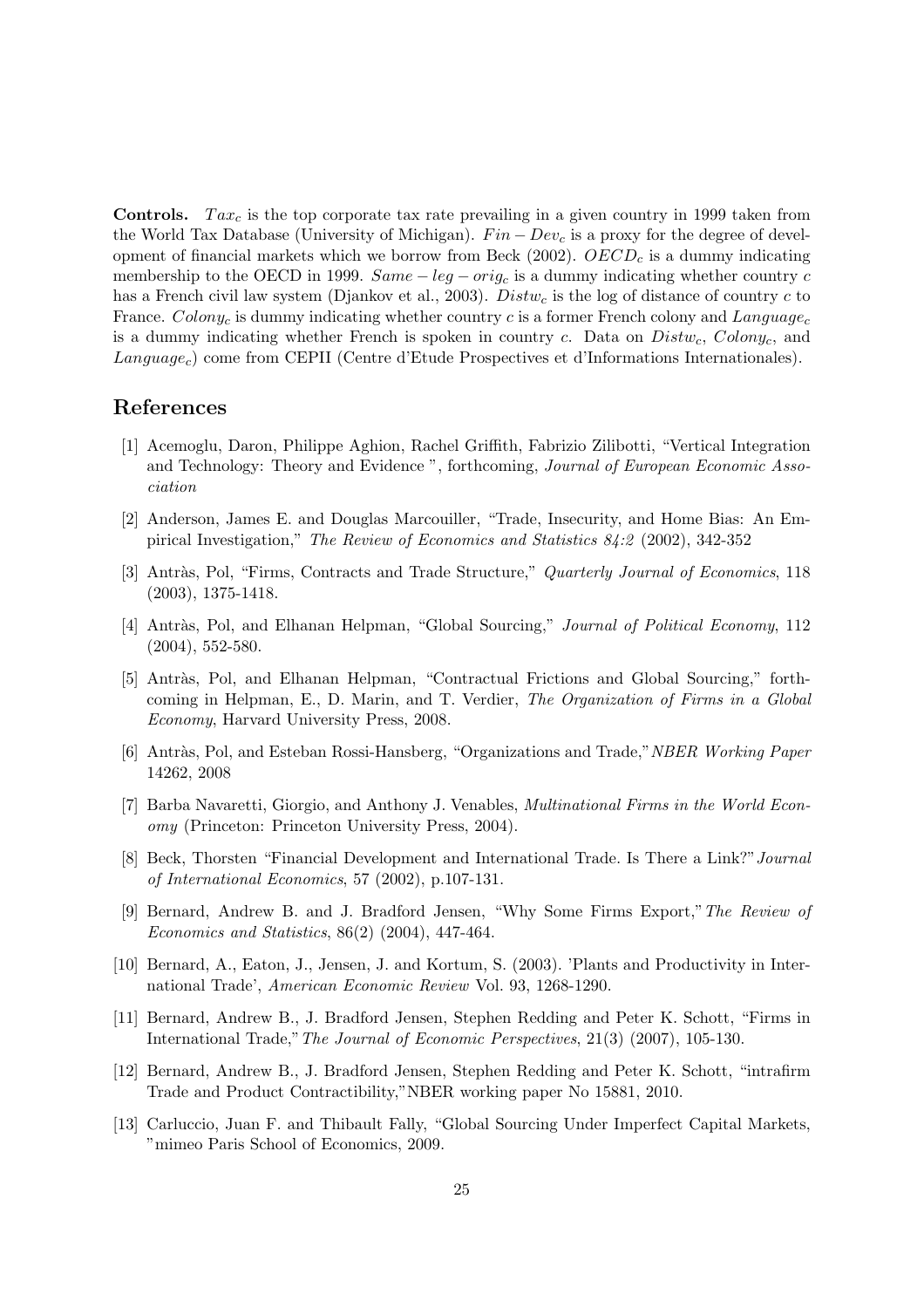- [14] Costinot, Arnaud, LIndsay Oldenski and James E. Rauch, "Adaptation and the Boundaries of Multinational Firms ", forthcoming, the Review of Economics and Statistics
- [15] Defever, Fabrice, and Farid Toubal, "Productivity and the Sourcing Modes of International Firms: Evidence from French Firm-Level Data,"mimeo, 2009. A previous substantially different version circulated as a CEP Discussion Paper No 842 (2007).
- [16] Djankov, Simeon, Rafael La Porta, Florencio L´opez-de-Silanes, and Andrei Shleifer, "Courts", Quarterly Journal of Economics, 118 (2003), 453-517.
- [17] Dunning, John, International Production and the Multinational Enterprise, London: Allen and Unwin (1981)
- [18] Eaton, Jonathan, Samuel Kortum, and Francis Kramarz "Dissecting Trade: Firms, Industries, and Export Destinations, " AEA Papers and Proceedings, 94 (2004), 150-154.
- [19] Ethier, Wilfred, "The Multinational Firm, "Quarterly Journal of Economics, 101(4) (1986), 805-834
- [20] Ethier, Wilfred and James Markusen, "Multinational firms, technology diffusion and trade, "Journal of International Economics, 41 (1996), 1-28
- [21] Grossman, Gene M. and Elhanan Helpman, "Integration versus outsourcing in industry equilibrium,"Quarterly Journal of Economics, 117 (2002): 85-120.
- [22] Grossman, Gene M. and Elhanan Helpman, "Outsourcing versus FDI in industry equilibrium,"Journal of the European Economic Association 1 (2003), 317-327.
- [23] Grossman, Gene M. and Elhanan Helpman, "Managerial incentives and the international organization of production,"Journal of International Economics, 63 (2004): 237-262.
- [24] Grossman, Gene M. and Elhanan Helpman, "Outsourcing in a global economy,"Review of Economic Studies, 72 (2005): 135- 159.
- [25] Grossman, Sanford J., and Oliver D. Hart, "The Costs and Benefits of Ownership: A Theory of Vertical and Lateral Integration,"Journal of Political Economy, 94(4) (1986), 691-719.
- [26] Guannel, Boris, and Claire Plateau, "Les échanges internationaux intragroupe dans la mondialisation industrielle en 1999," SESSI (2003).
- [27] Hall, Robert E., and Charles I. Jones, "Why do Some Countries Produce So Much More Output per Worker than Others? " Quarterly Journal of Economics, 114 (1999), 83-116.
- [28] Hart, Oliver, and John Moore, "Property Rights and the Nature of the Firm,"Journal of Political Economy, 98(6) (1990), 1119-58.
- [29] Helpman, Elhanan and Paul Krugman, Market Structure and Foreign Trade (Cambridge, MA: MIT Press, 1985).
- [30] Helpman, Elhanan, Dalia Marin, and Thierry Verdier, The Organization of Firms in a Global Economy (Cambridge, MA: Harvard University Press, 2008).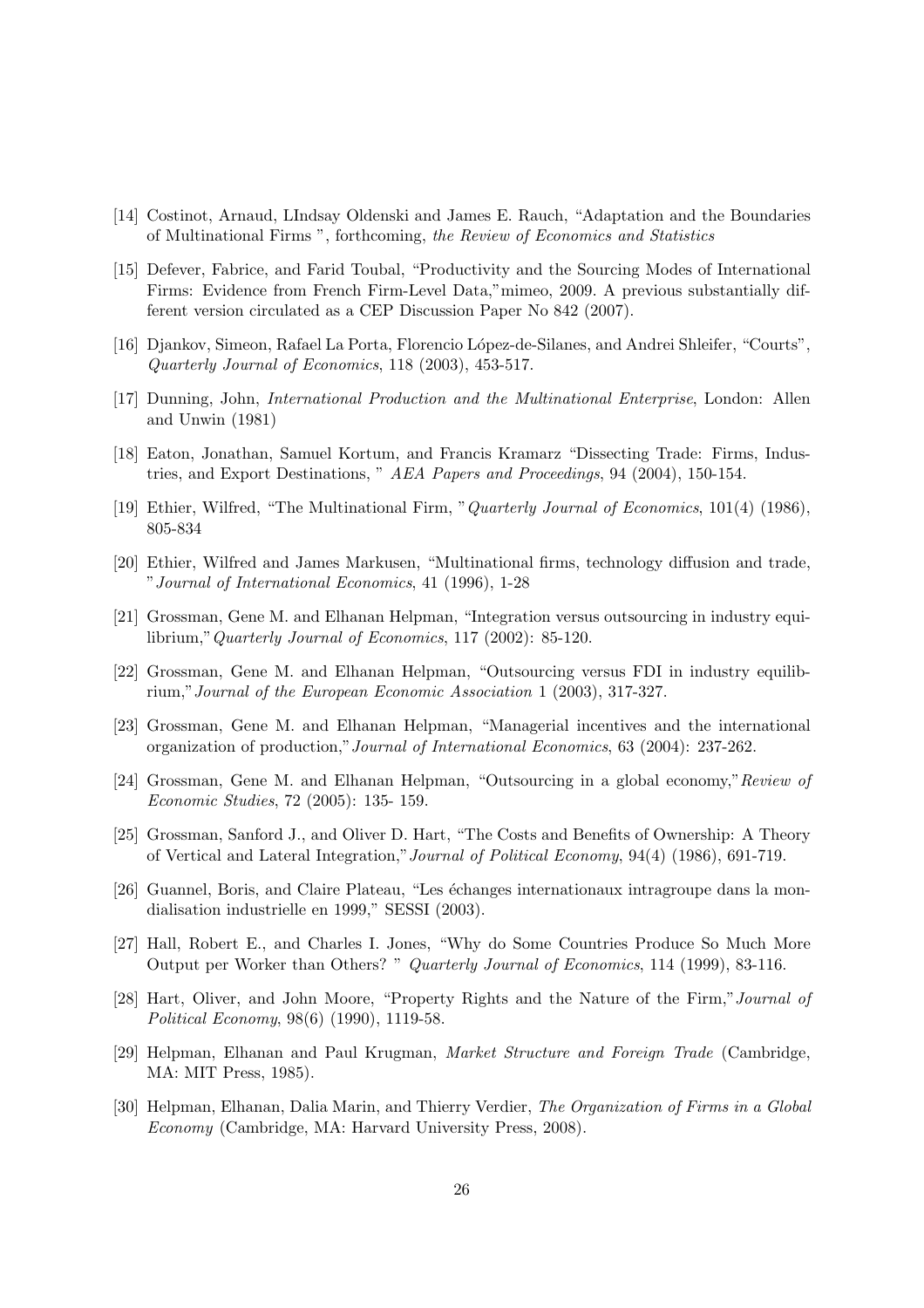- [31] Helpman, Elhanan, Marc Melitz and Yona Rubinstein, " Estimating Trade Flows: Trading Partners and Trading Volumes," Quarterly Journal of Economics, 123(2) (2008), 441-487.
- [32] Horstmann, Ignatius and James Markusen, " Licensing versus Direct Investment: A Model of Internalization by the Multinational Enterprise " Canadian Journal of Economic, 20 (3) (1987), 464-481
- [33] Kaufmann, Daniel, Aart Kraay, and Massimo Mastruzzi, "Governance Matters III: Governance Indicators for 1996–2002," World Bank Working Paper No. 3106, 2003.
- [34] Kohler, Wilhelm and Marcel Smolka, "Global Sourcing Decisions and Firm Productivity: Evidence from Spain", CESifo Working Paper No. 2903 (2009)
- [35] Lafontaine, Francine and Margaret Slade "Vertical Integration and Firm Boundaries: The Evidence", Journal of Economic Literature, 45(3) (2007), 631-687.
- [36] Levinsohn James, and Amil Petrin "Estimating Production Functions Using Inputs to Control for Unobservables,"Review of Economic Studies, 70 (2003), 317-342.
- [37] Markusen, James, "The Boundaries of Multinational Enterprises and the Theory of International Trade,"Journal of Economic Perspectives, 9(2) (1995):169-189.
- [38] McLaren John, "Globalization and Vertical Structure, "American Economic Review 90:5 (2000): 1239-1254.
- [39] Marin, Dalia and Thierry Verdier, "Globalization and the New Enterprise,"Journal of the European Economic Association, 1(2-3) (2003): 337-344.
- [40] Marin, Dalia and Thierry Verdier, "Power Inside The Firm and The Market: A General Equilibrium Approach,"Journal of the European Economic Association, 6(4) (2008), 752-788.
- [41] Melitz, M.J., "The impact of trade on intra-industry reallocations and aggregate industry productivity,"Econometrica 71 (2003), 1695-1725.
- [42] Nunn, Nathan, "Relationship-Specificity, Incomplete Contracts, and the Pattern of Trade," Quarterly Journal of Economics, 122 (2007), 569-600.
- [43] Nunn, Nathan, and Daniel Trefler, "The Boundaries of the Multinational Firm: An Empirical Analysis," in Helpman, E., D. Marin, and T. Verdier, The Organization of Firms in a Global Economy (Cambridge, MA: Harvard University Press, 2008).
- [44] Olley, Steven and Ariel Pakes, "The Dynamics of Productivity in the Telecommunications Equipment Industry,"Econometrica, 64 (1996), 1263-1297.
- [45] Ranjan, Priya and Justin Tobias, "Bayesian Inference for the Gravity Model," Journal of Applied Econometrics, 22(4) (2007), 817-838.
- [46] Rauch, James E., "Networks versus Markets in International Trade, " Journal of International Economics, 48 (1999): 7-35.
- [47] Roberts, Mark and James Tybout, "The Decision to Export in Colombia: An Empirical Model of Entry with Sunk Costs,"American Economic Review, 87(4) (1997), 545-563.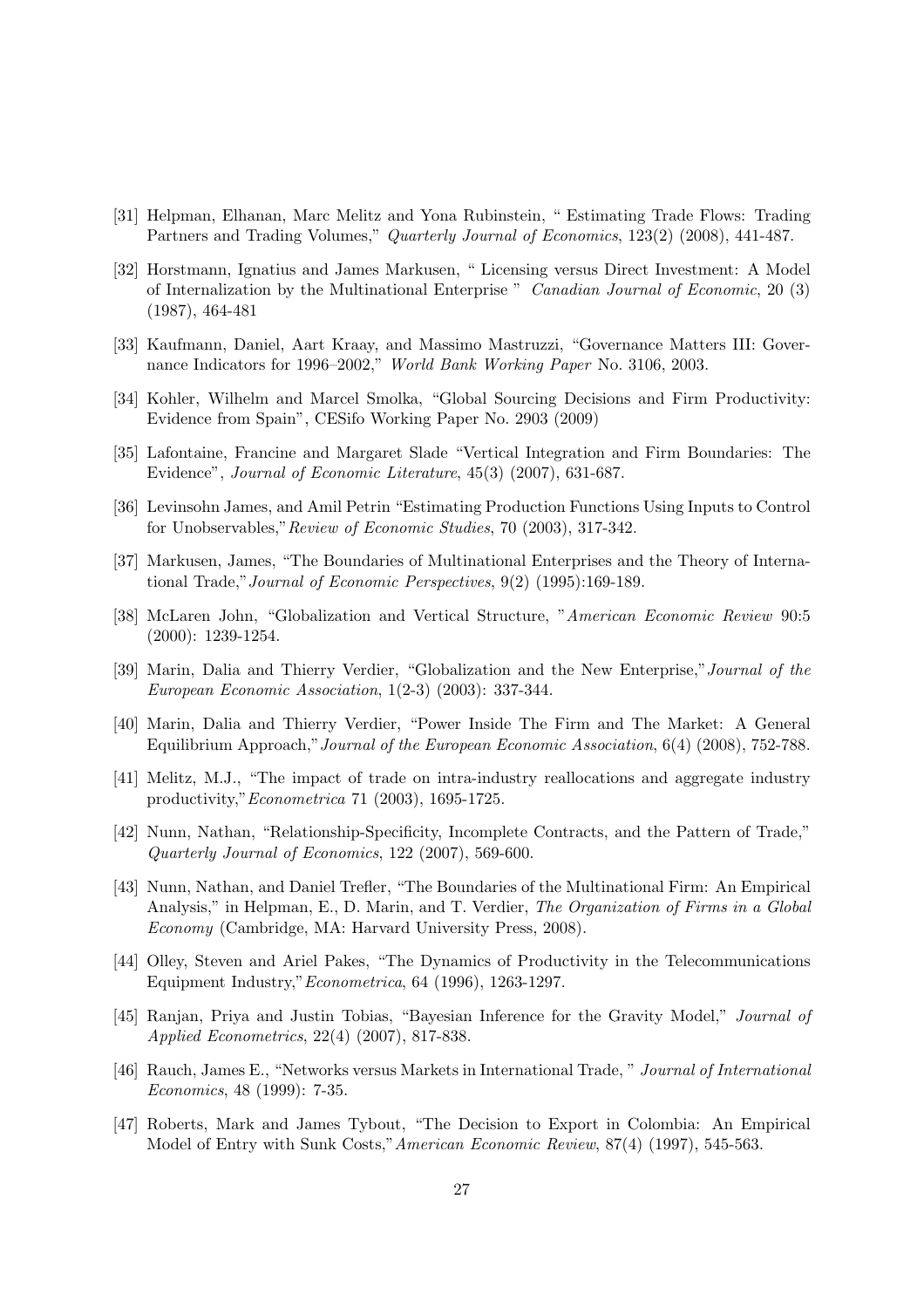- [48] Spencer, Barbara, "International outsourcing and incomplete contracts,"Canadian Journal of Economics, 38(4) (2005), 1107-1135.
- [49] Tomiura, Eiichi, "Foreign Outsourcing, Exporting, and FDI: A Productivity Comparison at the Firm Level, " Journal of International Economics, 72 (2007), 113-127.
- [50] Yeaple, Stephen, "Offshoring, Foreign Direct Investment and the Structure of U.S. Trade,"Journal of the European Economic Association, 4(2-3) (2006): 602-611.
- [51] Zeile, William J., "Trade in Goods Within Multinational Companies: Survey-Based Data and Findings for the United States of America", Working Paper prepared for the OECD Committee on Industry and Business Environment (2003)

Table I: Raw correlations between our main dependent variable (intrafirm trade dummy  $y_{i,p,c}$ ) and key regressors

| Firm-Level Variables           |                           |                              |                   |  |  |
|--------------------------------|---------------------------|------------------------------|-------------------|--|--|
|                                |                           |                              |                   |  |  |
| Productivity $(TFP_i)$         | Capital Intensity $(k_i)$ | Skill Intensity $(h_i)$      |                   |  |  |
| 0.1230                         | 0.1070                    | 0.1680                       |                   |  |  |
|                                | Country-Level Variables   |                              |                   |  |  |
|                                |                           |                              |                   |  |  |
| Capital Abundance $(k_c)$      | Skill Abundance $(h_c)$   | Contract Enforcement $(Q_c)$ |                   |  |  |
| $-0.0094$                      | 0.0525                    | 0.0389                       |                   |  |  |
| <i>Product-Level Variables</i> |                           |                              |                   |  |  |
| Imported Product               | Final Product             | Embodied Capital             | Embodied Skill    |  |  |
| Contractibility $(\mu_p)$      | Contractibility $(\mu_f)$ | Intensity $(k_p)$            | Intensity $(h_p)$ |  |  |
| $-0.0548$                      | $-0.0763$                 | 0.0068                       | 0.0793            |  |  |

Correlations with firm variables refer to the small sample while in all other cases but  $\mu_f$  correlations are computed in the large sample. In the case of  $\mu_f$ , correlation is computed on the subset of the large sample referring to firms with main activity in (essentially) manufacturing.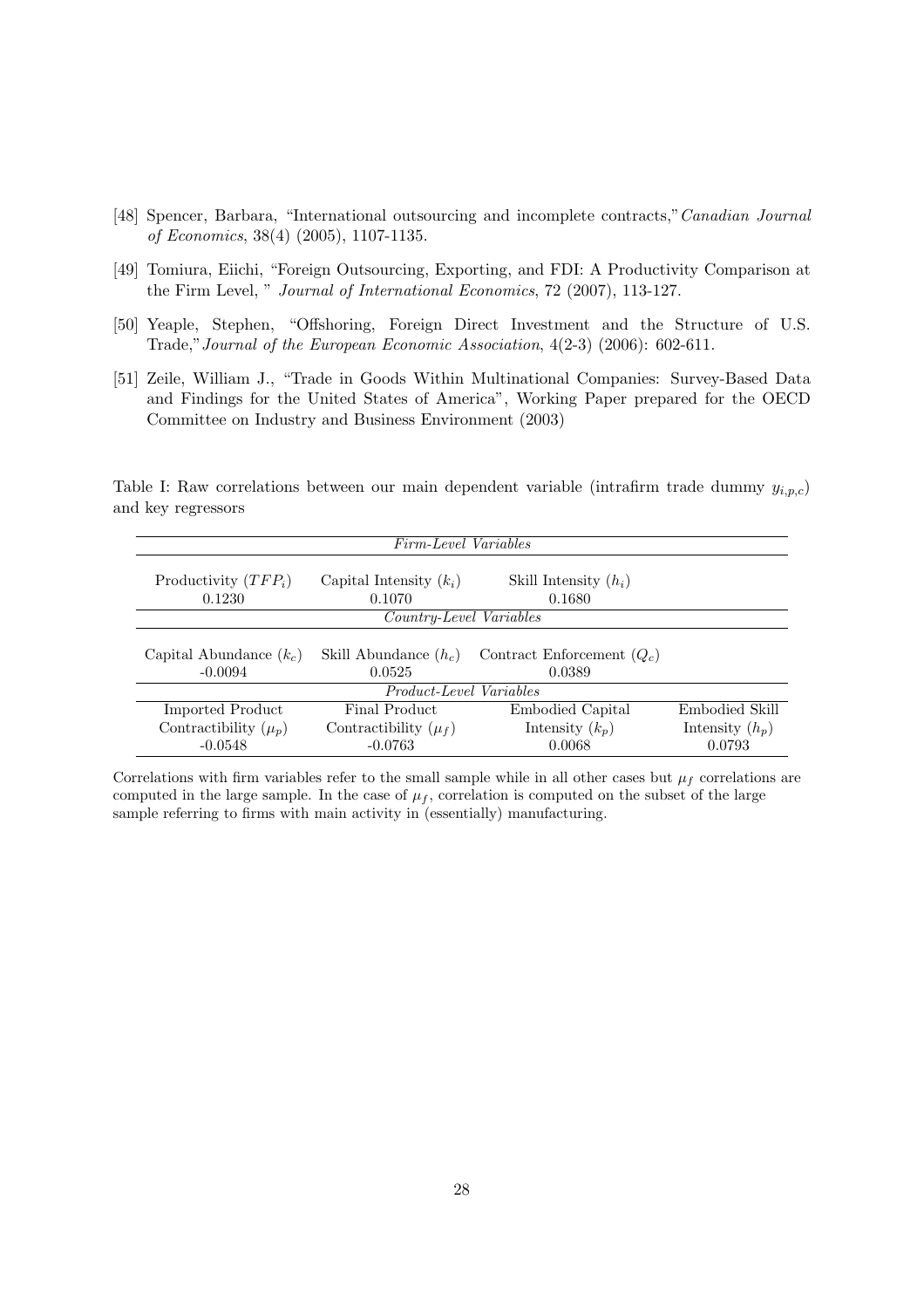| % Intra-NACE3 |                                     |        |           | Correlation with |            |         |         |        |        |
|---------------|-------------------------------------|--------|-----------|------------------|------------|---------|---------|--------|--------|
| Variable      | Obs                                 | Mean   | Std. Dev. | Std. Dev.        | Min        | Max     | $TFP_i$ | $k_i$  | $h_i$  |
|               | Full EAE Firm Data                  |        |           |                  |            |         |         |        |        |
| $TFP_i$       | 22,673                              | 3.8076 | 1.4065    | 0.3116           | $-79.0078$ | 11.7314 | 1.0000  |        |        |
| $k_i$         | 22,673                              | 3.3040 | 1.0257    | 0.8261           | $-8.2213$  | 8.3878  | 0.0452  | 1.0000 |        |
| $h_i$         | 22,673                              | 3.0357 | 0.3093    | 0.8804           | $-6.6951$  | 6.2796  | 0.1808  | 0.2114 | 1.0000 |
|               | EAE Firm Sample Used in Estimations |        |           |                  |            |         |         |        |        |
| $TFP_i$       | 5,134                               | 3.9955 | 1.9309    | 0.2363           | $-55.8379$ | 11.1462 | 1.0000  |        |        |
| $k_i$         | 5,134                               | 3.7547 | 0.9764    | 0.8051           | $-6.7092$  | 7.4743  | 0.0357  | 1.0000 |        |
| $h_i$         | 5,134                               | 3.1075 | 0.3484    | 0.8858           | $-6.6951$  | 5.3584  | 0.1474  | 0.1751 | 1.0000 |

Table II: Summary statistics on firm-level variables

Summary statistics on firm productivity  $TFP_i$ , capital intensity  $k_i$ , and skill intensity  $h_i$  refer to either the full EAE firm data (top panel) or to the sub-sample of EAE firms used in estimations (bottom panel). % Intra-NACE3 Std. Ded. refers, for each variable considered, to the ratio between the standard deviation within NACE 3-digit industries and the overall standard deviation.

| Dep. var.: Intrafirm dummy $y_{i,p,c}$ | (1)                   | $\left( 2\right)$ | 3)         | $^{(4)}$     |
|----------------------------------------|-----------------------|-------------------|------------|--------------|
|                                        | Firm-Level Covariates |                   |            |              |
|                                        |                       |                   |            |              |
| Productivity $(TFP_i)$                 | $0.0599^a$            |                   |            | $0.0405^a$   |
|                                        | (0.0109)              |                   |            | (0.0109)     |
| Capital Intensity $(k_i)$              |                       | $0.0235^a$        |            | $0.0156^a$   |
|                                        |                       | (0.0068)          |            | (0.0058)     |
| Skill Intensity $(h_i)$                |                       |                   | $0.1030^a$ | $0.0713^{b}$ |
|                                        |                       |                   | (0.0324)   | (0.0287)     |
|                                        |                       |                   | Controls   |              |
| IM1, Country, and                      |                       |                   |            |              |
| <b>Product Dummies</b>                 | yes                   | yes               | yes        | yes          |
| Number of Observations                 | 95,493                | 95,493            | 95,493     | 95,493       |
| Pseudo $R^2$                           | 0.1467                | 0.1405            | 0.1502     | 0.1565       |
| Log Likelihood                         | $-32,767$             | $-33,005$         | $-32,634$  | $-32,391$    |

Table III: Firm-specific determinants of intrafirm trade.

The dependent variable  $y_{i,p,c}$  equals 1 if imports by firm i of product p from country c are intrafirm and zero otherwise. The key covariates are firm i total factor productivity  $TFP_i$ , capital intensity  $k_i$ , and skill intensity  $h_i$ . IM1 is the inverse Mills ratio, coming from the estimation of selection into response to the EIIG survey, which is set to zero for firms outside the EIIG target population. A Probit model is estimated for all specifications. Marginal effects are presented. Firm-clustered standard errors in brackets.  $a, b, c$  denote significantly different from 0 at 1%, 5% and 10% level, respectively.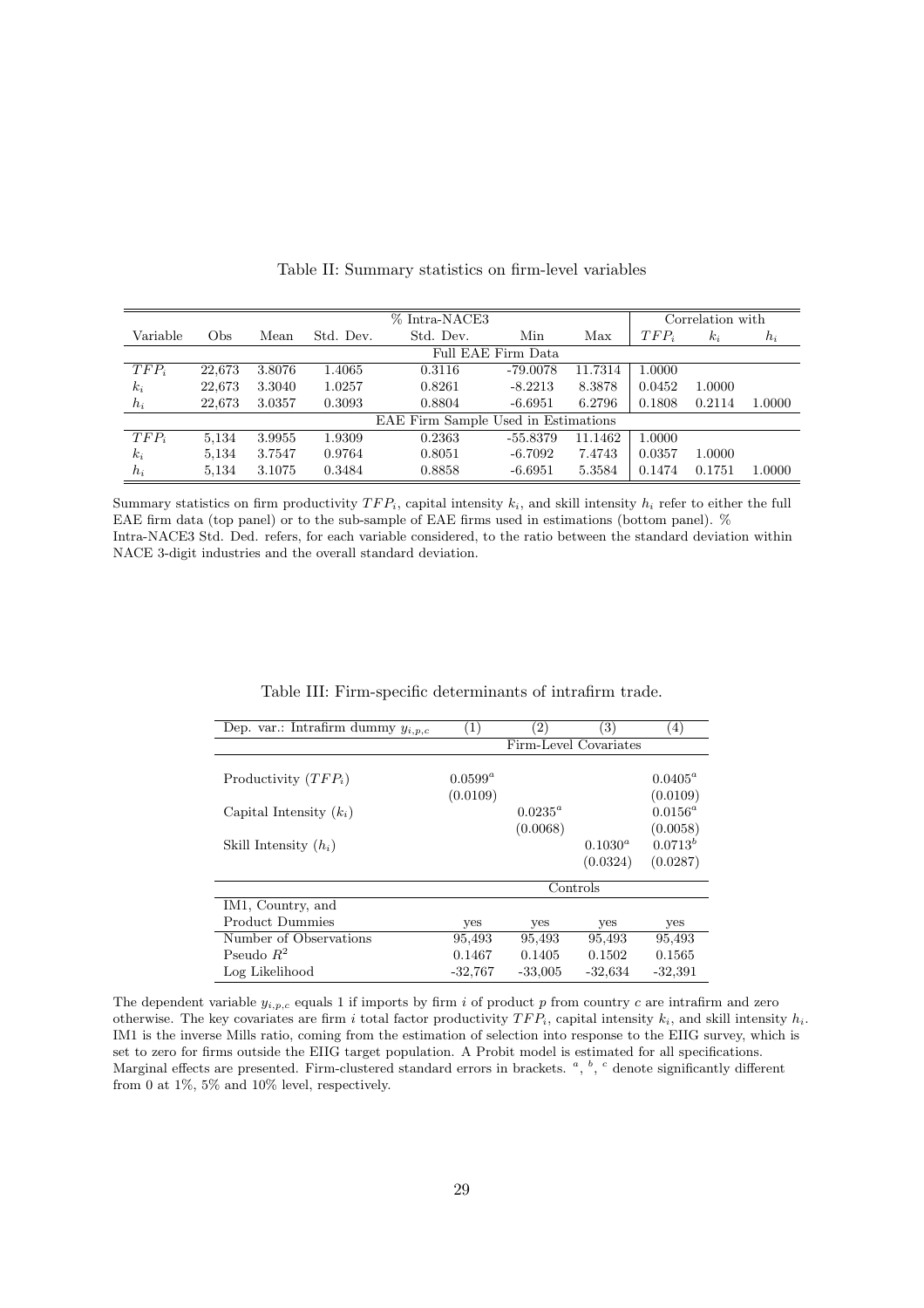| Dep. var.: Intrafirm dummy $y_{i,p,c}$     | (1)                      | (2)         | (3)                      | (4)           | (5)           |
|--------------------------------------------|--------------------------|-------------|--------------------------|---------------|---------------|
|                                            |                          |             | Key Covariates           |               |               |
|                                            | Country-Level Covariates |             |                          |               |               |
| Capital Abundance $(k_c)$                  | $-0.0044c$               | $-0.0083^a$ | $-0.1575^a$              | $-0.0227^a$   | $-0.0186^a$   |
|                                            | (0.0023)                 | (0.0024)    | (0.0290)                 | (0.0080)      | (0.0055)      |
| Skill Abundance $(h_c)$                    | $0.0336^a$               | $0.0317^a$  | 0.0665                   | $-0.0104$     | $0.0610^a$    |
|                                            | (0.0079)                 | (0.0080)    | (0.0932)                 | (0.0190)      | (0.0190)      |
| Contract Enforcement $(Q_c)$               | $0.0981^a$               | $0.1020^a$  | $0.6891^a$               | $0.1611^{c}$  | $0.1454^a$    |
|                                            | (0.0159)                 | (0.0165)    | (0.1661)                 | (0.0849)      | (0.0379)      |
|                                            |                          |             | Product-Level Covariates |               |               |
| Imported Product Contractibility $(\mu_n)$ |                          | $-0.0379^a$ | $-0.2290^a$              | $-0.0369^b$   | $-0.0447^a$   |
|                                            |                          | (0.0040)    | (0.0284)                 | (0.0178)      | (0.0068)      |
| Final Product Contractibility $(\mu_f)$    |                          |             | $-0.2730^{a}$            |               | $-0.0779^a$   |
|                                            |                          |             | (0.0907)                 |               | (0.0147)      |
| Embodied Capital Intensity $(k_p)$         |                          | $0.0085^a$  | $-0.0600^a$              | $-0.0183^b$   | 0.0022        |
|                                            |                          | (0.0024)    | (0.0186)                 | (0.0088)      | (0.0051)      |
| Embodied Skill Intensity $(h_p)$           |                          | $0.0750^a$  | $0.1061^{c}$             | 0.0231        | $0.0597^a$    |
|                                            |                          | (0.0067)    | (0.0555)                 | (0.0171)      | (0.0178)      |
|                                            |                          |             | Controls                 |               |               |
|                                            | IM1 and                  | IM1 and     | IM1 and                  | Country       | IM1, Country  |
|                                            | Country                  | Country     | Country                  | Controls and  | Controls and  |
|                                            | Controls                 | Controls    | Controls                 | Firm FE       | Firm Controls |
|                                            |                          |             | Estimation Method        |               |               |
|                                            | Probit                   | Probit      | Random                   | Conditional   | Probit        |
|                                            |                          |             | Effects                  | Firm Fixed    |               |
|                                            |                          |             | Probit                   | Effects Logit |               |
| Number of Observations                     | 251,022                  | 234,786     | 101,771                  | 35,802        | 82,923        |
| Pseudo $R^2$                               | 0.1949                   | 0.2002      |                          |               | 0.1110        |
| Log Likelihood                             | $-61,224$                | $-58,470$   | $-18,749$                | $-13,948$     | $-30,549$     |

Table IV: Country and Product-specific determinants of intrafirm trade.

The dependent variable  $y_{i,p,c}$  equals 1 if imports by firm i of product p from country c are intrafirm and zero otherwise. The key covariates are country c capital intensity  $k_c$ , skill intensity  $h_c$ , and quality of judicial institutions  $Q_c$ , as well as imported product p contractibility  $\mu_p$ , embodied capital intensity  $k_p$ , and embodied skill intensity  $h_p$ . In some specifications, the contractibility of the importing firm main final product  $\mu_f$  is also considered. Our measures of contractibility are available only for merchandized goods. Therefore, estimating  $\mu_f$  requires us to focus on firms with primary activity in (essentially) manufacturing reducing, as can be seen by comparing columns (1) and (2) with (3), considerably the number of observations. With the conditional firm fixed effects Logit – column  $(4)$  – the identifying variation is provided by those observations (35,802) referring to firms engaging in, depending on the country and/or product, both intrafirm and outsourcing. In this case  $\mu_f$ , which is firm-specific, cannot be estimated. Finally, column (5) corresponds to observations for which firm-level controls are available from the EAE database. IM1 is the inverse Mills ratio, coming from the estimation of selection into response to the EIIG survey, which is set to zero for firms outside the EIIG target population. Marginal effects are presented in all cases. In the fixed effects Logit case, marginal effects are obtained by setting fixed effects to zero. Firm-clustered standard errors (except for the random effects Probit and fixed effects Logit) in brackets. <sup>a</sup>, <sup>b</sup>, <sup>c</sup> denote significantly different from 0 at 1%, 5% and 10% level, respectively.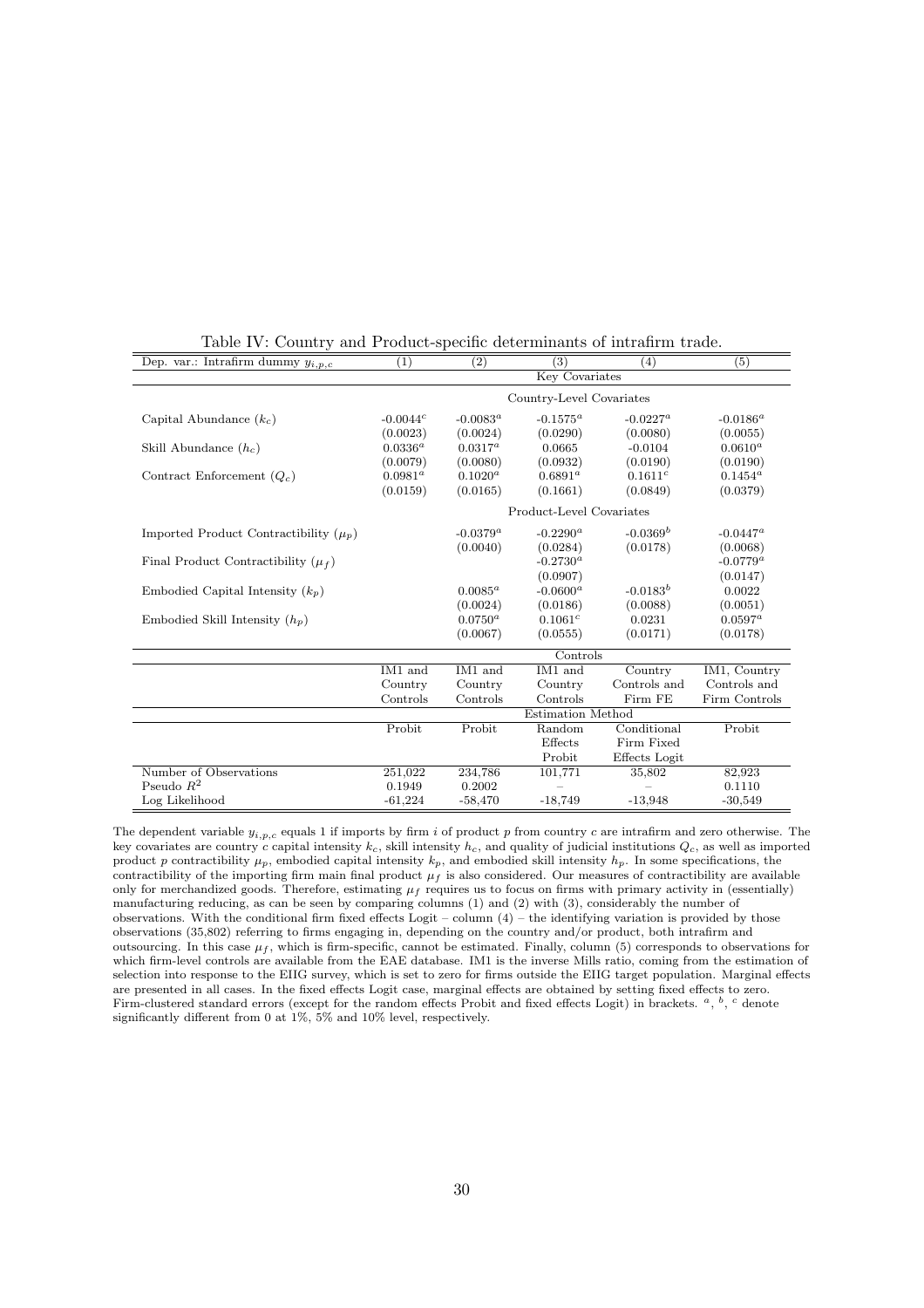Table V: Reproducing previous aggregate findings: the share of intrafirm trade in imports' value at the industry and country levels.

|                                                  | (1)                       | (2)                      |
|--------------------------------------------------|---------------------------|--------------------------|
| Dependent variable                               | $Share_s$                 | Share <sub>c</sub>       |
|                                                  | Industry-Level Covariates |                          |
| Industry Capital Intensity $(k_s)$               | $0.0543^c$                |                          |
|                                                  | (0.0304)                  |                          |
| Industry Skill Intensity $(h_s)$                 | $0.2361^a$                |                          |
|                                                  | (0.0905)                  |                          |
| Final Product Contractibility $(\mu_f)$          | $-0.1283^a$               |                          |
|                                                  | (0.0420)                  |                          |
|                                                  |                           | Country-Level Covariates |
| Capital Abundance $(k_c)$                        |                           | $0.0426^b$               |
|                                                  |                           | (0.0191)                 |
| Skill Abundance $(h_c)$                          |                           | 0.0855                   |
|                                                  |                           | (0.1014)                 |
| Log Population ( <i>Population<sub>c</sub></i> ) |                           | 0.0178                   |
|                                                  |                           | (0.0111)                 |
| Number of Observations                           | 215                       | 112                      |
| $R^2$                                            | 0.0976                    | 0.1938                   |

The dependent variables  $Share_s$  and  $Share_c$  represent the ratio of intrafirm imports value over total imports value in industry (NACE rev1 3-digit) s and country c, respectively. Estimation is carried via OLS. Robust standard errors in brackets.  $a, b, c$  denote significantly different from 0 at 1%, 5% and 10% level, respectively.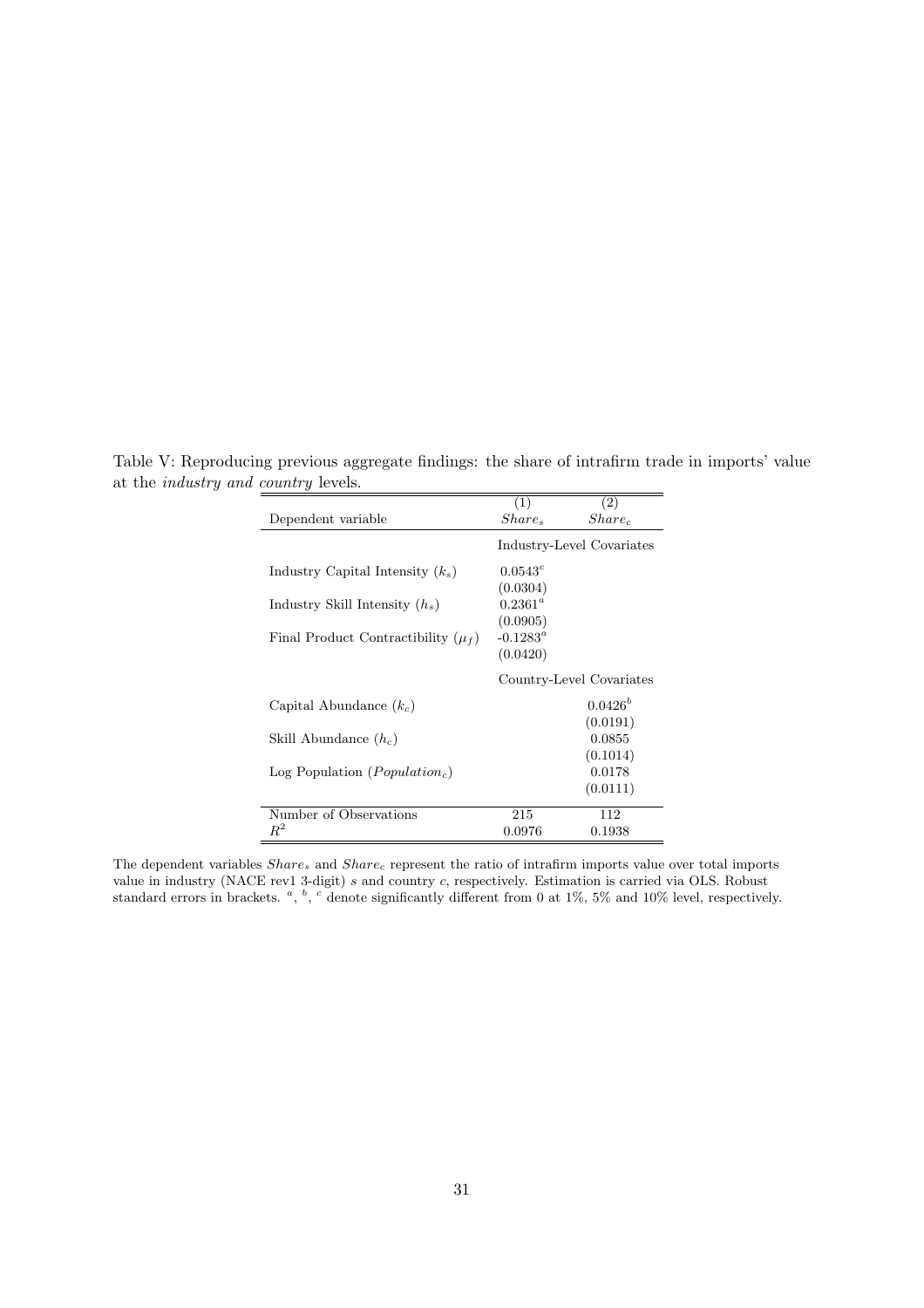|                                                   | Heckman      | Heckman                  |
|---------------------------------------------------|--------------|--------------------------|
|                                                   | First Stage  | Second Stage             |
|                                                   | (1)          | (2)                      |
| Dependent variable:                               | $Share_{pc}$ | $Share_{pc}$             |
|                                                   |              | Product-Level Covariates |
| Embodied Capital Intensity $(k_p)$                | $-0.0166$    | $0.0580^a$               |
|                                                   | (0.0290)     | (0.0106)                 |
| Embodied Skill Intensity $(h_p)$                  | $0.4246^a$   | $0.2705^a$               |
|                                                   | (0.0861)     | (0.0304)                 |
| Imported Product Contractibility $(\mu_p)$        | $-0.2231^a$  | $-0.1524^a$              |
|                                                   | (0.0458)     | (0.0165)                 |
|                                                   |              | Country-Level Covariates |
| Capital Abundance $(k_c)$                         | $0.1359^{a}$ | $0.0633^{a}$             |
|                                                   | (0.0332)     | (0.0129)                 |
| Skill Abundance $(h_c)$                           | $0.3758^a$   | 0.0059                   |
|                                                   | (0.1175)     | (0.0402)                 |
| Contract Enforcement $(Q_c)$                      | $1.9991^a$   | $-0.1060$                |
|                                                   | (0.1705)     | (0.0674)                 |
| Log Distance $(Distw_c)$                          | -0.3364 $^a$ | $-0.0288^a$              |
|                                                   | (0.0190)     | (0.0080)                 |
| Common Language Dummy $(Lanquage_c)$              | $-0.1846^a$  | $-0.0519^a$              |
|                                                   | (0.0571)     | (0.0181)                 |
| Ex Colony Dummy $(Colonyc)$                       | $-0.0637$    | Excluded                 |
|                                                   | (0.0632)     |                          |
| Common Legal Origin Dummy $(Same - leg - orig_c)$ | $0.3321^{a}$ | Excluded                 |
|                                                   | (0.0447)     |                          |
| Log Population ( $Population_c$ )                 | $0.2935^a$   | Excluded                 |
|                                                   | (0.0137)     |                          |
|                                                   | Selection    |                          |
| Inverse Mills Ratio (IM2)                         |              | $0.2687^a$               |
|                                                   |              | (0.0253)                 |
| Number of Observations                            | 7,500        | 3,202                    |
| $R^2$                                             | 0.2135       | 0.0944                   |
| Log Likelihood                                    | $-4,026$     |                          |

Table VI: Reproducing previous aggregate findings: the share of intrafirm trade in imports' value at the imported product-country level with an Heckman selection model.

The dependent variable  $\widetilde{Share}_{pc}$  in the first stage of the Heckman procedure - column (1) - equals 1 if the share of intrafirm trade of product  $p$  with country  $c$  is positive and zero otherwise. The excluded variables in the second stage are ex French colony, same (French) legal origin, and log population. The dependent variable  $Share_{pc}$  in the second stage of the Heckman procedure - column (2) - corresponds to the positive values of the share of intrafirm trade of product p with country c with covariates including the inverse Mills ratio coming from the first stage (IM2). Robust standard errors in brackets.  $a, b, c$  denote significantly different from 0 at 1%, 5% and 10% level, respectively. Marginal effects and pseudo  $R^2$  are reported for the first stage.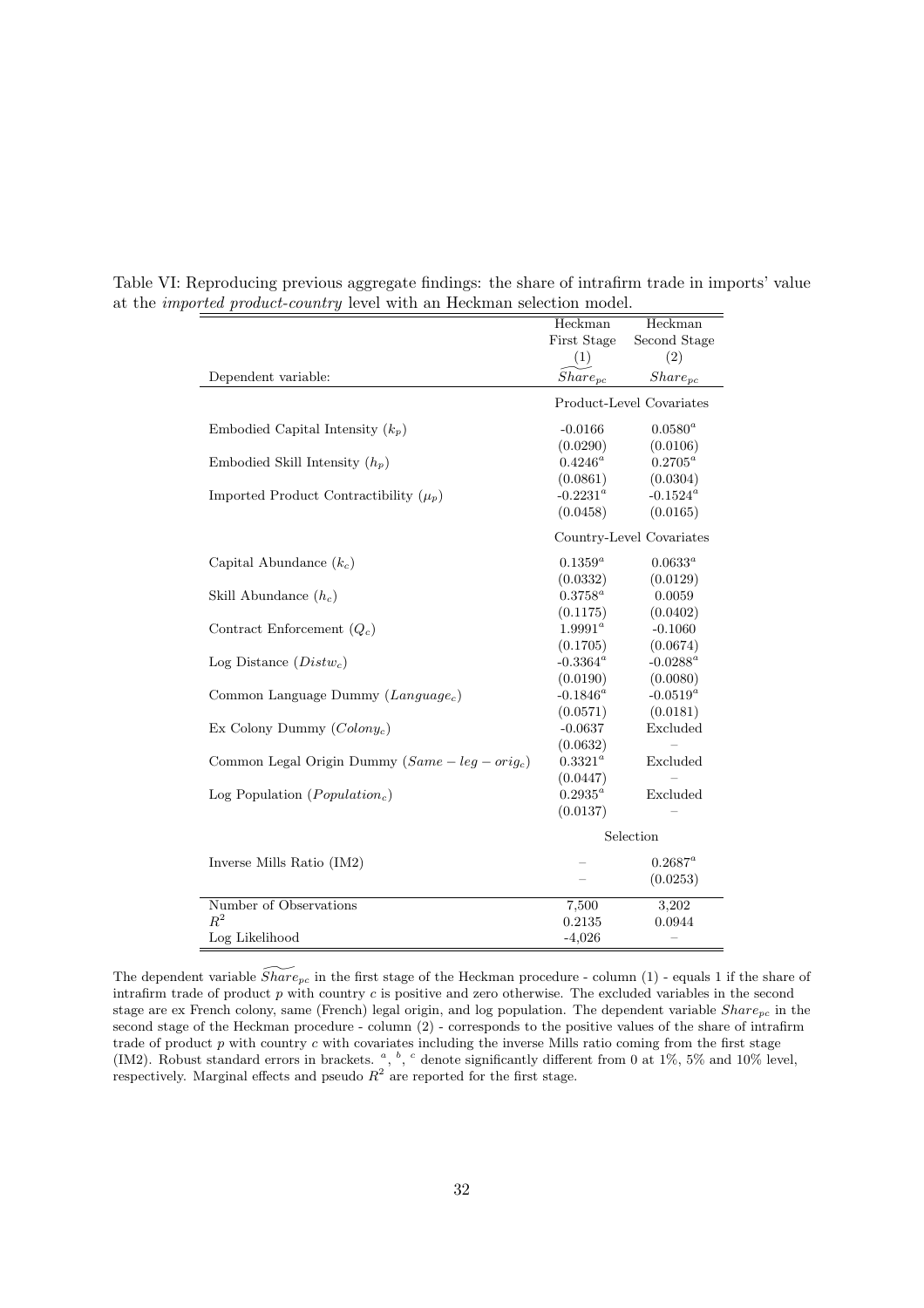|                                            | Heckman                  | Heckman                  |               |  |
|--------------------------------------------|--------------------------|--------------------------|---------------|--|
|                                            | First Stage              | Second Stage             |               |  |
|                                            | (1)                      | (2)                      | (3)           |  |
| Dependent variable:                        | Intrafirm                | Intrafirm                | Outsourcing   |  |
|                                            | dummy $y_{i,p,c}$        | Import Value             | Import Value  |  |
|                                            |                          | <b>Key Covariates</b>    |               |  |
|                                            |                          | Firm-Level Covariates    |               |  |
| Productivity $(TFP_i)$                     | $0.0328^{b}$             | $0.1523^{c}$             | $0.5774^a$    |  |
|                                            | (0.0128)                 | (0.0910)                 | (0.0745)      |  |
| Capital Intensity $(k_i)$                  | $0.0145^{b}$             | $0.0979^{b}$             | $0.3983^{a}$  |  |
|                                            | (0.0064)                 | (0.0434)                 | (0.0307)      |  |
| Skill Intensity $(h_i)$                    | $0.0821^a$               | $-0.1765$                | $-0.0169$     |  |
|                                            | (0.0318)                 | (0.1428)                 | (0.1070)      |  |
|                                            |                          | Country-Level Covariates |               |  |
| Capital Abundance $(k_c)$                  | $-0.0190^a$              | $-0.1149$                | $-0.1812^a$   |  |
|                                            | (0.0053)                 | (0.0842)                 | (0.0386)      |  |
| Skill Abundance $(h_c)$                    | $0.0554^a$               | $-0.0988$                | $-0.3651^a$   |  |
|                                            | (0.0186)                 | (0.2484)                 | (0.1269)      |  |
| Contract Enforcement $(Q_c)$               | $0.1265^a$               | $-1.8175^a$              | $-1.0554^a$   |  |
|                                            | (0.0387)                 | (0.4024)                 | (0.2372)      |  |
|                                            | Product-Level Covariates |                          |               |  |
| Imported Product Contractibility $(\mu_p)$ | $-0.0405^a$              | $-0.1076$                | $0.7286^a$    |  |
|                                            | (0.0067)                 | (0.0939)                 | (0.0496)      |  |
| Final Product Contractibility $(\mu_f)$    | $-0.0644^a$              | 0.0484                   | 0.0370        |  |
|                                            | (0.0137)                 | (0.1066)                 | (0.0796)      |  |
| Embodied Capital Intensity $(k_p)$         | 0.0028                   | $0.2713^a$               | $0.1989^{a}$  |  |
|                                            | (0.0050)                 | (0.0610)                 | (0.0298)      |  |
| Embodied Skill Intensity $(h_p)$           | $0.0572^a$               | $0.7282^a$               | $-0.0816$     |  |
|                                            | (0.0171)                 | (0.1693)                 | (0.0979)      |  |
|                                            |                          | Controls                 |               |  |
|                                            | IM1, Past MNE            | IM1, IM3,                | IM1, IM3,     |  |
|                                            | Status, Country          | Country and              | Country and   |  |
|                                            | and Firm Controls        | Firm Controls            | Firm Controls |  |
| Number of Observations                     | 82,923                   | 11,973                   | 70,739        |  |
| $R^2$                                      | 0.1338                   | 0.1150                   | 0.1596        |  |
| Log Likelihood                             | $-29,765$                |                          |               |  |

Table VII: The Extensive and Intensive margin of firms' international sourcing: Heckman selection model

The first stage of the Heckman procedure - column  $(1)$  - is a probit where the variable  $y_{ipc}$  equals 1 if imports by firm  $i$  of product  $p$  from country  $c$  are intrafirm and zero otherwise. Estimations are carried out on the small sample for which firm-level data are available from the EAE database. The excluded variable in the second stage is firm Multinational status in 1994. The second stage of the Heckman procedure - columns (2) and (3) - is an OLS regression on the values of (log) imports for a given mode (either intrafirm or outsourcing) and contains the inverse Mills ratio coming from the first stage (IM3) as well as the inverse Mills ratio coming from the selection into response for EIIG firms (IM1). The latter is set to zero for firms outside the EIIG target population. Firm-clustered standard errors in brackets.  $a, b, c$  denote significantly different from 0 at 1%, 5% and 10% level, respectively. Marginal effects and pseudo  $R^2$  are reported for the first stage.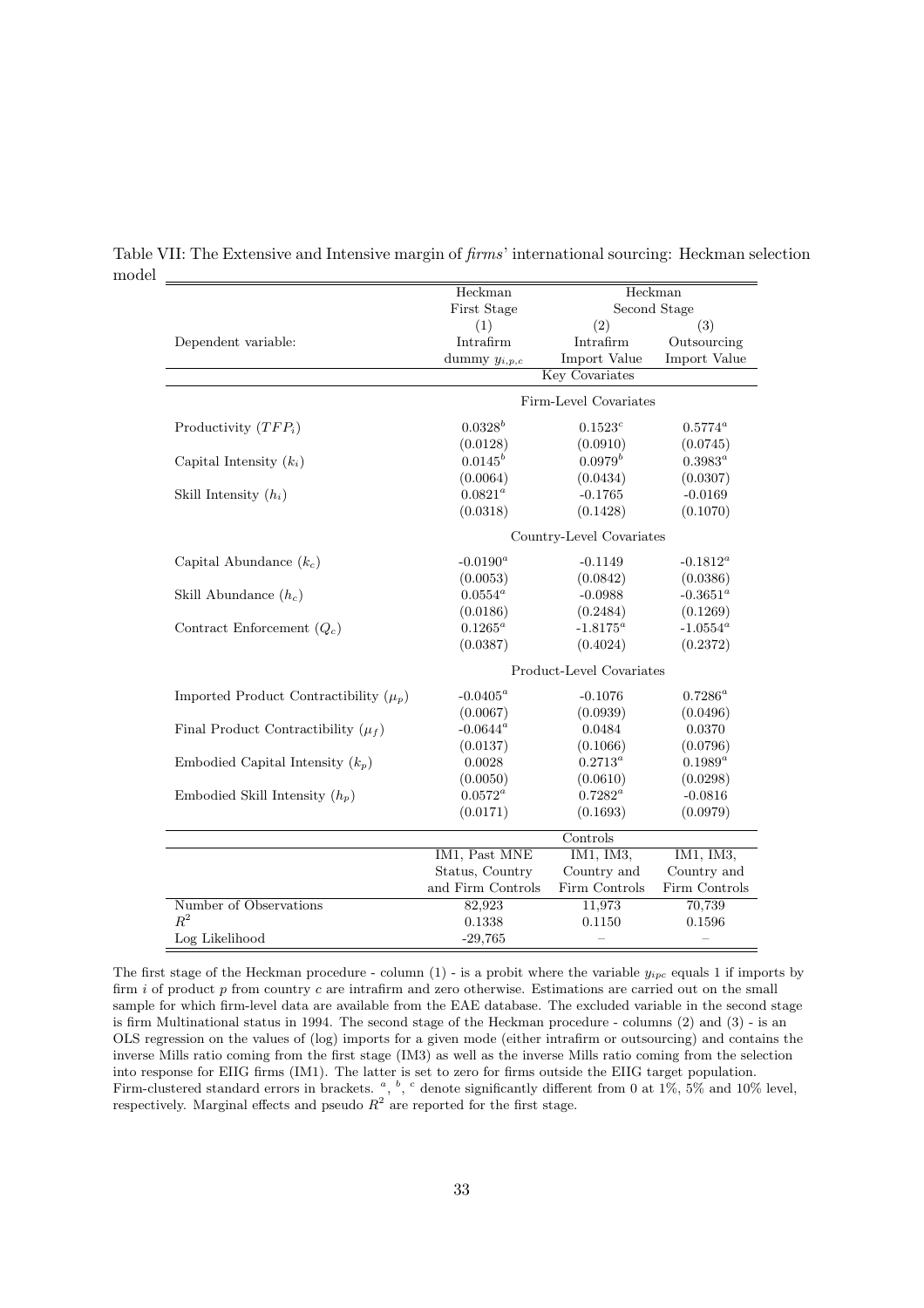

Figure I: Kernel smoothed distribution of log imports' value by firm-country-product